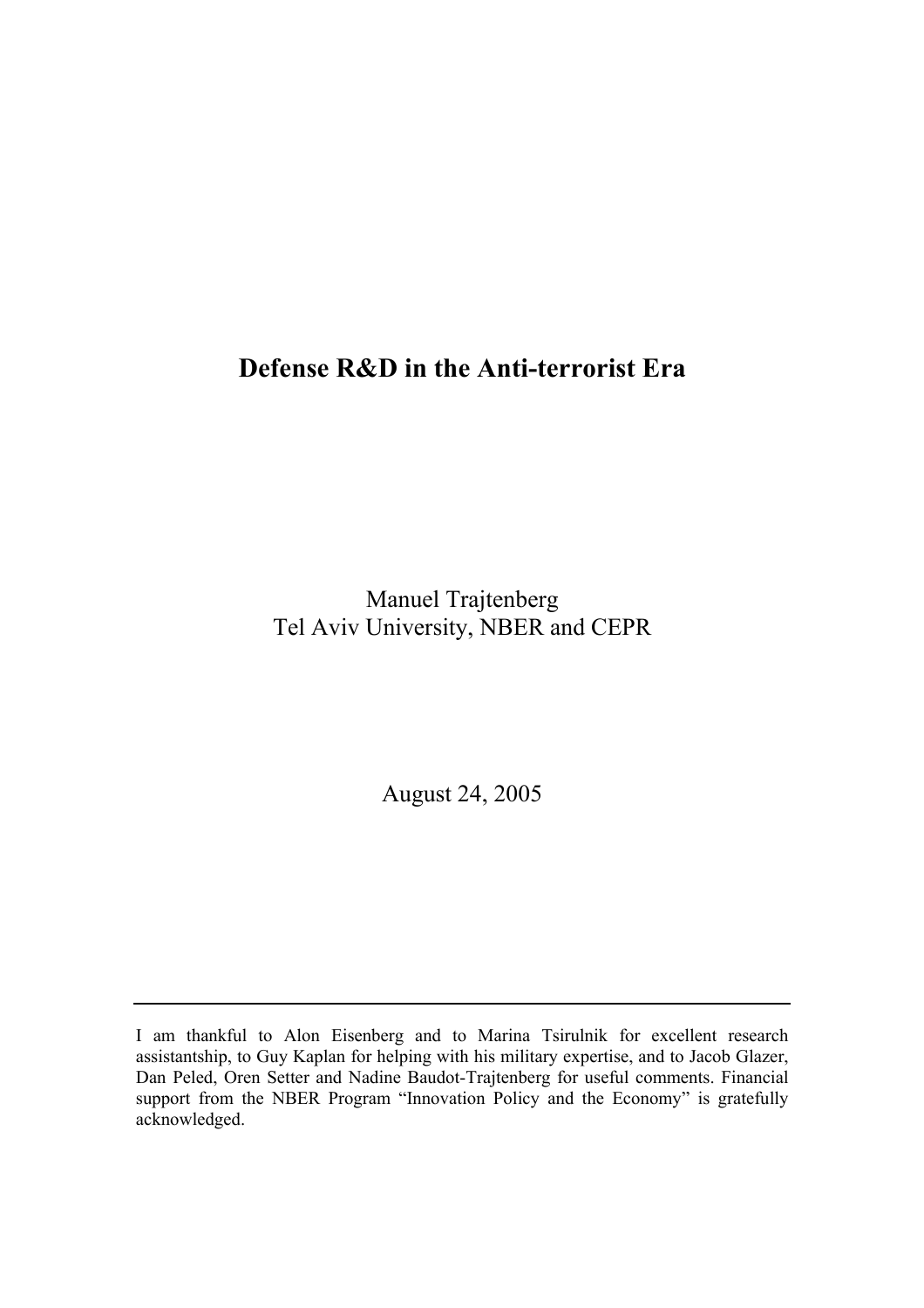#### Defense R&D in the Anti-terrorist Era

#### **Abstract**

This paper seeks to analyze the nature of the terrorist threat following 9/11, and to explore the implications for defense R&D policy. First it reviews the defining trends of defense R&D since the cold war, and brings in pertinent empirical evidence: The US accumulated during the 1990s a defense R&D stock 10 times larger than any other country, and almost 30 times larger than Russia. Big weapon systems, key during the cold war but of dubious significance since then still figure prominently, commanding 30% of current defense R&D spending, vis a vis just about 13% for intelligence and antiterrorism. The second part of the paper examines the nature of the terrorist threat, focusing on the role of uncertainty, the lack of deterrence, and the extent to which security against terrorism is (still) a public good. I develop for that purpose a simple model of terrorism, cast in a nested discrete choice framework. Two strategies are considered: fighting terrorism at its source, and protecting individual targets, which entails a negative externality. Contrary to the traditional case of national defense, security against terrorism becomes a mixed private/public good. A key result of the model is that the government should spend enough on fighting terrorism at its source, so as to nullify the incentives of private targets to invest in their own security. Intelligence emerges as the key aspect of the war against terrorism and, accordingly, R&D aimed at providing advanced technological means for intelligence is viewed as the cornerstone of defense R&D. This entails developing computerized sensory interfaces, and increasing the ability to analyze vast amounts of data. Both have direct civilian applications, and therefore the required R&D is mostly "dual use". Indeed, there is already a private market for these systems, with a large number of players. R&D programs designed to preserve this diversity and to encourage further competition may prove beneficial both for the required R&D, and for the economy at large.

*Key words*: terrorism, defense R&D, public goods, intelligence, dual-use. *JEL*: H4, H56, O3

Manuel Traitenberg Eitan Berglas School of Economics Tel Aviv University Tel Aviv 69978 Israel http://www.tau.ac.il/~manuel/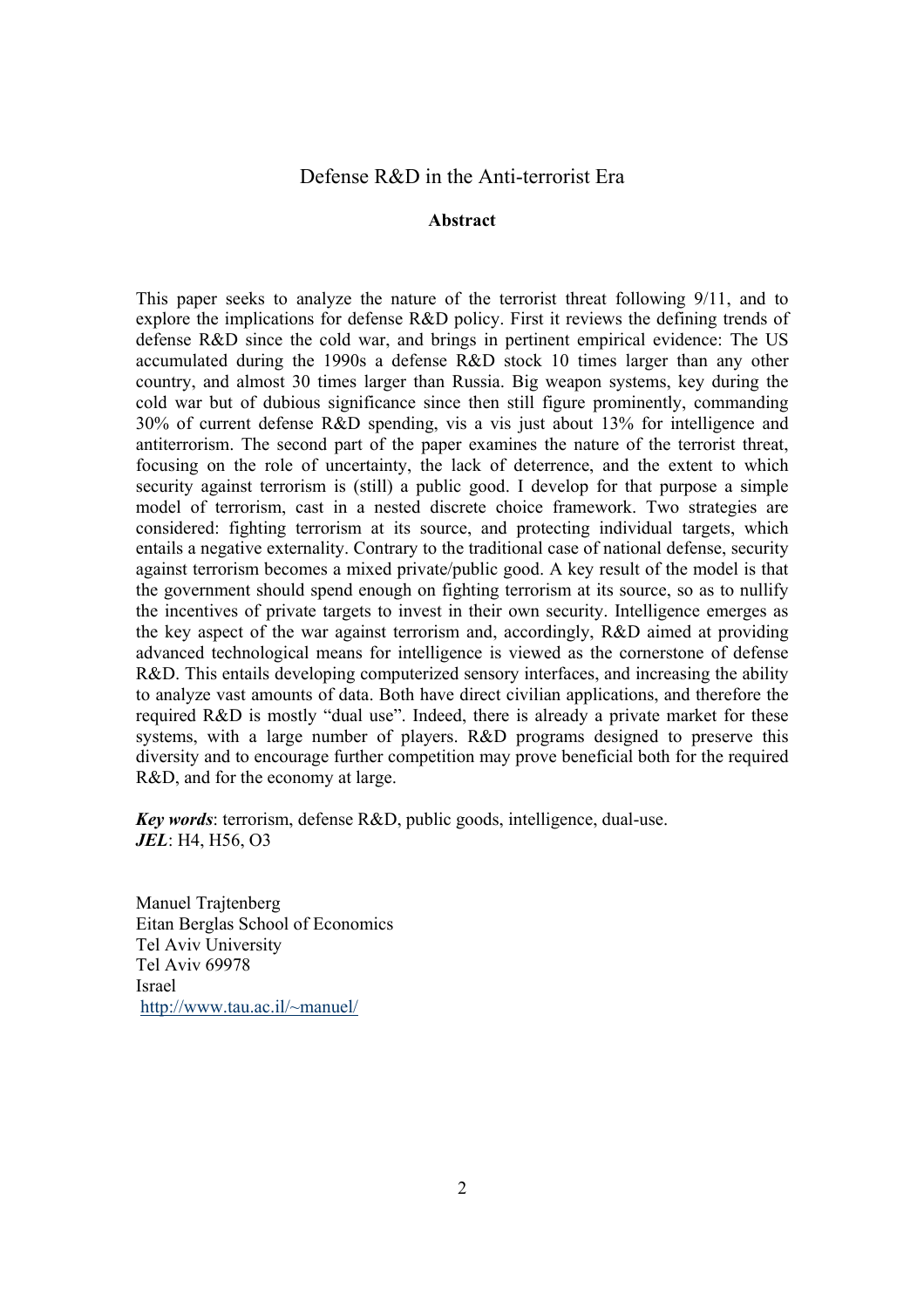## **I.** Introduction<sup>1</sup>

 The devastating terrorist attacks of 9/11 and their aftermath pose a formidable challenge to US national security, and call for the rethinking of established dogma in a wide range of fields. The attacks came after a relatively peaceful decade that constituted an interlude between the cold war, and the emerging terrorist threat. Defense R&D had proceeded over the post WWII decades along the familiar path of the arms race in the nuclear age, bounded only by treaties that sought to mitigate the spiraling costs and preserve the logic of the "mutually assured destruction" doctrine. This coincided with a golden era of scientific and technological progress, $<sup>2</sup>$  unleashing extraordinary advances in</sup> military technology. The collapse of the Soviet Union, brought about in part by that same race, left the US as the only superpower, particularly in terms of its edge in military *technology*. However, the new terrorist threat negated much of that advantage, since the enemy could neither be effectively deterred by overwhelming military force, nor could it be destroyed by actually deploying that force. In the meantime defense R&D continued by and large along the old path, still devoting large amount of resources to the development of big, complex, offensive weapon systems that have no rival in the world, and for which there is no clear threat that these costly weapons could forestall. A fresh look at defense R&D policy is thus called for, starting from a thorough analysis of the new terrorist threat and seeking to trace its implications for the required R&D. The main goal of this paper is to deploy some basic tools of economic analysis to this much-needed reassessment.

 Section II characterizes in more detail defense R&D before 9/11, bringing data to bear both on the total stock of military R&D of the US *vis a vis* other leading countries, and on the composition of R&D spending. Simple computations of the defense R&D stock generated during the 1990s indicate that the US accumulated during that decade alone a stock 10 times as large as that of any other country, and almost 30 times larger than its old foe, Russia. Within this vast technological reservoir big weapon systems still

<sup>&</sup>lt;sup>1</sup> A shorter version of this paper appeared in Trajtenberg (2004); the main difference is that the present version spells out in detail the theoretical model.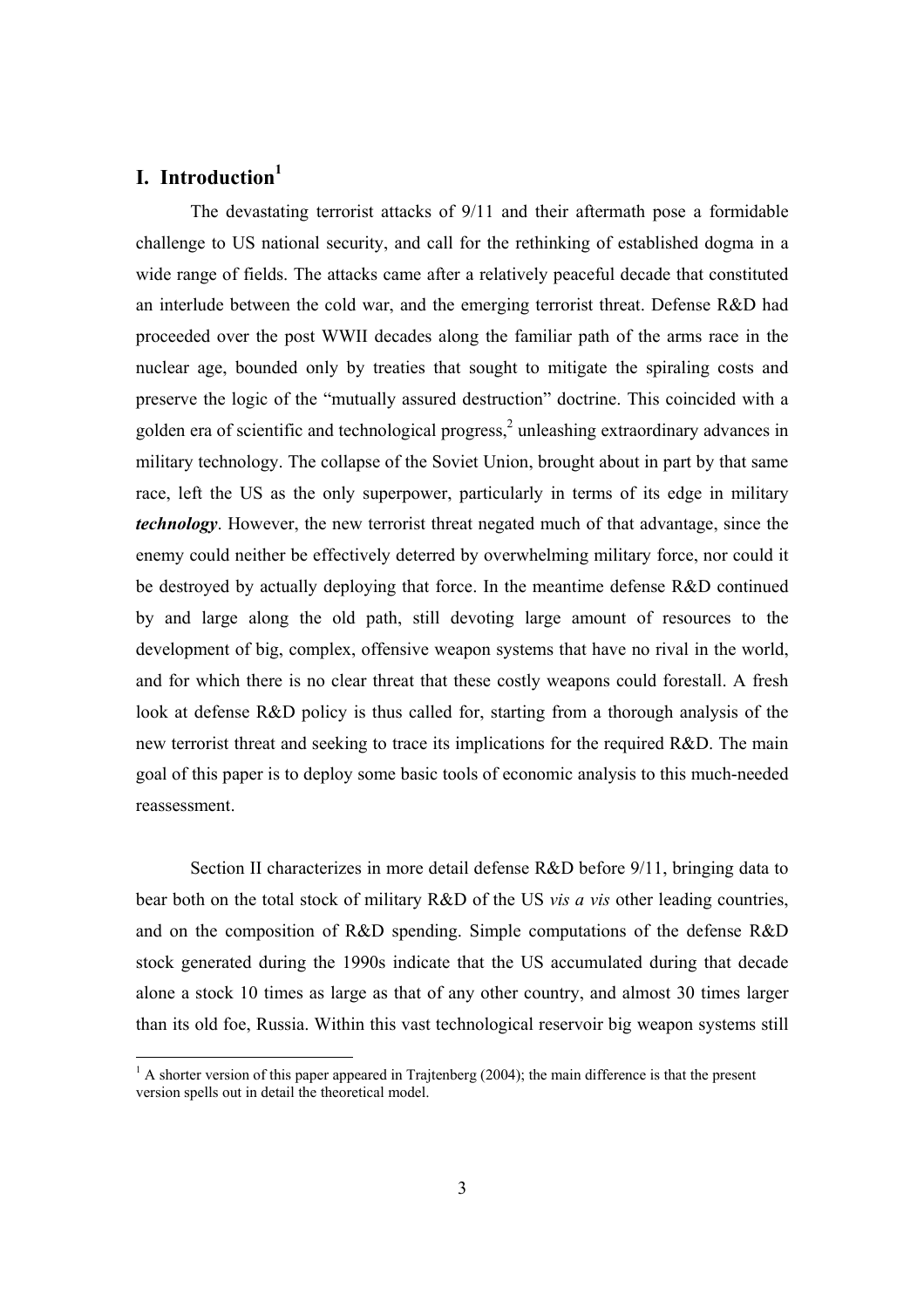figure prominently, commanding about 30% of current R&D spending (not including the Ballistic Missile Defense program, which commands another 15%). On the other hand, R&D aimed at intelligence and antiterrorism, which the analysis below places at the forefront of the desirable defense R&D policy, constitute only about 13% of the known total.

 Section III examines the nature of the terrorist threat, focusing on the role of uncertainty, the lack of deterrence, and the extent to which providing security against terrorism is still a public good. This later issue receives a more detailed treatment in section IV where I develop a simple model of terrorism, cast in a nested discrete choice framework. In its context one can analyze the probability that a terrorist attack will take place, and the (conditional) probability that any particular target will be hit. Two strategies are available to combat terrorism: The first consists of fighting terrorism at its source, thus reducing the overall probability that an attack will take place; this constitutes a public good and hence is to be provided by the government. The second entails potential targets investing in their own security, thus reducing the probability that they will be hit, but raising it for others (a negative externality). Contrary to the traditional case of national defense, the provision of security against terrorism thus becomes a mixed private/public good. A key result of the model is that the government should spend enough on fighting terrorism at its source, so as to nullify the incentives of private targets to invest in their own (local) security. The model allows also to explore the relative impact of R&D aimed at improving the effectiveness of spending on each type of strategy.

 Section V attempts to draw implications for the design of a coherent defense R&D policy that would fit the changing nature of the threats facing the US, and in particular the characterization of the terrorist threat as discussed in previous sections. Intelligence (in the broad sense) emerges as the key aspect of the war against terrorism and, accordingly, R&D aimed at providing advanced technological means for improved

 $\frac{1}{2}$ <sup>2</sup> At the beginning of the cold war the share of GDP devoted to R&D was just 1.4% (in 1953), it raised rapidly during the late 1950s to over 2%, and it has fluctuated since within the 2.3-2.9% range (see NSF's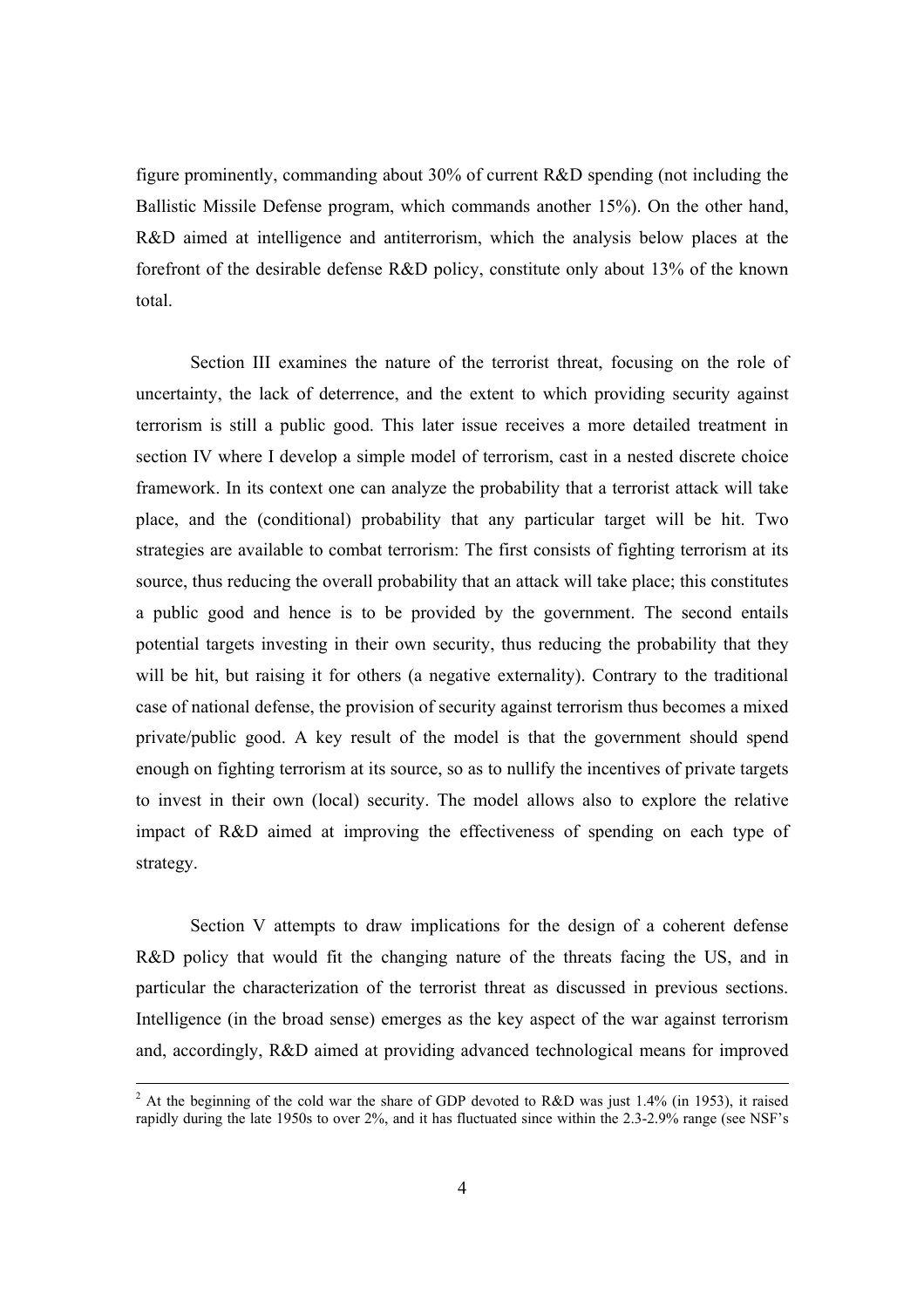intelligence is viewed as the cornerstone of defense R&D. *Basic* R&D for target-specific protection from terrorist threats, R&D to counter non-conventional threats, and cyber security are further important aspects of such policy.

Section VI looks into the technological directions implied by the required antiterrorist R&D, and the implications for competition in the relevant markets. The provision of advanced means for intelligence and for target protection entails emulating human sensory perceptions through computerized sensory interfaces, and increasing dramatically the ability to analyze in real time vast amounts of information. Both have clear and direct civilian applications, and therefore the required R&D is mostly "dual use". The development of big weapon systems during the cold war led to high concentration of both R&D and procurement into a few large corporations, conferring them a great deal of market power. By contrast, the development of sensory computer interfaces, Internet security, biological protection, and the like, entails an entirely different playfield: these systems are as said dual use, there is (also) a private market for them, and there exist already a large number of players that can partake in the required R&D. New R&D programs could be designed so as to preserve this much-needed diversity and to encourage further competition. Such programs may prove highly beneficial both for the required defense R&D and for the advanced sectors of the economy themselves, thus fostering economic growth. Section VII concludes with a summary of the principles upon which defense R&D policy for the antiterrorist era could be articulated.

## **II. Defense R&D: before and after 9/113**

Since the 1950's and up to the 1990's the predominant security threat facing the USA was of course that posed by the Soviet Union, a threat that lead to a relentless arms race. The main goal of the USA military was, accordingly, to deter the USSR from attacking the USA or its allies (primarily western Europe), and if attacked, to be able to

report at http://www.nsf.gov/sbe/srs/infbrief/nsf03307/start.htm#fig2).

 $^3$  For an overview of the economics of defense R&D, see Lichtenberg (1995).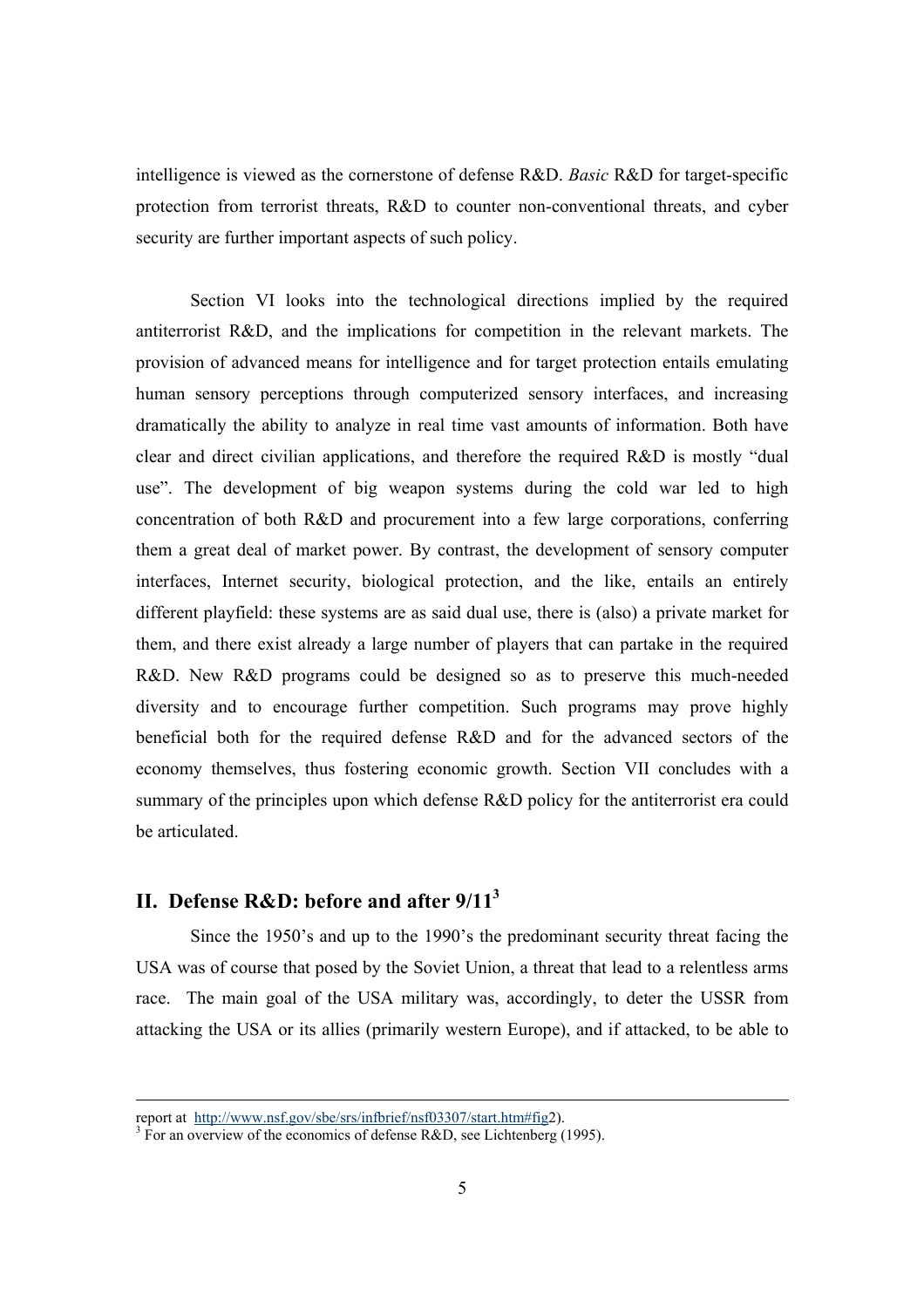defeat any combination of threatening states (i.e. those making the Warsaw pact).<sup>4</sup> Defense R&D thus had very clear goals to serve, there was a well-defined (leading) foe, and the rules of the game were also well defined, evolving rather slowly throughout the dynamic interaction with the USSR.<sup>5</sup> This lead to the building of a formidable defense R&D complex, including DARPA, federal labs (such as Livermore, Argonne, Oak Ridge), large private contractors (such as Lockheed, Grumman, Raytheon), research at major universities (such as MIT and Stanford), as well as the R&D performed at the various branches of the military themselves.

Throughout the second half of the  $20<sup>th</sup>$  century this vast complex developed ever more powerful and accurate weapons, and in particular big weapon systems such as nuclear devices, intercontinental ballistic missiles, nuclear submarines, large carriers, high-performing aircraft (including jetfighters, large transport planes, combat and transport helicopters, stealth aircraft), and so forth.<sup>6</sup> The logic of the cold war, of the arms race, dictated to a large extent the direction of R&D: thus for example, the prevalent "MAD" (mutually assured destruction) doctrine necessitated the development of nuclear subs, that could survive and operate autonomously even after a devastating nuclear attack on mainland USA, and deliver a retaliatory blow on the enemy. Conversely, various treaties with the USSR limited the development of antiballistic missiles.<sup>7</sup>

Fortunately for all involved, the logic of the MAD doctrine worked well, and the immense arsenal of highly sophisticated and lethal weapons developed in the course of the cold war, and in particular the big weapon systems, remained for the most part unutilized. It would seem that never before in history a relentless arms race terminated without a major confrontation, essentially by the internal (but not unrelated) collapse of

 $\overline{a}$ 

<sup>&</sup>lt;sup>4</sup> A further goal was "containment" of the soviet influence around the world, but it is less clear how that goal influenced defense  $R&D$ .

See for example the various treaties restricting the development, testing and/or deployment of various weapon systems, such as ABM's.

<sup>&</sup>lt;sup>6</sup> For example, in the early 1980s a full 75% of federal outlays on defense R&D went to missiles and aircraft, two of the main items in the category of "big weapon systems" (see Mowery and Rosenberg, 1989).

 $<sup>7</sup>$  Hence the lack at present of effective defensive systems against the missile threats posed by Iraq, Iran and</sup> North Korea (the "Patriot" system did not perform well during the 1991 Gulf war, and it remains to be seen if the newly developed Israeli "Arrow" system, or the improved Patriot will do better).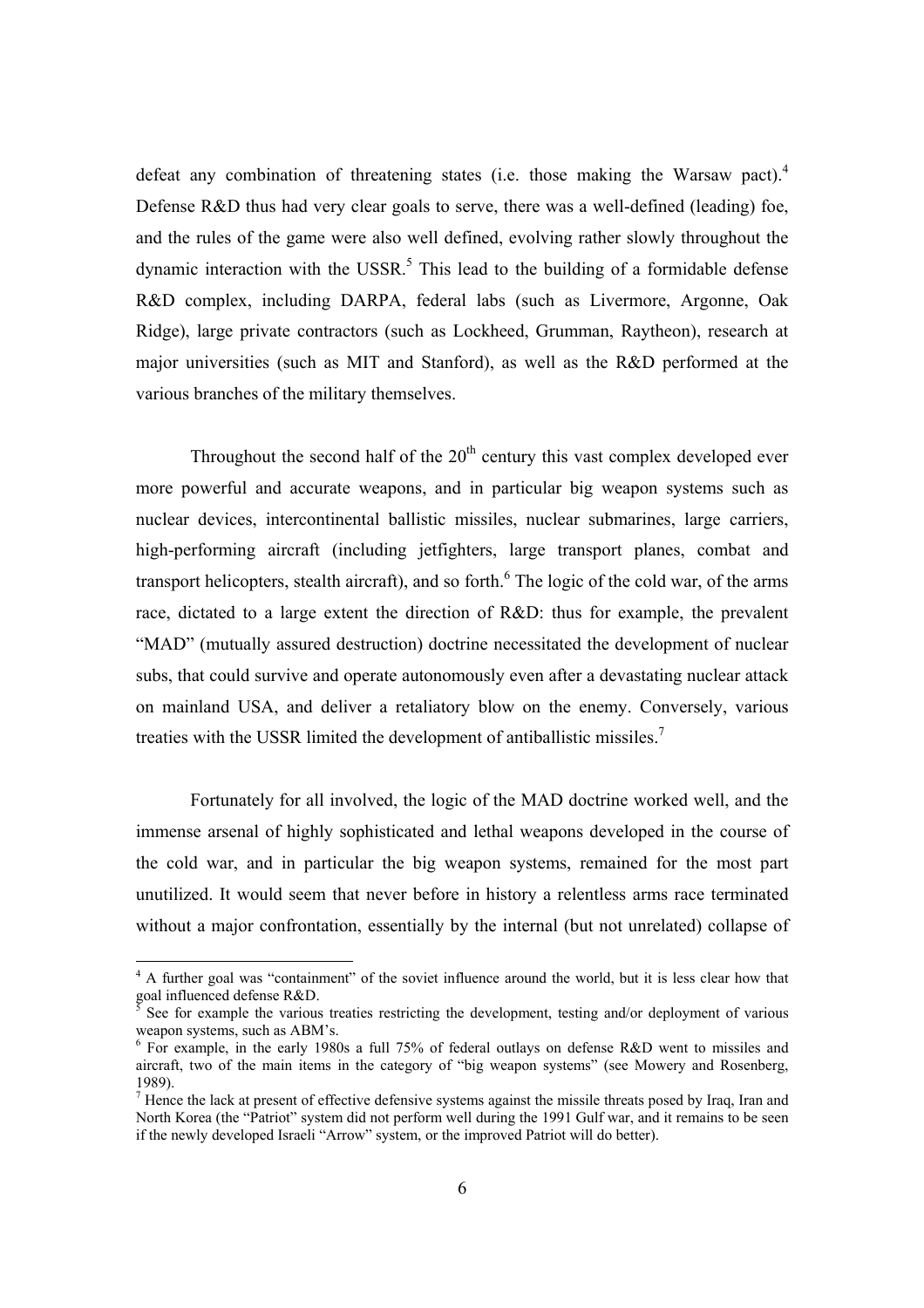one of the contenders. However, the enormous R&D resources poured into the development of those weapon systems over decades did achieve their goal: to deter a major armed conflict. In that sense the relative peace in which most of the world lived for half a century, certainly the American people, owes as much to defense R&D as to anything else.

The collapse of the USSR shattered the basic premises that had guided defense R&D, primarily in that there was no longer a foe having commensurable capabilities and racing for parity or supremacy. Thus, attention gradually shifted away from the prospect of an all out war, to regional conflicts in which the USA may have a stake, as well as to issues stemming largely from the dismembering of the Soviet Union, such as preventing nuclear leakage. A common denominator of these new challenges was that the mighty deterrence built over the decades of the cold war was no longer effective, if only because the USA could not conceivably resort to a nuclear strike against foes that did not pose a commensurable threat to the USA itself. Defense R&D was to serve then new goals such as the ability to fight simultaneously two regional conflicts (thus emphasizing rapid deployment, maintainability of equipment, etc.) and to minimize casualties in any confrontation (one of the legacies from the Vietnam war). Yet throughout the 1990s a big chunk of defense R&D was still devoted to big weapon systems, such as the development of new, high-performing and extremely expensive aircraft. Indeed, and perhaps not surprisingly, defense R&D exhibited a large degree of inertia, partly as a consequence of the fact that R&D expenses grow rapidly as a project moves forward from basic research towards development, testing and evaluation. Thus "legacy" projects that were conceived a decade or more earlier proceeded to absorb increasing R&D resources over time even though the need for them had virtually vanished.

Much as the fall of the Soviet Union over a decade earlier marked the closing of an era, 9/11 signified the beginning of a new one, dominated by the worldwide terrorist threat (see Hoge and Rose, 2002). Of course, large-scale terrorism against the USA did not start with the attack on the WTC: the devastating attack on the US marine barracks in Beirut in 1983, the attacks on the US embassies in Nairobi and in Dar e-Salaam in 1998,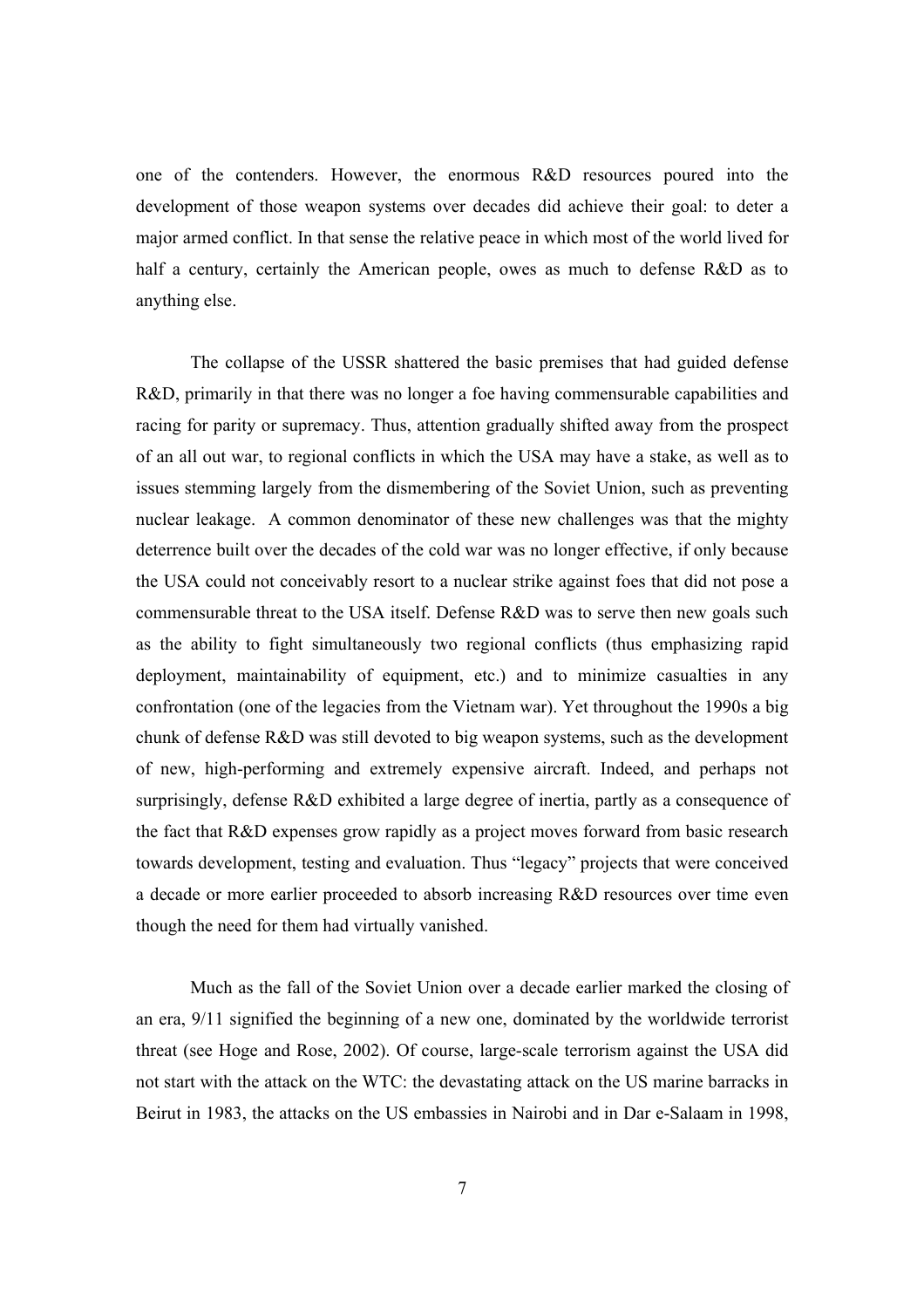and the attack on the USS Cole in October 2000 were painful indications of the evolving new threat. Yet 9/11 was qualitatively different, in that it was the first large-scale attack on the homeland, of a far larger magnitude than anything done before. Indeed, 9/11 was the equivalent of a declaration of war, of total war, on the USA. Moreover, it was a declaration of war by a diffused, amorphous enemy, who did not put forward a clear set of demands, or even a well defined set of grievances (that could be negotiated away, or mitigated). The nature of the threat, and the accompanying challenge to USA security are thus unprecedented.

The shock caused by 9/11 can be seen as a combination of Pearl Harbor and the Sputnik: a surprise attack resulting in initial stunning losses, the revelation of an unbearable degree of vulnerability, the birth of a major new threat to national security and the dearth of technological means to effectively face it. The latter is of course the key to the (re)design of a coherent defense R&D policy, having (once again) a well defined goal, namely, the development of the scientific and technological infrastructure to serve the long term war against terrorism. This goal has far reaching implications in terms of the direction of the defense R&D called forth, and, if pursued forcefully, would represent a significant departure from the kind of R&D done until then. Before analyzing in more detail what the war on terrorism requires, it is important to note what is *not* needed in this new era, thus suggesting a policy that involves primarily a *reallocation* of existing resources rather than increased expenditures.

#### *II.1 Defense R&D Stocks*

Following the collapse of the Soviet Union, there is no country (or plausible coalition of countries) that can challenge the present *technological supremacy* of the USA military.<sup>8</sup> Indeed, the defense R&D "stock" of the USA, developed and accumulated over the past decades, is far larger than that of any country(s) in the world.<sup>9</sup>

<sup>&</sup>lt;sup>8</sup> I refer here just to the technological capabilities as manifested in the quality and effectiveness of the weapon systems, and not to the military stock, that is, the actual quantity of weapons (and manpower) available.

<sup>&</sup>lt;sup>9</sup> R&D (or "Knowledge") stock is a widely used concept (see e.g. Griliches, 1984), paralleling that of physical capital stock, and can be computed simply by accumulating lagged R&D expenditures, and assuming a given depreciation rate, usually significantly higher than that for physical capital. It is not clear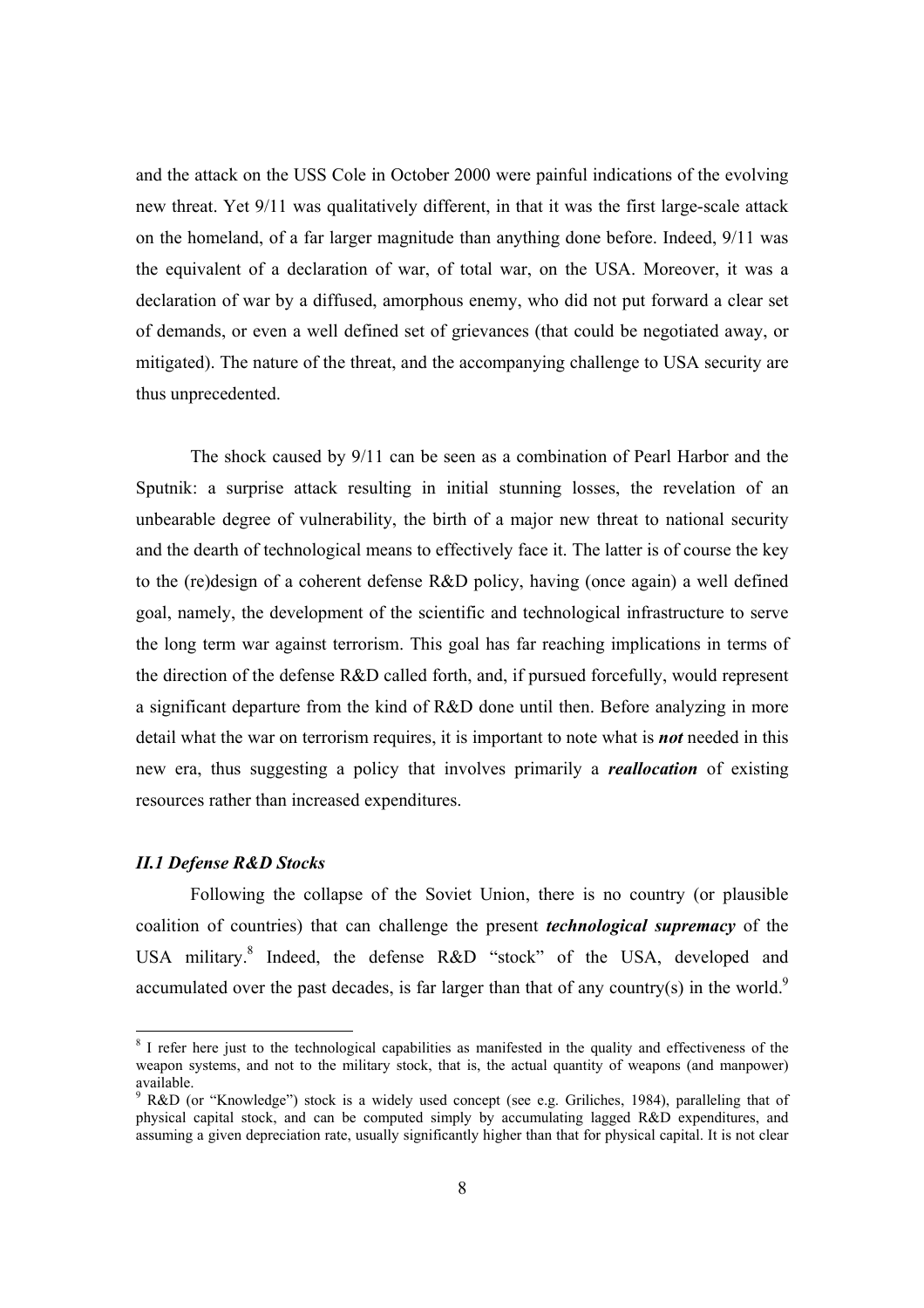The only other sizable stock was that of the USSR, but that has shrunk dramatically after the collapse, and Russia cannot afford to renew it.<sup>10</sup> Japan has severe built-in constraints on spending in defense R&D making it a non-contender for the foreseeable future. Western Europe has advanced technological capabilities but has spent an order of magnitude less than the USA for the past decades and, barring a dramatic geo-political change, it will continue to do so in the future.

In order to gain an idea of the actual magnitudes involved, I computed the defense R&D stocks generated during the decade of the 1990s (1991-2000) for the G8 countries that have had significant military R&D investments.11 To insist, these are not the *total* stocks available, but only the portion added during the 1990s – these countries had substantial defense R&D stocks prior to that (particularly the US), generated during the long decades of the cold war. As table 1 reveals, the US accumulated during the 1990s an additional defense R&D stock over *10 times* as high as the next largest (the UK if using a depreciation rate of 15%), *28 times* that of Russia, and over *3 times* that of the other countries combined. These are stunning differences, which give a quantitative sense of the technological supremacy referred to above.

Some qualifications to these computations are in order. First, Table 1 quite likely overstates the actual technological gap between the USA and its allies, given that the USA exports to them military equipment embedding technological advances achieved by the R&D that goes into these stocks, and that some of the R&D projects are joint with them. On the other hand the extent of underreporting of defense R&D (due to secrecy – these are the so called "black programs") is likely to be significantly higher in the USA than in Western Europe. Second, there are likely to be spillovers and leakages from the defense R&D done in the USA that enhance the technological capabilities of other

what rate would be appropriate for computing a defense R&D stock, presumably it varies *inter alia* with the intensity of the arms race. Here I shall use a depreciation rate of 15% (which has become a sort of "focal" figure in this type of computations), but compute the stocks also for a 5% rate, in order to gain an idea of the range of uncertainty in that respect.

<sup>&</sup>lt;sup>10</sup> Note that Russia's GDP is at present just about  $1/40$  that of the USA.<br><sup>11</sup> Thus we exclude Canada and Italy.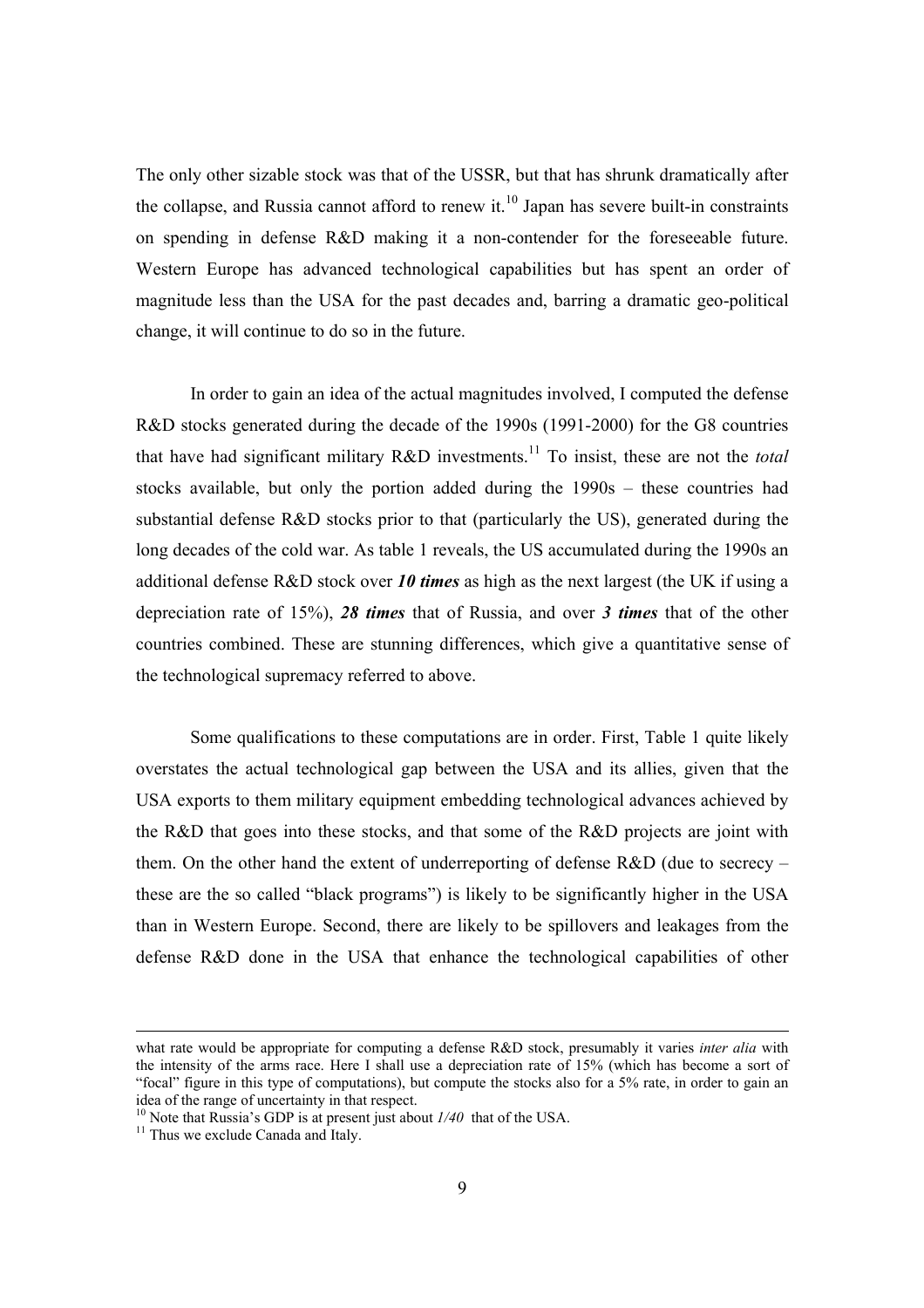countries. It is hard to believe though that these qualifications would alter significantly the picture that emerges from Table 1.

| <b>Table 1</b><br>Defense R&D stock as of 2000<br>(in billions of constant 1998 \$ $US$ ) <sup>12</sup> |                                         |        |  |  |  |
|---------------------------------------------------------------------------------------------------------|-----------------------------------------|--------|--|--|--|
| <b>G8 Countries</b>                                                                                     | stocks based on a depreciation rate of: |        |  |  |  |
|                                                                                                         | 15%                                     | 5%     |  |  |  |
| <b>USA</b>                                                                                              | 197.23                                  | 301.64 |  |  |  |
| <b>United Kingdom</b>                                                                                   | 18.21                                   | 28.03  |  |  |  |
| France                                                                                                  | 17.81                                   | 28.69  |  |  |  |
| Japan                                                                                                   | 9.96                                    | 14.78  |  |  |  |
| Germany                                                                                                 | 9.18                                    | 13.47  |  |  |  |
| <b>Russia</b>                                                                                           | 7.14                                    | 11.06  |  |  |  |

 Beyond the advanced nations, China is perhaps the only emerging power that may be a source of concern. However, a simple calculation indicates that the possibility of China posing a serious challenge to the defense R&D advantage of the US is rather unlikely: the USA spends about 0.4 percentage points of GDP on defense R&D. Given that China's GDP is about one tenth that of the USA, in order to match the US current level of spending China would have to allocate a staggering 4% of its GDP to defense R&D, and maintain that level for many years, a rather farfetched scenario.<sup>13</sup> Furthermore, matching on a current basis would erase the initial huge advantage of the US only in the very long run. Essentially, the vastly larger economic resources of the USA *vis a vis* any other nation(s), and the fact that it already possesses a huge stock of military R&D gives

 $12$  The data used in these computations are in appendix 1. Note that there is a significant degree of uncertainty regarding some of these data, particularly that of Russia, and hence these figures should be taken as indicative only. To compute the stocks I simply apply the formula:  $\sum_{t=0}^{9} D_{1991+t} \cdot (1-r)^{9-1}$  $\sum_{t=0}^{9} D_{1991+t} \cdot (1-r)^{9-t}$ ,

where  $D_{1991+t}$  denotes defense R&D expenditures in year 1991+t.<br><sup>13</sup> One could argue that R&D costs in China are significantly lower than in the US, and hence matching the real amount of resources allocated by the US to defense R&D would entail significantly less than that. However, even if R&D costs were *half* as high in China, that still would entail allocating 2 % of GDP to military R&D, again a staggering amount. To put that figure in perspective, notice that the share of China's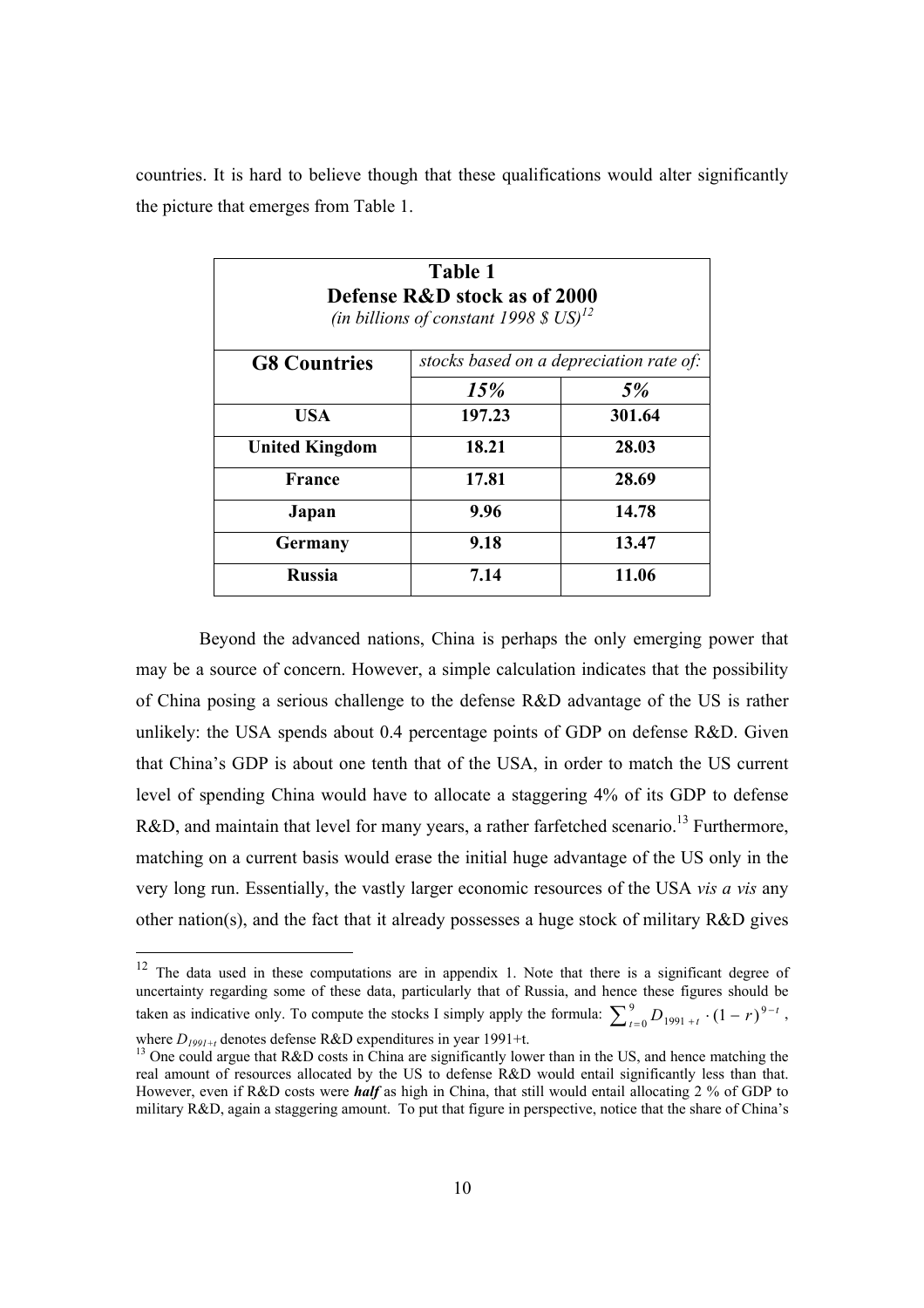the USA an unmatched technological advantage that cannot be challenged except if a dramatic geo-political change occurs. However, even if that were the case the USA will still have significant margins of time (and resources) to respond.

#### *II.2 The composition of defense R&D*

How much does the US invest in R&D aimed at big weapon systems versus other technological means that could help confront current threats to national security? To address this issue I proceed to examine in detail the composition of the defense R&D budget for FYs 2001-2003. The Office of the Under Secretary of Defense (Comptroller) publishes a document named "RDT&E Programs", which contains a listing of almost 800 budget items, indicating the agency in charge, the type of program, the program name and the allocated budget (see appendix 2 for a listing of the top 20 items in the list). With the aid of expert officers of the Israeli Air Force, we managed to classify 369 out of the 798 items listed, which account for about 90% of the budget.<sup>14</sup> The categories used were:

- $\bullet$  B Big weapon systems
- D Ballistic Missile Defense
- $\bullet$  I Intelligence
- T Anti-Terrorism
- $M -$ Miscellaneous (i.e. not elsewhere classified)

By "big weapon systems" I mean traditional, large, complex weapon systems having mostly an offensive character, such as jetfighters, ICBMs, carriers, nuclear submarines, and the like. We define a separate category for "ballistic missile defense", since these are *defensive* systems, relatively new, and meant to respond to present and future threats posed by the proliferation of long-range missile technologies to potentially hostile states. In case of doubt between "B" and "M" we opted for "M", in order to prevent biasing the totals in favor of the argument put forward here. Intelligence is almost certainly underrepresented in these data, if only because the funding of the Directorate of Science and Technology of the CIA is (as far as I know) not included in these figures. The "T" category is almost surely understated as well, since it is very hard to discern

GDP devoted to *total* military expenditure was 1.4% in 2001 according to official Chinese figures, or 2.1% according to (SIPRI, 2002).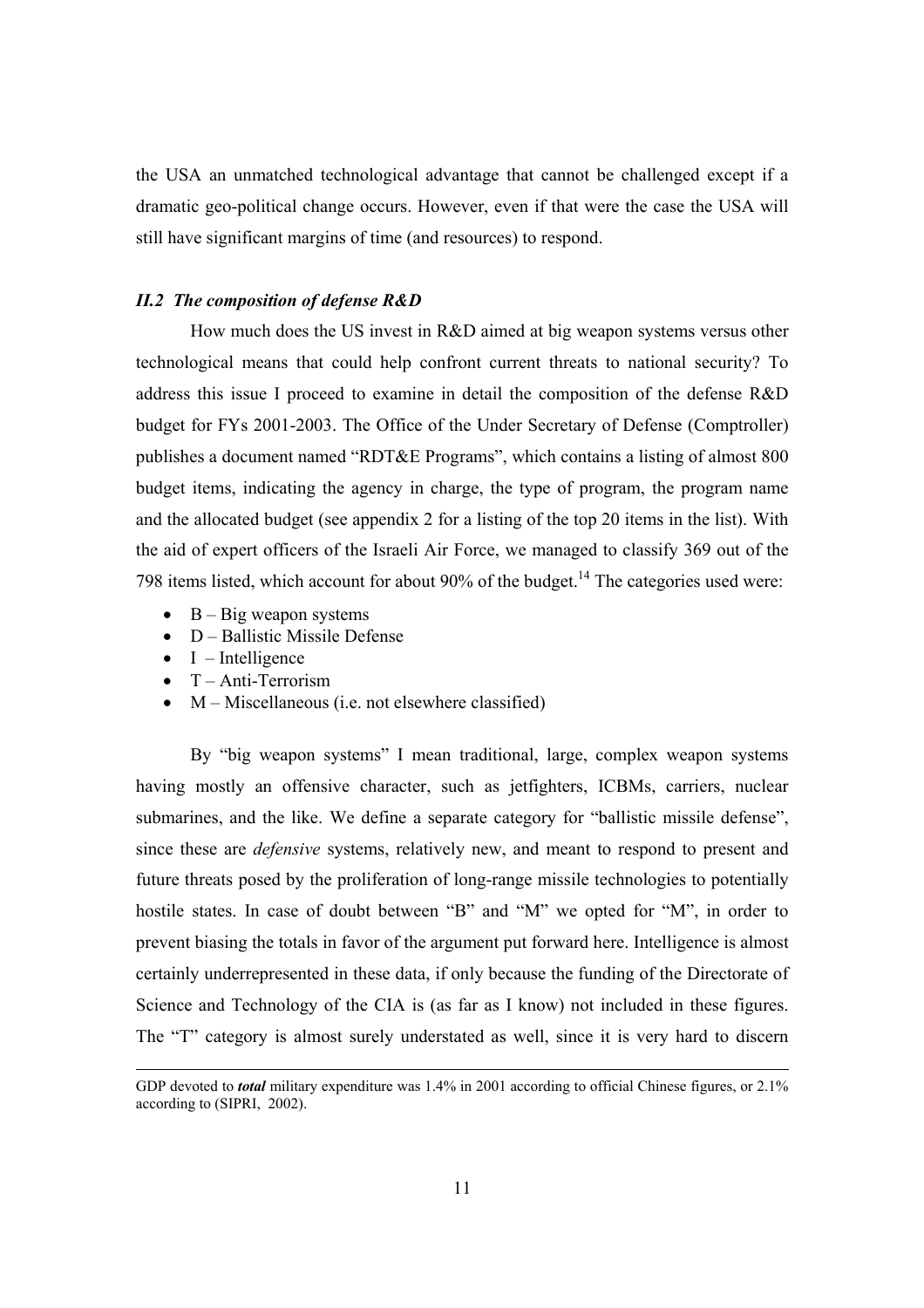what exactly qualifies as "anti-terrorism": as it stands now it just includes all items related to chemical and biological warfare,<sup>15</sup> and a few others.<sup>16</sup> Moreover, the newly created Department of Homeland Security presumably commands additional budgets for antiterrorism-related R&D that are not included in our figures. "Miscellaneous" means "not elsewhere classified", that is, it is the default category for all items that do not clearly belong into one of the others. There are likely to remain significant margins of error in the classification performed and, in particular, intelligence and anti-terrorism are quite certainly downward biased; however, the summary results presented in Tables 2a and 2b are still hopefully informative and in the right ballpark:

| Table 2a<br>Distribution of Defense R&D - 2001-2003<br>(current thousand \$) |                                        |            |            |  |  |  |  |  |  |
|------------------------------------------------------------------------------|----------------------------------------|------------|------------|--|--|--|--|--|--|
| Category<br><b>FY 2001</b><br><b>FY 2002</b><br><b>FY 2003</b>               |                                        |            |            |  |  |  |  |  |  |
| Big weapons systems                                                          | 10,752,781                             | 11,911,890 | 13,805,069 |  |  |  |  |  |  |
| Miscellaneous                                                                | 12,107,023                             | 14,029,675 | 14,407,247 |  |  |  |  |  |  |
| <b>Ballistic Missile Defense</b>                                             | 4,302,183                              | 7,039,441  | 6,848,958  |  |  |  |  |  |  |
| Intelligence                                                                 | 2,953,072                              | 3,378,629  | 4,490,930  |  |  |  |  |  |  |
| Anti-terrorism                                                               | 754,140                                | 902,937    | 1,394,472  |  |  |  |  |  |  |
| Not classified                                                               | 4,497,512                              | 4,081,025  | 4,178,031  |  |  |  |  |  |  |
| Total <sup>L</sup>                                                           | 35,366,710<br>41,343,596<br>45,124,706 |            |            |  |  |  |  |  |  |

| Table 2b<br>Distribution of Defense R&D - 2001-2003<br>(percentages) |        |        |        |  |  |  |  |  |
|----------------------------------------------------------------------|--------|--------|--------|--|--|--|--|--|
| Category<br><b>FY 2001</b><br><b>FY 2002</b><br><b>FY 2003</b>       |        |        |        |  |  |  |  |  |
| Big weapons systems                                                  | 30.40% | 28.81% | 30.59% |  |  |  |  |  |
| Miscellaneous                                                        | 34.23% | 33.93% | 31.93% |  |  |  |  |  |
| <b>Ballistic Missile Defense</b><br>12.16%<br>17.03%<br>15.18%       |        |        |        |  |  |  |  |  |
| Intelligence<br>8.35%<br>8.17%<br>9.95%                              |        |        |        |  |  |  |  |  |

 $14$  We sorted the items by the allocated budget, and examined the items from the top down; thus, although we classified only  $\sim$  50% of the items, they account as said for  $\sim$  90% of the total budget.

<sup>&</sup>lt;sup>15</sup> Not all of it is related to anti-terrorism, but we could not tell that apart.

<sup>&</sup>lt;sup>16</sup> There is only one item that explicitly mentions the war on terrorism, "Combating Terrorism Technology Support", Office of the Secretary of Defense, allocated just \$49 million in 2003.

<sup>&</sup>lt;sup>17</sup> The total amounts here are lower than the total defense R&D budgets (by about 10-15%): defense-related R&D done by other government agencies (such as NIH) is not included, there are other (apparently classified) items not reported in the published list, and moreover, some of the items listed in the cited document have not been assigned a dollar amount.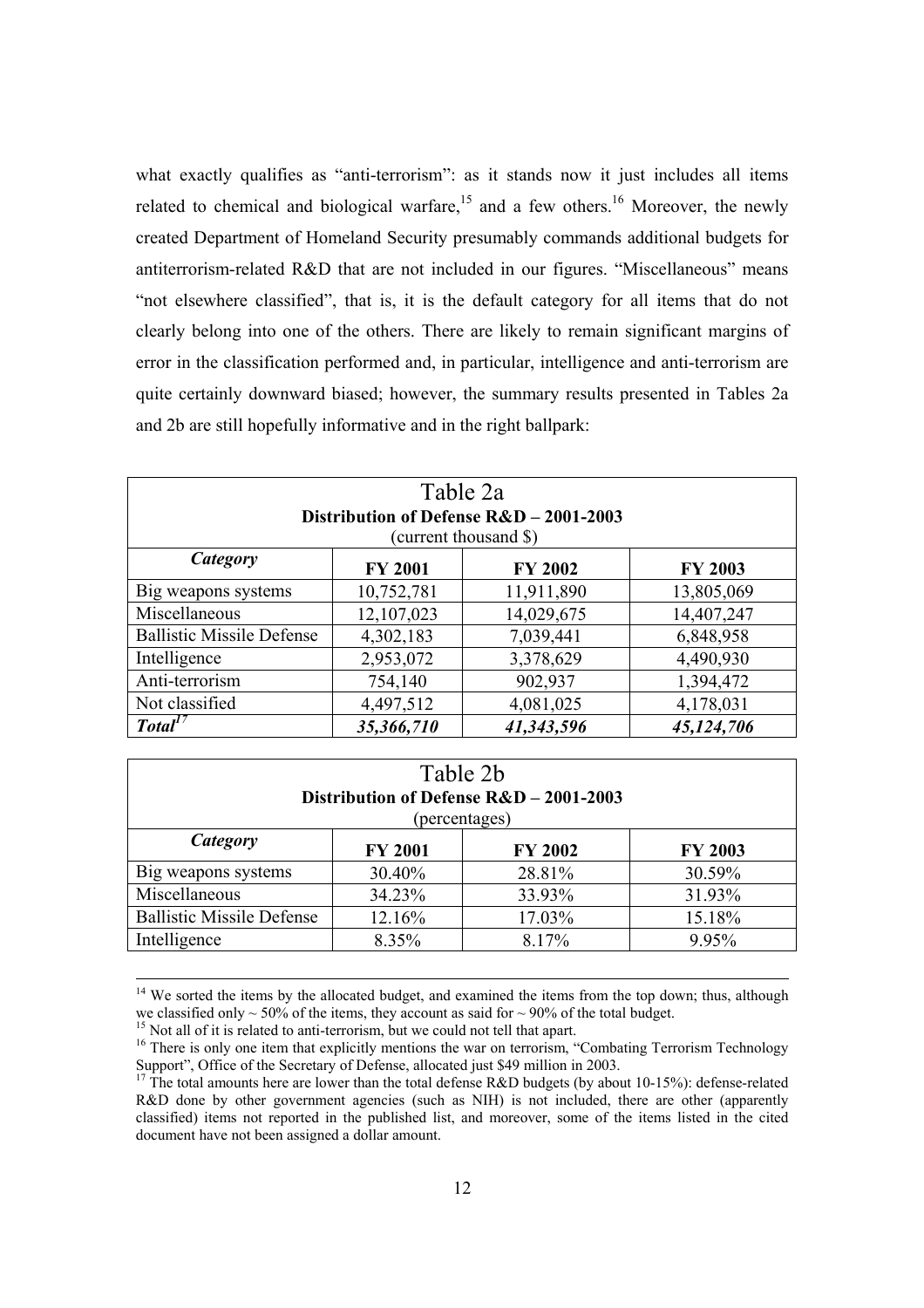| Anti-terrorism | 2.13%     | $2.18\%$ | $3.09\%$ |
|----------------|-----------|----------|----------|
| Not classified | $12.72\%$ | 9.87%    | $9.26\%$ |
| <b>Total</b>   | 100.0     | 100.0    | 100.0    |

As Table 2 reveals, about 30% of the reported defense R&D is (still) allocated to big weapon systems. This category includes the development of systems that have no rival in the world, and moreover, it is not clear what sort of security threats these costly weapons are meant to forestall. The prime example is the F-22, a kind of technological marvel, extremely expensive aircraft, with projected capabilities beyond what could be regarded as real needs that current jetfighters could not appropriately fulfill.<sup>18</sup> On the other hand intelligence and anti-terrorism command only about 10-13% of the budget.<sup>19</sup> As argued in coming sections, even if the true figures are significantly higher than these the percentage allocated to these key activities is still quite low, relative to their present and future importance for national security. Therefore, it seems that the dramatic shift in the nature of the threats to national security since 9/11 have had so far little impact on the composition of R&D, and that calls for a prompt revision. One mitigating factor though may be just time: even if policy priorities shift, it takes a while to implement the desired changes, and in particular, it takes time to launch R&D programs to serve those changing priorities. For example, and as Figure 1 reveals, it took about 3 years to beef up NASA's budget after Sputnik – we are not there yet post 9/11.

## **III. The nature of the terrorist threat**

 $\overline{a}$ 

Present day terrorism, as manifested most potently in 9/11, poses a very different set of threats than the conventional, nation-against-nation type of conflicts that have been prevalent throughout most of history.<sup>20</sup> Confronting such novel threats presents a

<sup>&</sup>lt;sup>18</sup>As David Gold writes in SIPRI (2002), "The F-22...was designed during the cold war to counter an expected new generation of Soviet aircraft and air defenses that never materialized. The F-15, which the F-22 will replace, gives the USA air superiority over any conceivable enemy well into the future. Thus, the F-22 may be a system without a threat to combat…" Estimates are that a fully equipped plane will cost well above \$100 million.

<sup>&</sup>lt;sup>19</sup> Still, in (nominal) dollar terms intelligence and antiterrorist related R&D increased by over 50% from FY 2001 to FY 2003.

 $^{20}$ It is also very different than previous instances of terrorism, particularly in that most terrorist organizations operated locally (within their own countries), and had as goals igniting some sort of drastic *internal* political change.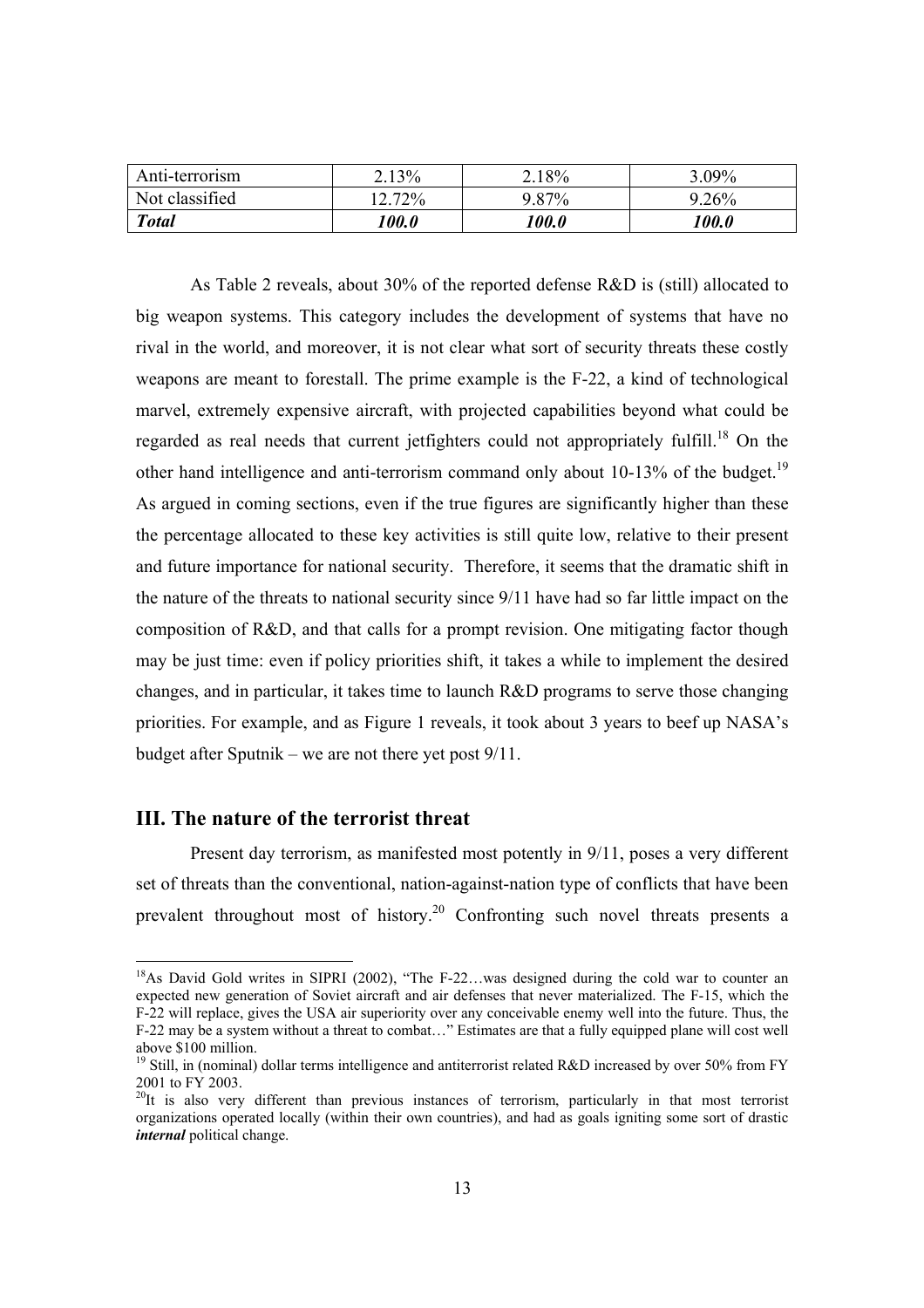formidable challenge at all levels: to the current military, intelligence and police capabilities of the target countries, to their democratic institutions that need to strike a delicate balance in pursuing this war; and also to the scientific and technological resources that need to be mobilized in order to devise the appropriate technological means to combat terror. The later require the design of a coherent and well-articulated R&D policy, which should be based on the systematic analysis of the nature of these threats, in and of themselves, and in contrast to those posed by conventional conflicts. The goal of this section is thus to set the framework for such analysis, and in particular to try to identify the distinguishing features of the terrorist threat that have salient implications for R&D policy. $^{21}$ 

Let me start with two general points. The first is that present day terrorism is based upon and exploits huge asymmetries between the perpetrators and the victims: asymmetry in the perceived value of life (leading *inter alia* to suicidal attacks); asymmetry in the means of combat (relatively simple for terrorists, highly sophisticated and powerful for the target countries); asymmetry in the information available on each side: mostly open information on the potential targets/victims, versus highly secretive, compartmentalized behavior of terrorists, and so forth. That is not so (for the most part) in conventional conflicts between nations, and therefore a great deal of the capabilities accumulated in any country in the course of contemplating or having been engaged in such conflicts are rendered ineffective for the war on terror. In particular, many of the weapon systems developed by the leading industrialized nations over the  $20<sup>th</sup>$  century, and in particular those developed in the course of the cold war, are not appropriate to fight terrorism. Thus, R&D policy in this context will have to depart from established premises, and offer novel options.

The second observation is that one cannot expect a clear, decisive victory in the war on terror, that once and for all would defeat the enemy. Furthermore, in this kind of

<sup>&</sup>lt;sup>21</sup> In doing this we follow Arrow (1962), in the sense that the role of R&D and of government policy in this regard should follow from an understanding of the nature of the "good" in question: Arrow dissected the nature of knowledge and of knowledge creation, whereas here we are trying to understand the peculiarities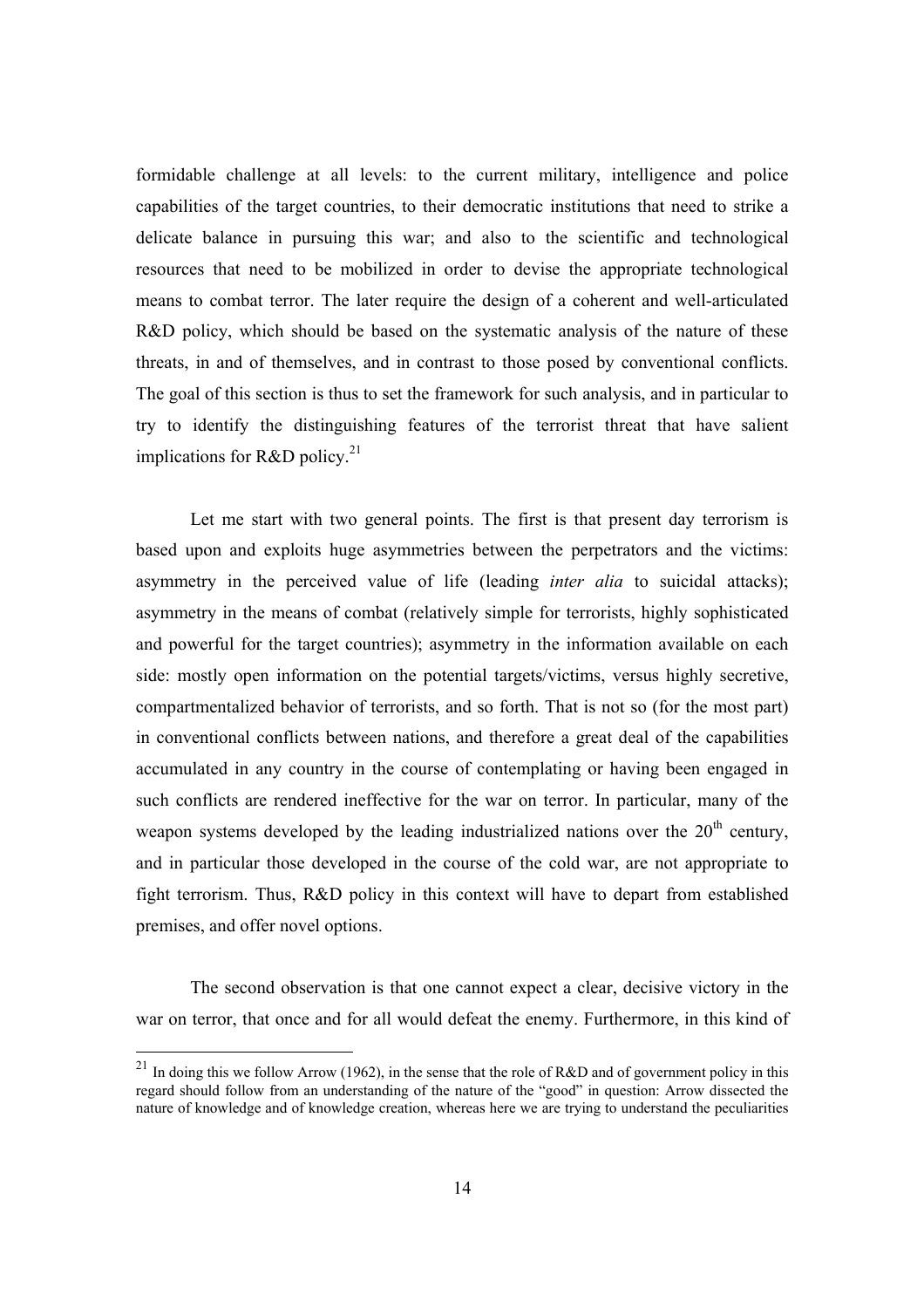war there is no possibility of circumscribing the contest, the race, with formal agreements or treaties as those that were concluded with the USSR during the cold war. Therefore, one should proceed on the premise that this will be a lengthy, protracted confrontation, entailing long-term, persistent threats. Accordingly, R&D aimed at it should be multilayered in time, in the sense of being able to generate technological responses for the short, medium, and long run. I turn now to more specific characteristics of the terrorist threat: the key role of uncertainty, limited deterrence, and the private/public good aspects of providing security in this context.

#### *III.1 The role of uncertainty*

A key feature of the terrorist threat is the generalized, diffused nature of it, that is, the fact that there is a large degree of uncertainty regarding where, when and how terrorists may strike. Such uncertainty is what greatly magnifies the terrorist threat, far beyond what it would take to confront the terrorists if faced with them, or the actual damage that any single terrorist strike may cause. Indeed, if the authorities had advance knowledge of the timing and location of a future attack, actually thwarting it would be a relatively minor affair, involving the deployment of little police or military power.<sup>22</sup>

That is not so in conventional warfare: confronting say an invasion by a foreign power necessitates vast military capabilities, even if one knows when and where the attack will take place. The same applies to a nuclear confrontation: the "MAD" doctrine required that each party had the capability to nearly annihilated the other, regardless of being able to know in advance the timing and exact targets of an attack. In other words, the *sine qua none* to fight a conventional or even a nuclear war is a powerful army, measured by the strength and technological means available to its forces: surprise or not, in the end wars are decided by the outcome of the actual clash between the foe armies. $^{23}$ 

of the war against terror, as opposed to conventional warfare, and derive from it the contours of an appropriate defense  $R&D$  policy.

<sup>22</sup> Consider for example what would have taken to prevent 9/11, had the FBI known in advance the plan: a score of arrests in several locations, conducted by a few hundred agents – a trivial operation relative to the magnitude of the threat.

<sup>&</sup>lt;sup>23</sup> This is not the deny of course the role of surprise: when posed to launch the offensive on the Nazis, the allies invested great efforts in deception, that is, in creating uncertainty as to where and when D-day would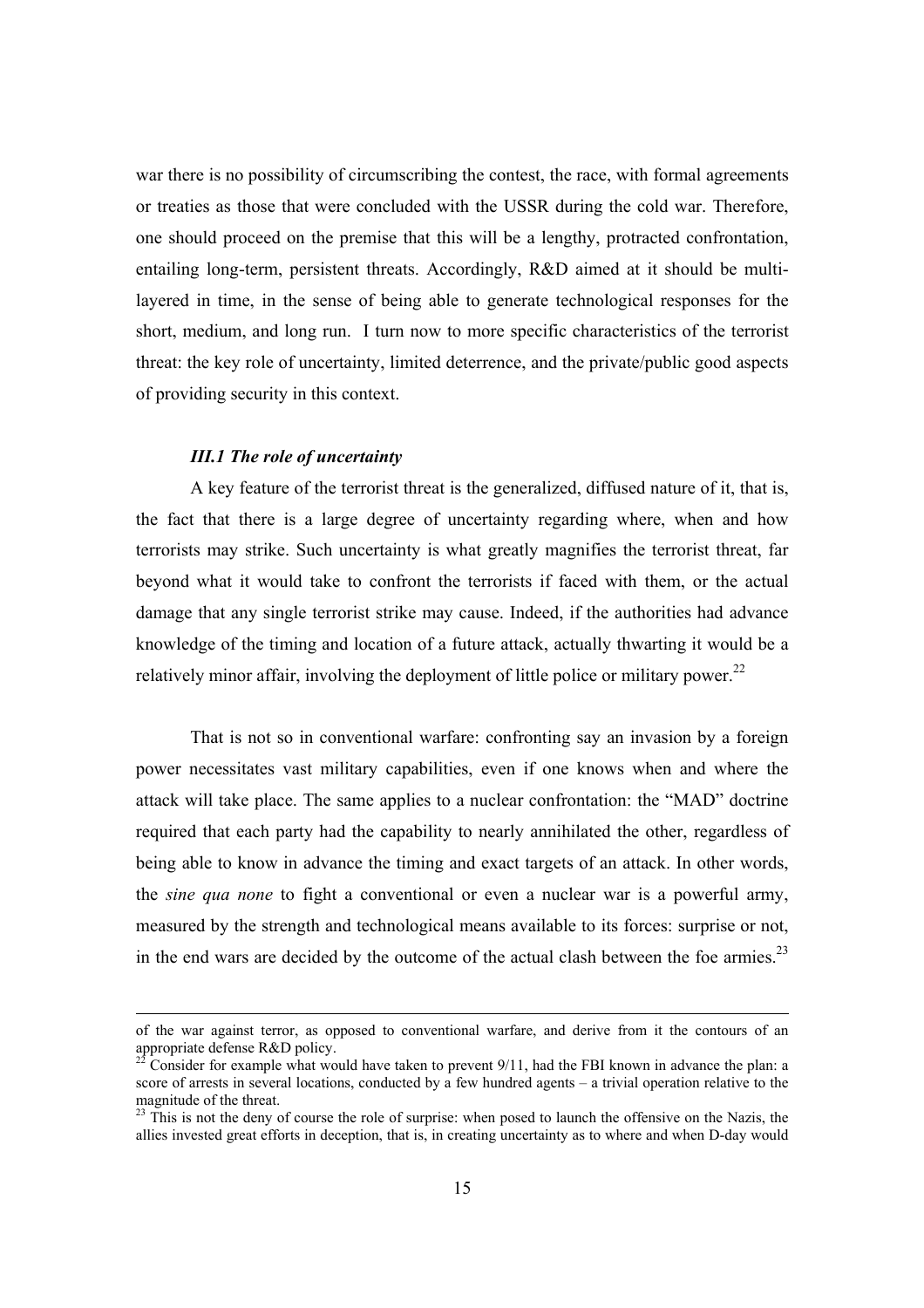By contrast, fighting terrorism involves first and foremost reducing uncertainty, avoiding surprises. If we knew where say Al-Qaeda cells are, apprehending or destroying them would be a relatively easy task; likewise, if we could detect terrorists as they try to approach or enter a target, then neutralizing them should be the easy part. Even narrowing down the geographical area and/or the time window of a possible terrorist strike can greatly simplify the task of thwarting the attack.

The inherent uncertainty of the terrorist threat is also what exerts a heavy price on the threatened nation, far beyond the actual damage that may be inflicted once the attack occurs. That is, individual terrorist acts or even a series of them may not compromise national security at large, in the sense of hurting a large proportion of the civilian population, or damaging a significant chunk of the economy or, to take it to an extreme, posing a danger of losing sovereignty to a foreign power or to an alien extremist group. And yet the uncertainty as to when and where these acts may occur may have far reaching effects, both in terms of economic costs (e.g. the provision of security at a myriad potential targets, reduced investments because of generalized uncertainty, disruption of travel, tourism, and perhaps also trade), psychological costs, and painful changes in established norms, behaviors and "way of life" (e.g. invasion of privacy for the sake of prevention, avoidance of skyscrapers, reduced travel and tourism, etc.). It is precisely because of the uncertainty that accompanies the terrorist threat, and the associated costs, that few terrorists, armed with relatively primitive means, can effectively threaten whole countries, even the most powerful of them.

#### *III.2 Limited deterrence*

 One of the novel and most disturbing aspects of present day terrorism is the fact that the perpetrators are ready to commit suicide in order to fulfill their mission, and furthermore, that some of their attacks are *based* upon suicide, as in 9/11. Indeed, there is a huge difference between readiness to die for a cause but still hoping to get away alive, and planning from the start to commit suicide in the course of the attack, as an integral

take place. Yet, it is hard to imagine that any outcome of significance for the war depended upon the success of the deception campaign.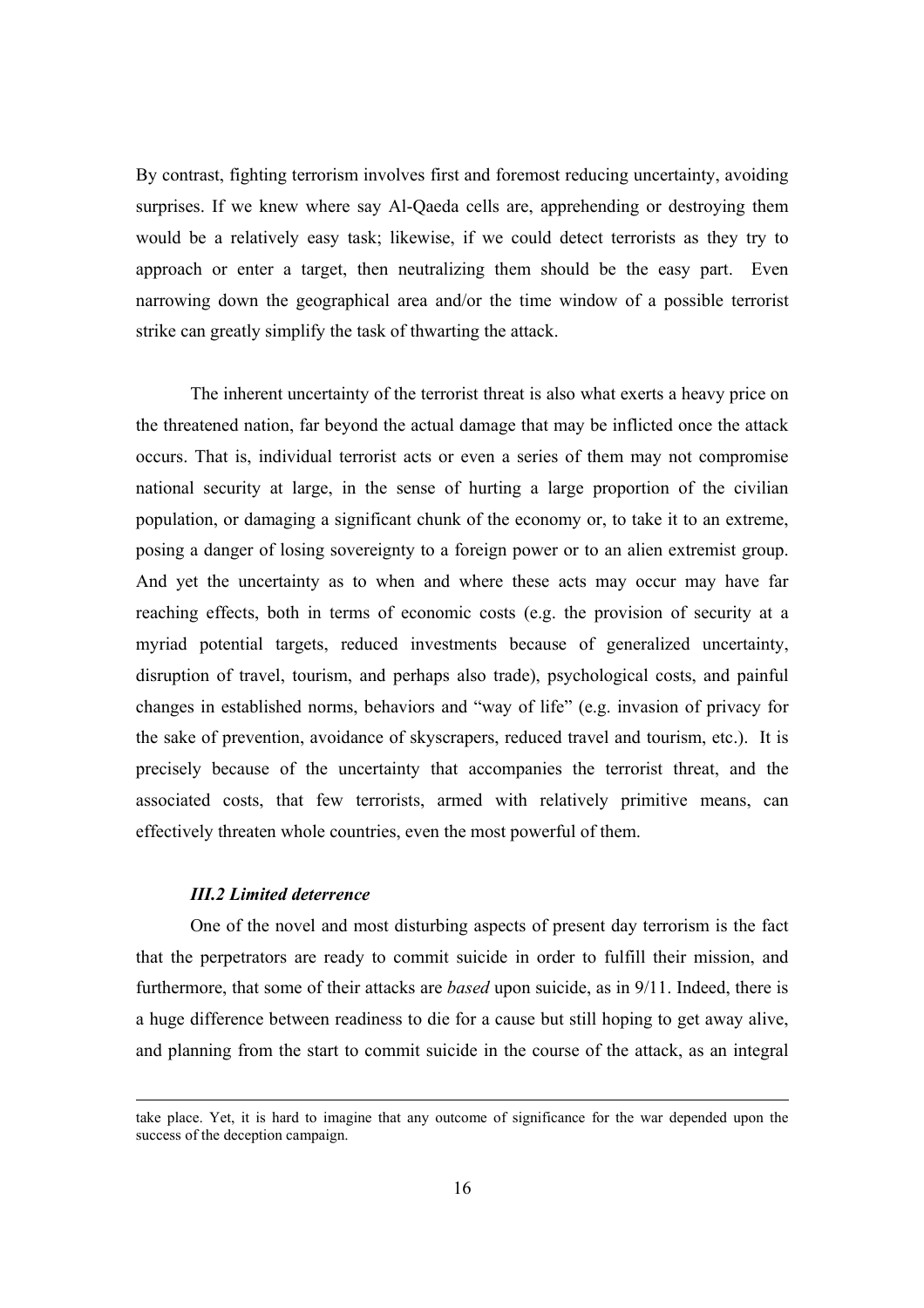and unavoidable part of the plan. Perhaps the most serious implication of the latter is that the possibility of deterrence is greatly reduced, at least in the sense that the perpetrators have nothing to fear for themselves. There still might be some deterrence possible if for example the terrorists were based in a sympathetic host country (as was the case with Afghanistan), and hence the victim could retaliate against the host country; similarly if terrorists had families or wider social networks in known places that could be affected ex post. However, after the war in Afghanistan that seems to be less and less the case.

 Limited deterrence implies that there is little use for offensive weapon systems that in conventional confrontations would be perceived by the potential attacker as posing an *ex post* threat. Thus, suicidal terrorism neutralizes to a large extent the initial advantage that advanced countries (the potential victims from terror) had in terms of military might, since such military capabilities are rendered vacuous by denying their deterrence value.

### *III.3 National Security: still a public good?*

 $\overline{a}$ 

National defense (or national security) has been traditionally regarded as the prototypical type of public good.<sup>24</sup> This is not just a definitional matter, but has far reaching normative implications: given the "pure" public good nature of defense, economic logic has it that governments should be in charge of supplying it, and in fact have exclusivity at it. Moreover, doing so may be one of the main justifications for the very existence of a government, even in societies patterned after strict market principles. Indeed, defense ranks higher as a public good than, say, "maintaining Law and Order", since the latter could be provided by local communities in a decentralized fashion (as has been the case in many instances throughout history), whereas for a given political entity as a whole (e.g. "nation", "state") defense can hardly be decentralized. Let me restate those aspects of a good or service that make it "public" rather than private: $^{25}$  First, public goods are said to be *non-rival* in consumption, that is, the total amount of the good

<sup>&</sup>lt;sup>24</sup> See for example Gold (1999) for a discussion of defense as a public good in the international context.

<sup>&</sup>lt;sup>25</sup> In addition to these, the provision of some public and quasi-public goods entails indivisibilities, that is, minimal large-size investments in production, as for example with mass transport, dams, etc.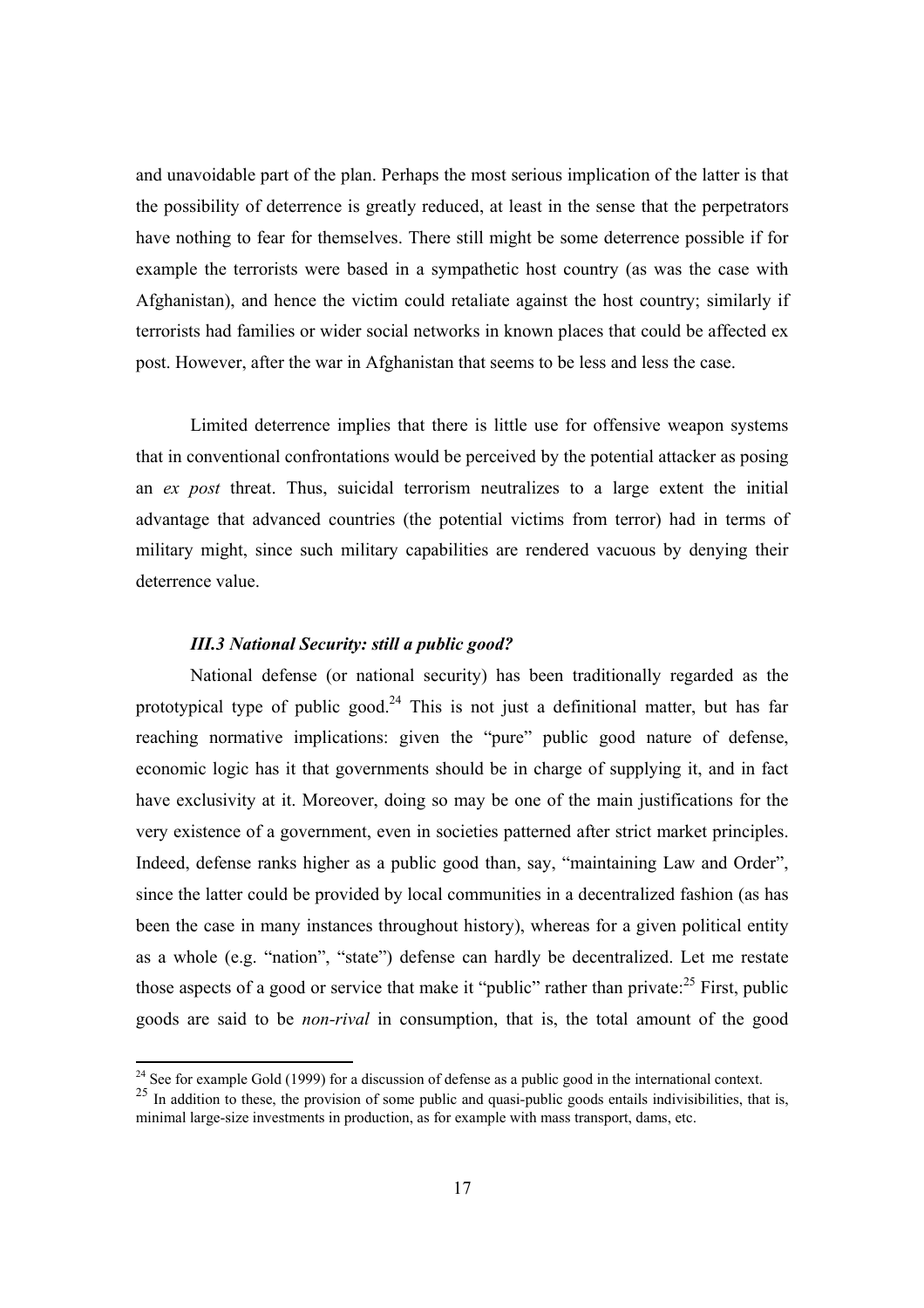produced can be "consumed" by each and every individual in society. By contrast, the total amount of a private good produced is divided among consumers, so that if one consumes more others necessarily will consume less. Second, agents providing a private good can prevent others from getting access to the good and consuming it (for example, excluding those that refuse to pay for it), whereas there are no effective exclusion mechanisms for public goods. That is, it is hard or impossible to prevent anybody that so desires from getting access and enjoying the public good.

Thinking of national defense as protection from foreign threats that may in principle affect the country as a whole, it is clear that the two attributes of public goods strictly hold for it: (*i*) non-rivalry - each citizen enjoys the *full* amount of defense produced; (*ii*) it is impossible to exclude citizens that say, don't pay taxes, from enjoying the protection from foreign threats offered by the defense capabilities supplied in the country. However, and as the discussion below indicates, the nature of defense is much more complex in the context of the war against terrorism.

As already mentioned, a key feature of terrorism is that the threat is generalized (i.e. it can happen anywhere, anytime), and yet any particular attack is "local", in that it entails striking at a particular location that constitutes, even in the worse of cases, a small fraction of the country as a whole. Accordingly, confronting terrorism entails two very different strategies: the first consists of fighting the terrorist threat *at its source*, namely, intelligence gathering, pinpoint strikes at terrorist cells, denying bases in countries abroad, etc. The second entails deploying resources to protect likely targets in the homeland. It is intuitively clear that the first strategy does retain the public good nature of defense, whereas the second strategy makes the provision of defense mostly a *local* public good, even conveying *negative* externalities.

Consider for example the threat of terrorist bombings against civilian targets in the form of (local) public places that attract large numbers of people, such as shopping malls or big office buildings. In the absence of specific information on where and when the attack may take place, protecting against such threat involves setting up some form of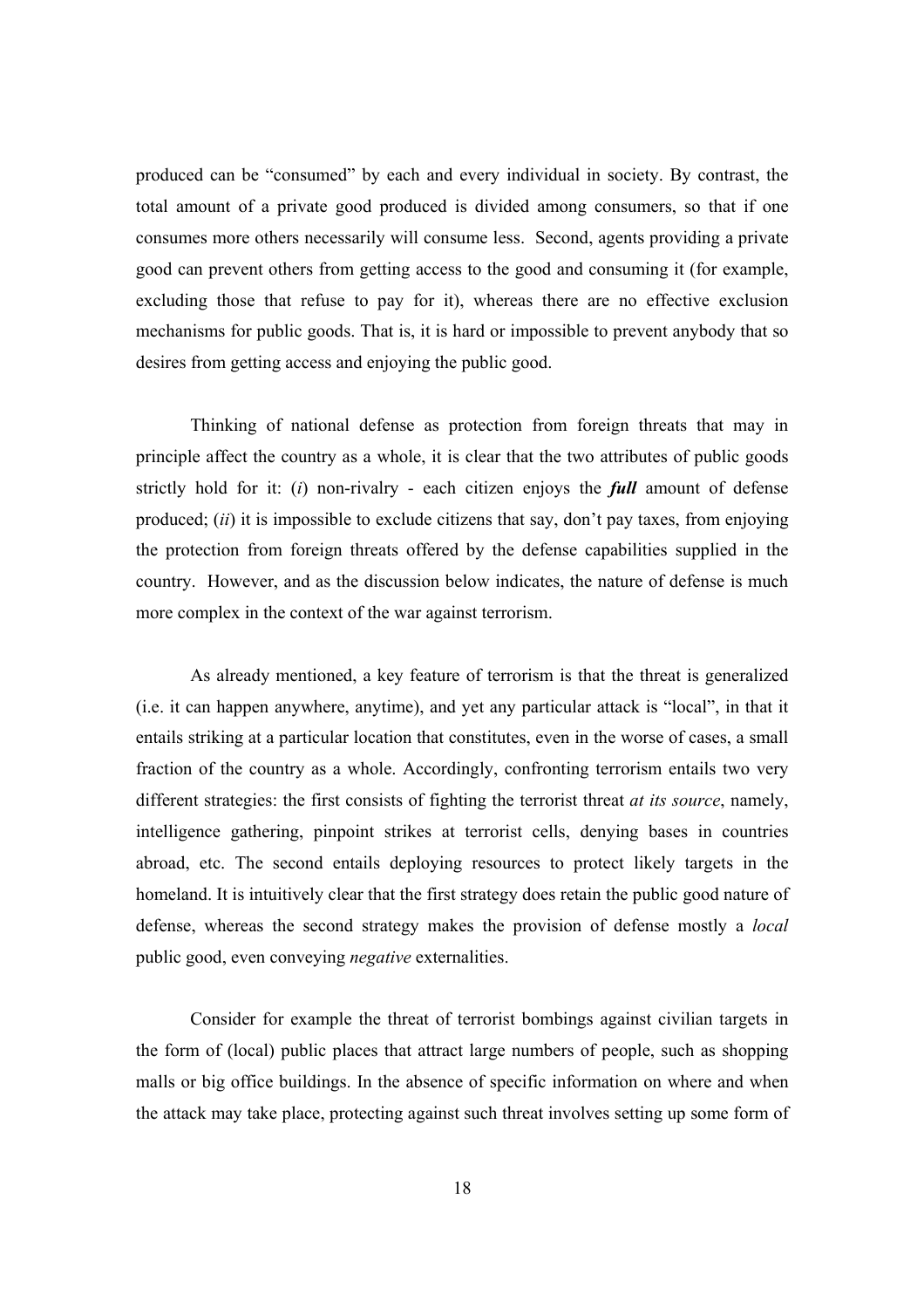security system at *each* such location. That may take the form of security guards, checks on each person entering the facility, metal detectors, sniffing machines for luggage, and so forth. Clearly, the deployment of a security system of that sort at a specific potential target location serves first and foremost those present at or otherwise associated with that location, thus becoming a *local* public good. Moreover, increasing security at one particular location may actually increase the risk to adjacent locations, since terrorists are likely to prefer the least protected target – this is the negative externality mentioned above  $26$ 

In the case of airports the issue is more complex, as was painfully realized in 9/11: most of the victims were located far away from the departure sites and had nothing to do with air travel. In fact, securing airports serves a much wider purpose than just protecting those directly associated with it, and hence it is surely closer to a public good. In the case of public utilities, the effects of a terrorist attack may also be much wider in scope than those occurring at the plant itself and its immediate surroundings. As these examples reveal, there is actually a wide spectrum of possible cases, ranging from strictly local targets, to those that may serve just as entry points for more generalized threats, to targets that attacks upon them may have widespread repercussions. I focus in the analysis just on the polar cases in order to sharpen the issues at stake, but we should keep in mind that actual threats may lie somewhere in between.

These qualifications notwithstanding, terrorism has indeed caused national security to become partly a private good, and therefore the provision of defense is no longer strictly confined to the government, but has been to some extent "privatized." Of course, security in general (e.g. protection from local crime such as theft, violence, sabotage, industrial espionage) has always been to some extent privately supplied, and there is indeed a sizable cottage industry already in place that does that. In that sense the tension between the two strategies described above may be seen as a replay of the tension that may exist in any urban center between say preventive police action on the one hand,

 $26$  But there may be also positive externalities, as in other security context – see for example Ayres and Levitt (1998).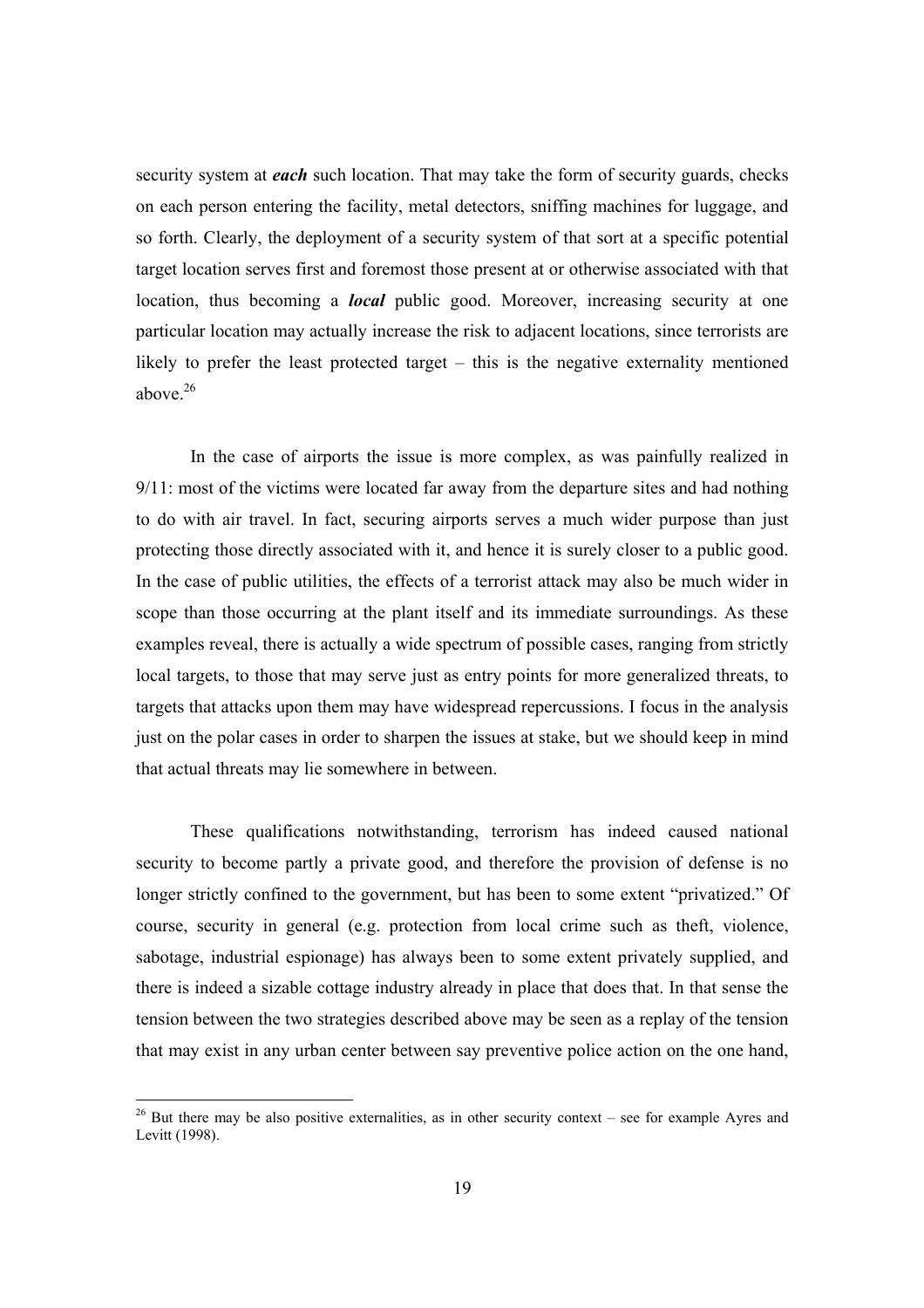and placing private guards or security systems at specific locations on the other. There are of course huge differences between terrorism and traditional forms of crime, having to do primarily with the relative magnitude of the threats, the underlying causes and ultimate aims of each, and the national (and even cultural) significance of the threats. These differences surely enhance the role of the government in protecting from terrorism versus traditional crime, and yet there are wide margins left for the private provision of security. Moreover, distributional considerations for government intervention are surely more compelling in the case of terrorism.<sup>27</sup>

## **IV. A model of terrorism28**

There are three parties involved in the "game" of terrorism: (*i*) the terrorists, whose aim is to inflict damage to potential targets, and hence their "utility" is a positive function of the losses suffered by their victims; (*ii*) the potential targets: think of them as firms that, absent terrorism would go about their business as usual and receive a certain payoff (e.g. profits, utility, rents), but under the threat of terrorism have to factor in the risk of being hit, loosing the payoff and incurring a further loss; (*iii*) the government, who maximizes the expected benefits accruing to the targets, taking into account the behavior of the other actors. The cornerstone of the model suggested here is the discrete choice problem facing the terrorists, which we think of as a nested model: the terrorists have to decide whether to strike or not, and if they do then which target to hit. This decisionmaking problem generates a set of probabilities over those possible actions. Potential targets can affect those probabilities through their decisions of how much to invest in

 $27$  Distributional considerations refer to the fact that public places that cater to low-income segments of the population may invest little in security, and thus became more likely targets. However, such outcome may be perceived as unfair, much as denying medical care to those unable to pay for it is widely regarded as morally untenable.

 $28$  Enders and Sandler (1995) provide an excellent review of the economic literature on terrorism, both theoretical and empirical, up to early 1990s. Reflecting the nature of terrorism at the time, the dominant concerns addressed by this literature are (*i*) whether to bargain or not with terrorists posing concrete demands to governments; *(ii)* formation of treaties between countries to counter terrorism, and whether to abide or not by these treaties; (*iii*) strategic interactions between countries which are potential targets of terrorism. These issues lend themselves naturally to game theoretic analysis, which provides indeed with illuminating insights. The model developed here is similar in many ways to the formulations found in this literature (e.g. the decision tree of terrorists), but the focus is quite different. In particular, the interplay between government action and that of private potential targets, which is key here, seems to be altogether absent from previous models.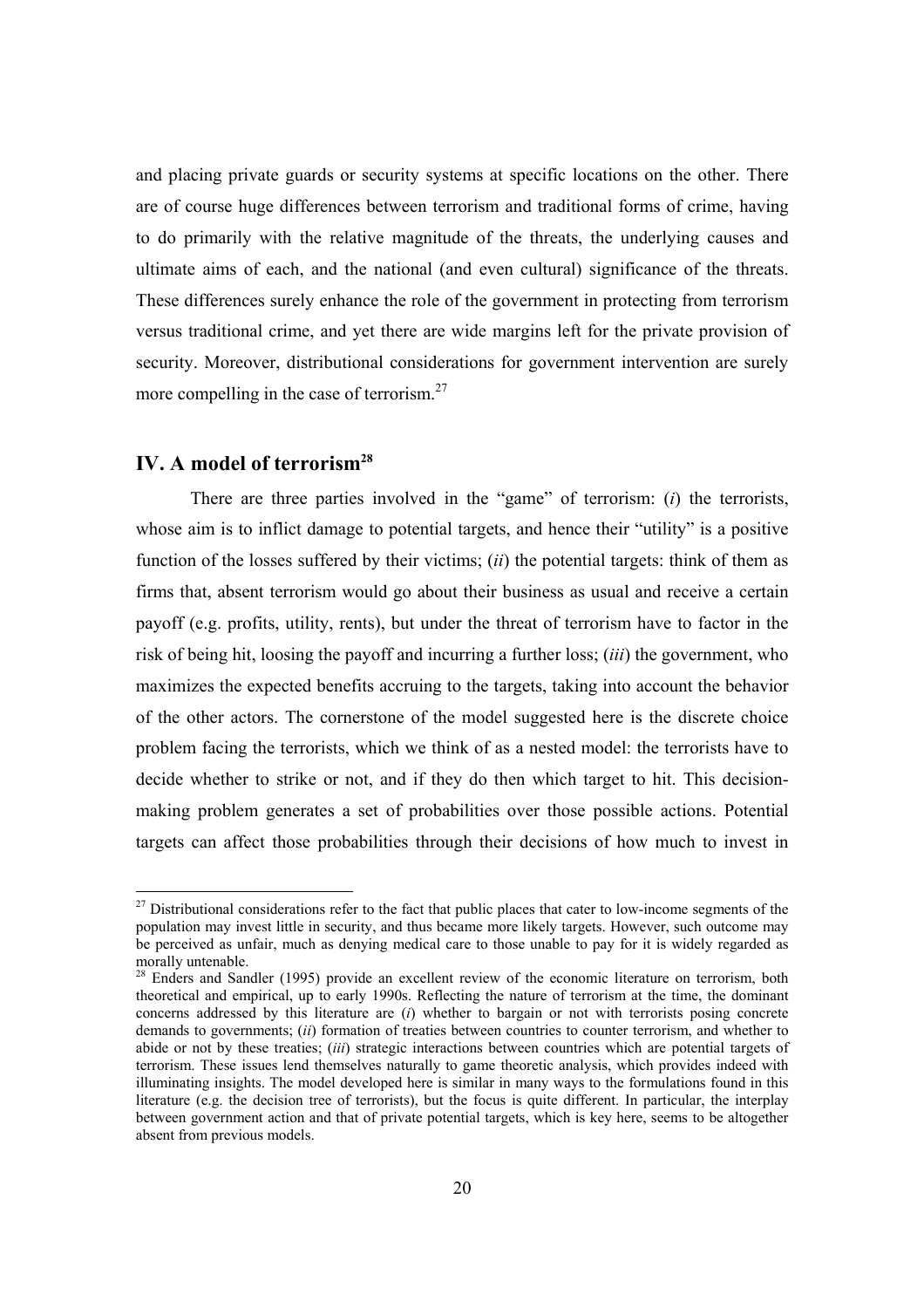their own security. Finally, the government decides how much to invest in fighting terrorism at its source, thus also affecting the probabilities attached to the various options facing terrorists.

Let  $j=l...n$  index potential targets. If hit, target *j* suffers a loss of  $L_j$ ; if not it carries on and receives a (normalized) payoff of 1. Each target spends  $x_i$  on its own security. Denoting  $L_j = L_j' + l$ , the (conditional) random utility of terrorists if hitting target *j* is,

$$
(1) \qquad V_j = L_j - \beta x_j + \varepsilon_j
$$

Thus, and conditional on striking, terrorists will chose a target so as to  $\lim_{j} V_j$ . Assuming that  $\varepsilon_j$  is i.i.d. and has a Weibull distribution, the conditional probability that target *j* will be hit is the usual MNL,

(2) 
$$
\pi_j = \frac{e^{L_j - \beta k_j}}{\sum_i e^{L_i - \beta k_i}}
$$

The "inclusive value" of the targets to the terrorists, i.e. the expected maximum utility if they strike is,

$$
(3) \tI = \ln \sum_{i} e^{L_i - \beta x_i}
$$

Denote by *T* the benefits to the terrorists of being able to carry a terrorist strike, beyond the damage it actually inflicts (i.e. the propaganda value, demonstration effect, chances of getting additional finance, etc.). Suppose that the government invests *X* in fighting terror at its source. Normalizing the value to the terrorists of *not* striking to 1, the probability that terrorists will strike is,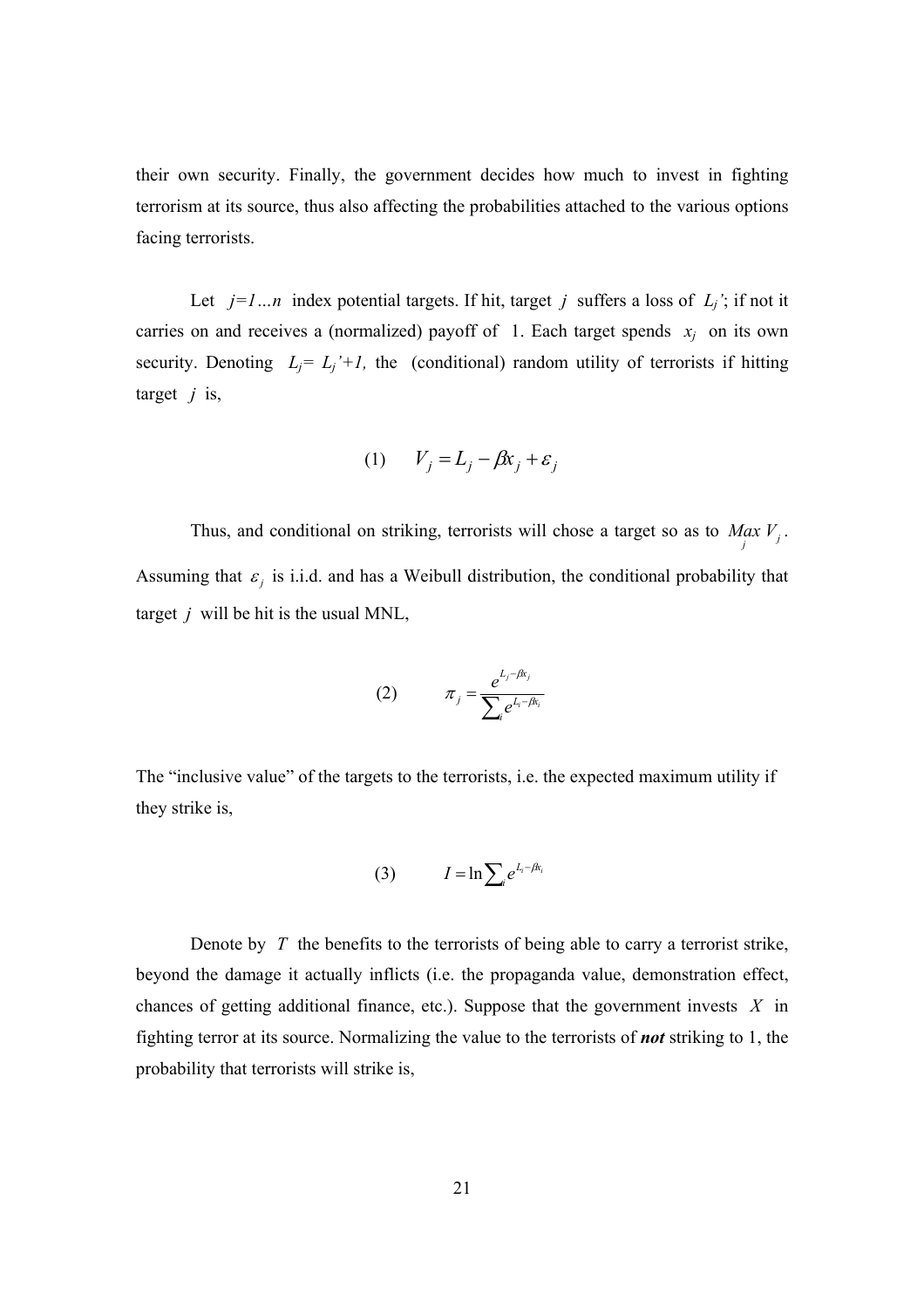(4) 
$$
p = \frac{e^{T - \alpha X + \lambda I}}{1 + e^{T - \alpha X + \lambda I}}
$$

where  $0 < \lambda < 1$  is the usual nested-logit parameter that mitigates the IIA problem,<sup>29</sup> and  $\alpha$  stands for the "effectiveness" of the government's security outlays. Diagrammatically, the decision tree of terrorists is,



The *unconditional* probability of target *j* being hit is thus  $p_j \equiv p \pi_j$ . We can write now the objective function of target *j*, that is, the expected value of its net benefits,

(5) 
$$
E_j = [1 - p_j(x_j)] - p_j(x_j)L_j - x_j = 1 - p_j(x_j)L_j - x_j
$$

Notice that not only  $\pi_j$  but also p are a function of  $x_j$ . However, if there is a large number of similar targets and hence the  $\pi_j$ 's are very small (i.e. on the order of  $1/n$ ), then the impact of a marginal change in the security outlays of any single target on *p* (i.e. on "overall deterrence") will be nil:

$$
\frac{\partial p}{\partial x_j} = -\beta \lambda p (1 - p) \pi_j
$$

l

<sup>&</sup>lt;sup>29</sup> That is, if  $\lambda=1$  we are back into the MNL for the whole choice set including the option of not striking, and therefore the ratio of the probability of not striking and of striking a particular target remains constant even if identical targets are added or removed, which is of course highly implausible.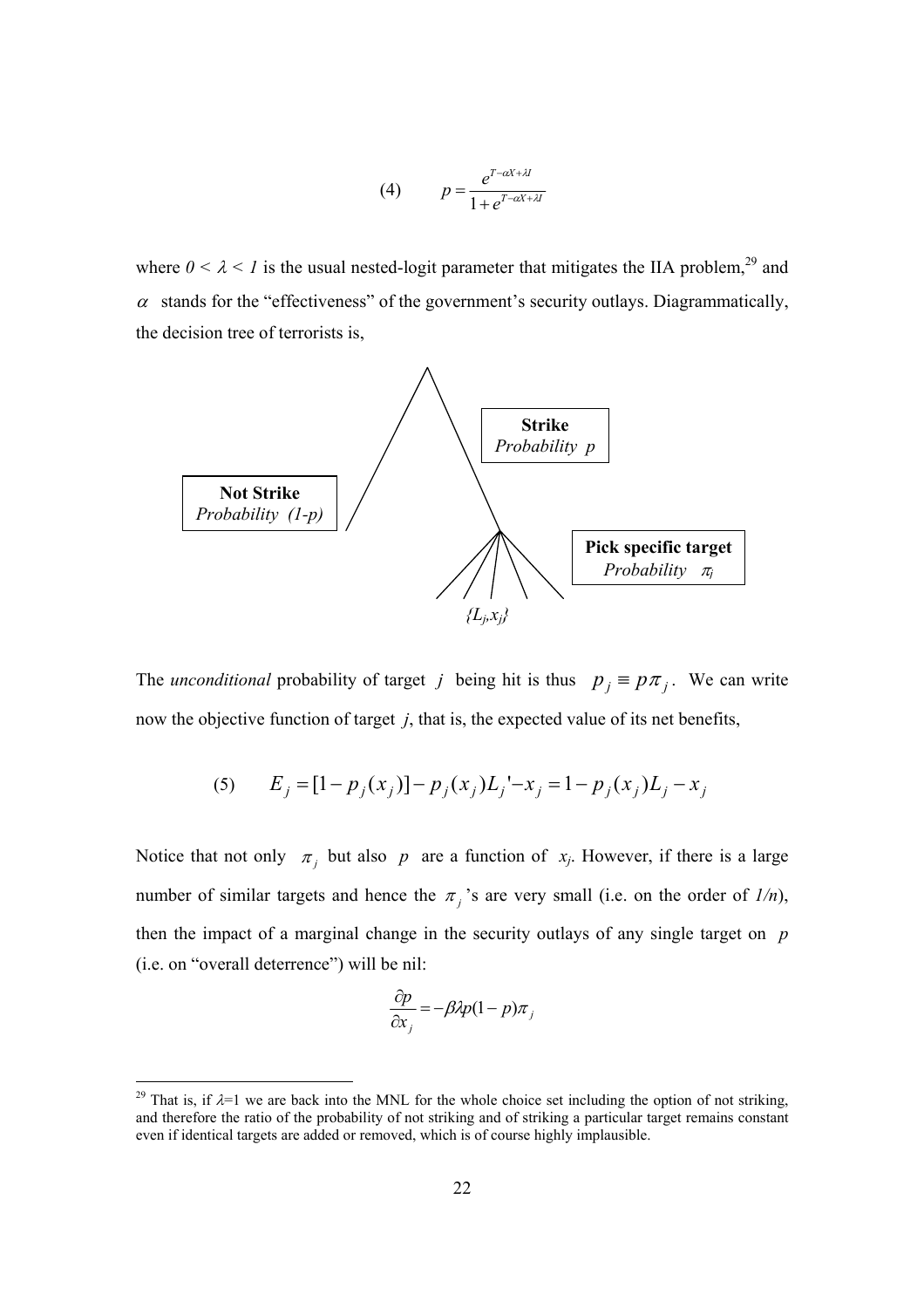Therefore, we assume that when maximizing  $E_i$  target *j* takes  $p$  as given. Once again, being just one of many, it also takes as given the outlays of the other targets, hence,

$$
\frac{\partial \pi_j}{\partial x_j} = -\beta \pi_j (1 - \pi_j)
$$

The FOC for *Max E<sub>i</sub>* is simply,

$$
(6) \quad \frac{\partial E_j}{\partial x_j} = \beta \pi_j (1 - \pi_j) L_j p - 1 = 0 \quad \Rightarrow \quad \pi_j(x_j) [1 - \pi_j(x_j)] = \frac{1}{\beta p L_j} = c
$$

Figure 2 presents a diagrammatic analysis of (6). Note first that, for any  $0 \leq \pi_j \leq 1$ ,  $\pi_j (1 - \pi_j) \leq 0.25$ , and therefore for there to be a maximum the following condition needs to hold:  $1/\beta pL_i \equiv c \le 0.25 \Rightarrow p\beta L_i \ge 4$ . That is, the losses, and/or the probability of a terrorist strike, and/or the effectiveness of the private security spending have to be "large enough" (for example, *c''* in Figure 2 does not fulfill this condition). Second, the conditional probability of a strike against target *j* should be at the optimum smaller than such probability if target *j* chooses not to spend any resources on its own security, that is,  $\pi_j^* \leq \underline{\pi}_j(0)$ . Thus, in Figure 2 when the parameters are such that  $1/\beta pL_j = c'$ , the optimal level of spending is zero.<sup>30</sup> When these conditions hold, the provision of security from terrorist attacks turns in fact into a *quasi private*  **good**, that is, there are incentives for private parties to invest in their own security. As can be easily seen in Figure 2,  $x_j^*$  is an increasing function of  $p\beta L_j$ , i.e. each potential target will spend more on its own security the higher the probability that there will be a strike, the larger the expected losses, and the higher the "effectiveness" of its security outlays,  $\beta$ .

<sup>&</sup>lt;sup>30</sup> If  $\pi$ <sub>*j*</sub>(0) < 0.5 then the condition  $\pi_j^* \leq \pi_j(0)$  is more stringent than the former, in that it requires that  $p\beta L_j$  be even larger for there to have  $x_j^* \geq 0$ .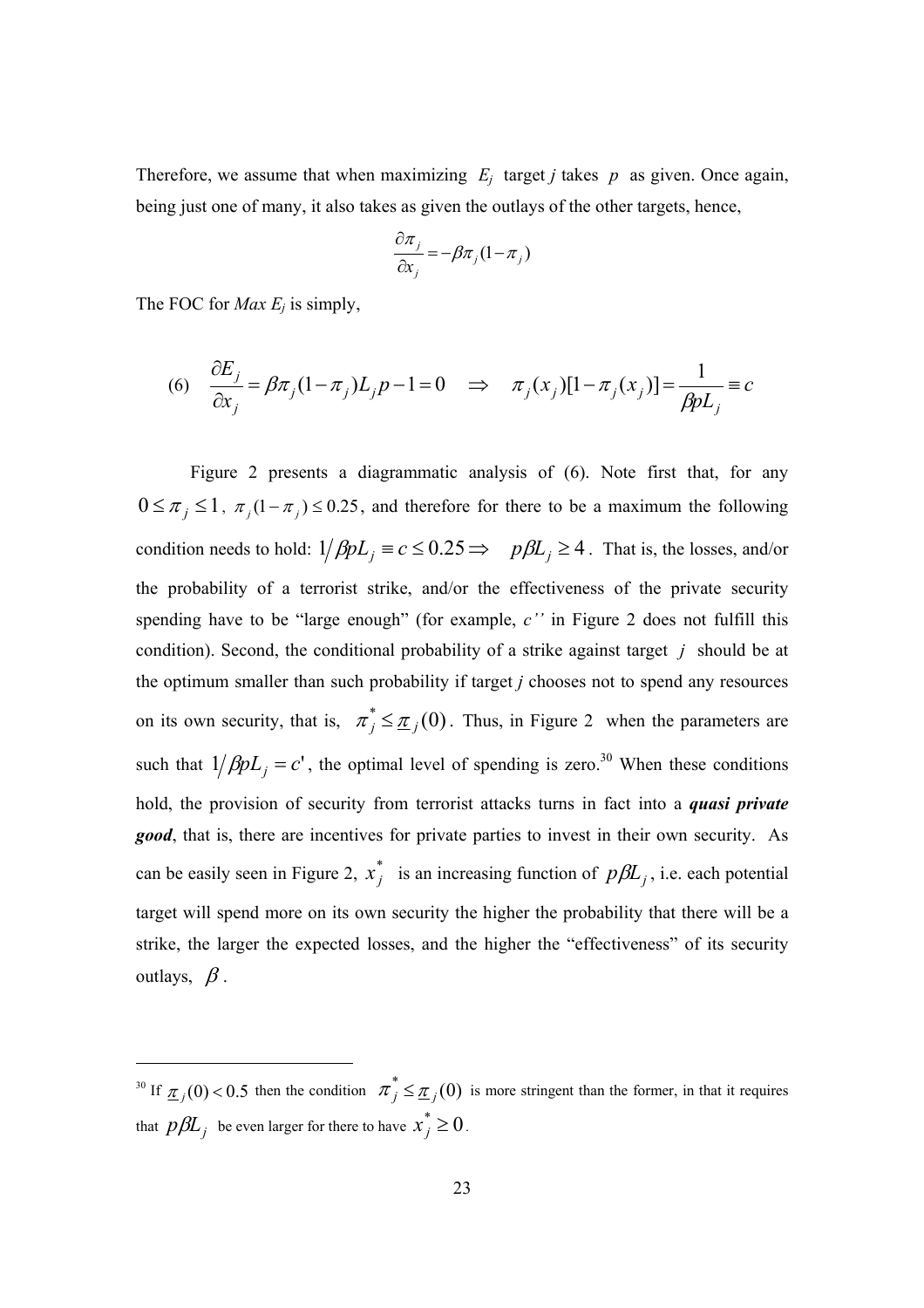As already mentioned, target *j* sees the impact of *xj* on *p* as negligible, and therefore disregards that effect when setting its optimal level of spending on security. But what about spending *voluntarily* on *X*, that is, on fighting terror at its source, thereby bringing *p* down directly? Writing  $E_j = 1 - \pi_j p(X) L_j - X$ , we note that the FOC for  $M$ *ax*  $E_j$  is,

$$
(7) \qquad p(X)[1-p(X)] = \frac{1}{\alpha \pi_j L_j}
$$

Comparing (7) to (6), and assuming for the moment  $\alpha \approx \beta$ , we see that in the denominator of the r.h.s. of (7) we have  $\pi_i$  rather than p in (6), and that makes the whole difference: once again, the basic assumption is that there are very many targets,  $\pi_j$  is very small (on the order of 1/n), and in particular  $\pi_j \ll p$ . Therefore, whereas the condition for there to be an optimal  $x_i > 0$  is likely to hold, that is not so for there to be an optimal (private)  $X>0$ . Thus, it is highly unlikely that private parties would be willing to contribute voluntarily to fighting terror at its source, and hence that role is left to the government. On the other hand it is plausible that each potential target will spend on its own security.

 The provision of security against terror takes then a dual nature: a *public good* on the one hand (i.e. reducing the likelihood of a strike by fighting terror at its source), which is the traditional case, and a *quasi private good*, namely, each potential target spending on its own security.

#### *IV.1 Externalities*

As opposed to the classic case of defense as a pure public good, in the present case a dollar spent on enhancing the security of a potential target has two opposite effects. The first is zero-sum: conditional on a strike taking place, an extra dollar of  $x_i$ decreases the probability of a strike against target *j*, and thereby it necessarily *increases* the probability of the other potential targets being hit. That is, enhancing the security of a particular target confers a *negative* externality to all other potential targets. On the other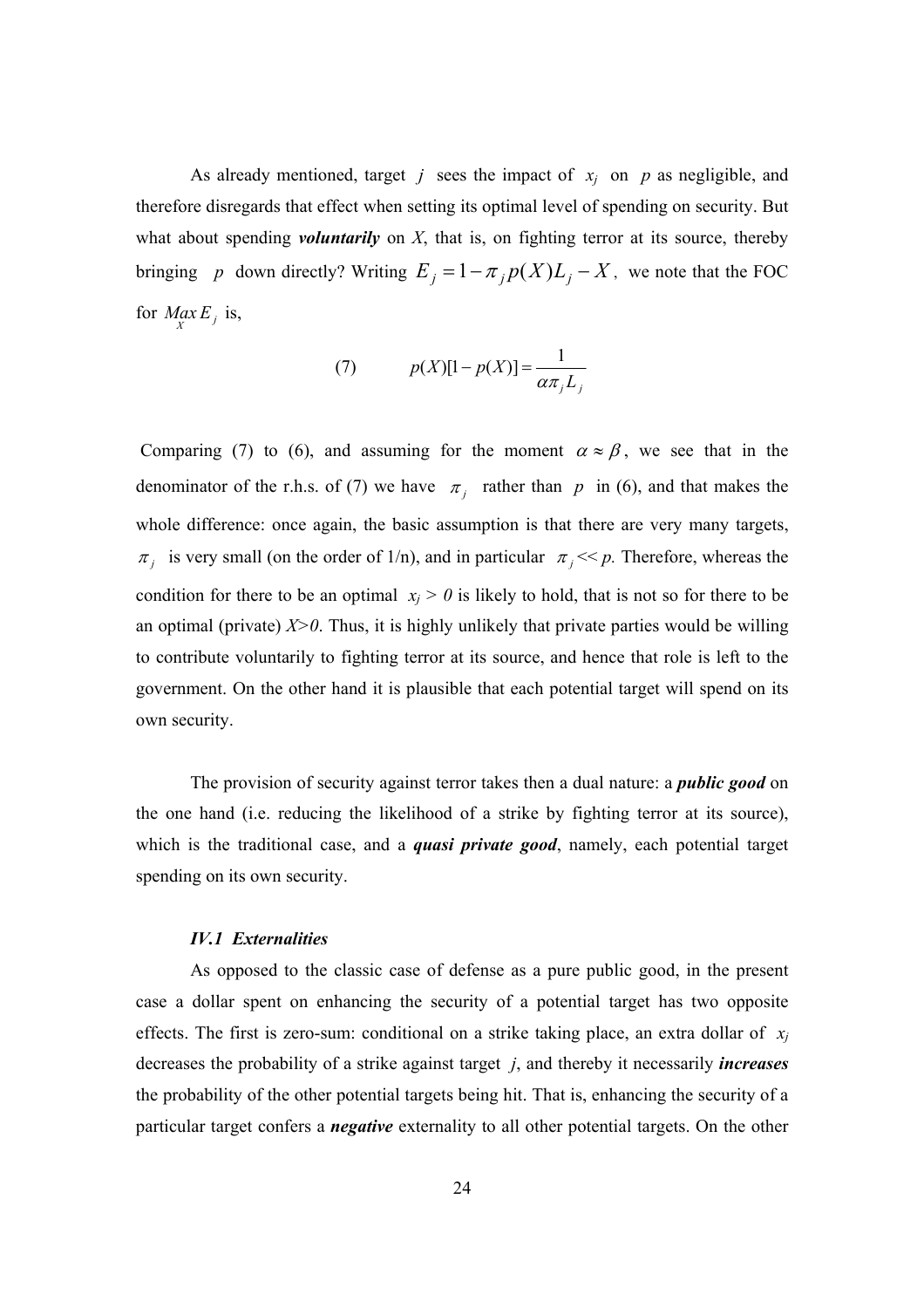hand, an increase in  $x_i$  reduces the inclusive value of striking (i.e. it lowers *I* in (4)), which lowers *p* and hence confers a *positive* externality. That is, enhanced security at any particular target reduces the attractiveness of striking in general, and hence lowers the likelihood of an attack for everybody.

The net effect though is negative: Denoting by  $p_{i \neq j} = p(1 - \pi_i)$  the unconditional probability of targets other than *j* being hit, we show in appendix 3 that  $\partial p_{i \neq j} / \partial x_i > 0$ . That is, the net impact of enhancing the security of a particular target is to increase the risk faced by others.

### *IV.2 The relative effect of X versus xj*

From the point of view of society as a whole, the key issue is how to reduce *p*, the likelihood of a strike. Thus, one way of assessing the relative effectiveness of the two types of expenditures on security,  $X$  and  $x_i$ , is to compare their effect on  $p$ . Recall that,

(8) 
$$
\frac{\partial p}{\partial X} = -\alpha p(1-p) \text{ and } \frac{\partial p}{\partial x_j} = -\beta \lambda p(1-p)\pi_j
$$

Thus, and assuming for a moment that  $\pi_i \approx 1/n$  and  $\alpha \approx \beta$ , a marginal dollar spent on *X* is about  $n/\lambda$  times as effective as a dollar spent on  $x_i$ . In other words, the per dollar benefits of devoting resources to fight terror at its source, which constitutes a public good, are much larger than those derived from enhancing the security of individual targets. This is hardly surprising, but the magnitude of the difference is sobering.

#### *IV.3 How much X versus x?*

The analysis so far provides the background for one of the key questions that arise in this context, namely, how much should the government invest in the *S-*strategy, taking into account of course the behavior of the other parties to the game. We can think of the government as maximizing the expected value of the benefits to potential targets, net of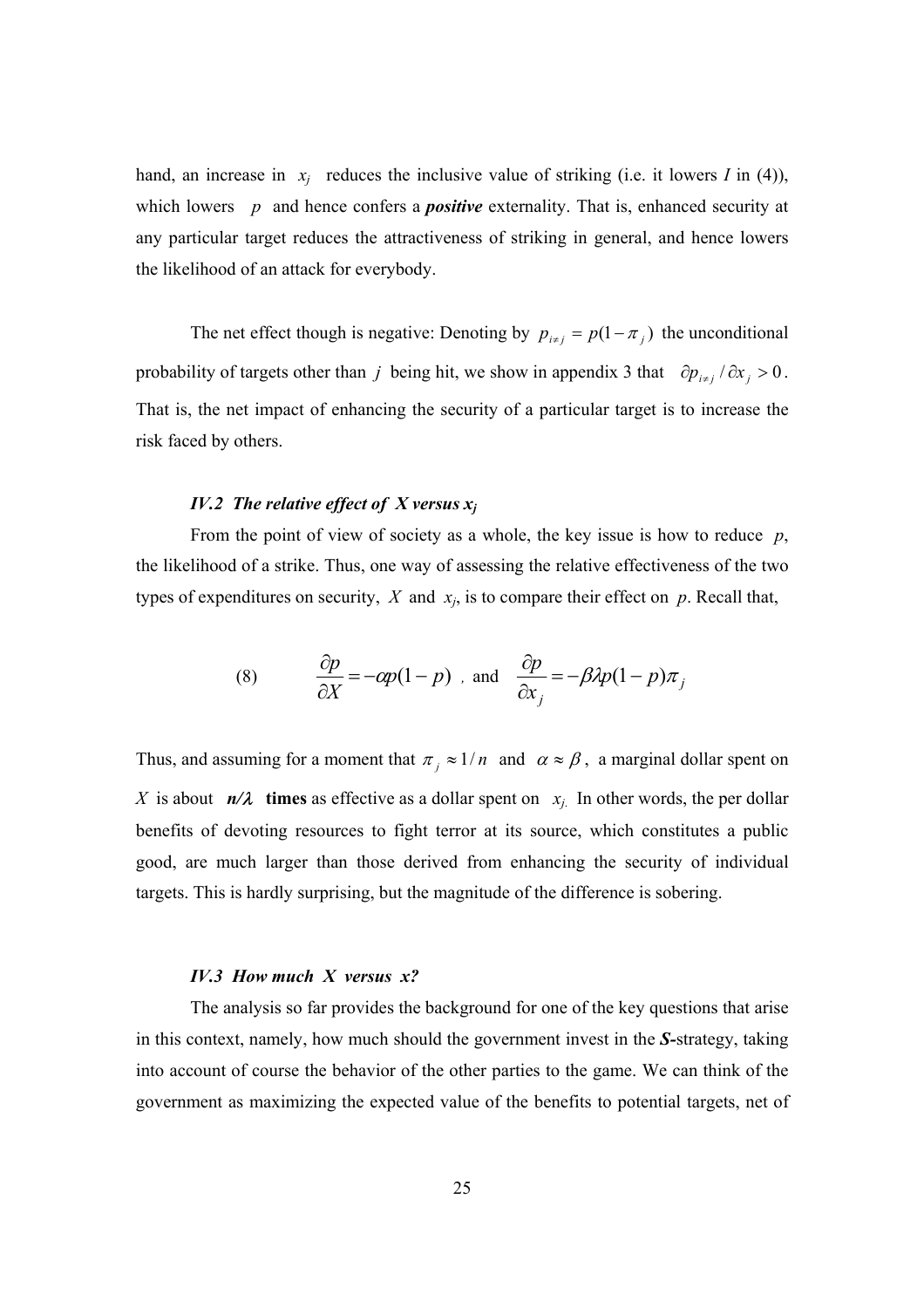the costs of investing in the *S* and *L*-strategies. In the symmetric case (i.e. when  $L_j = L$  for all *j*), the objective function is (recall that the payoff to each target is assumed to be *1*),

$$
(9) \qquad W = p (n - L) + (1 - p) n - nx - X = n - pL - nx - X
$$

That is, with probability *p* there will be an attack on a particular target, which will incur a loss of  $L = (L'+1)$ , and thus total benefits will be just  $(n - L)$ , whereas with probability  $(1 - p)$  there is no attack and hence benefits are *n*. Each target spends *x* on its own security, and the government spends *X* on the *S*-strategy. The government moves first and sets *X,* taking into account how targets will behave in the second stage, when setting *x* optimally. Hence,

$$
(9)' \t W = n - p[x(X), X] L - nx(X) - X
$$

Maximizing (9)' the FOC is,

$$
(10) \qquad \frac{\partial W}{\partial X} = -L \left[ \frac{\partial p}{\partial x} \frac{\partial x}{\partial X} + \frac{\partial p}{\partial X} \right] - n \frac{\partial x}{\partial X} - 1 = 0
$$

In the symmetric case, with  $\pi_i(x_i) = 1/n$ , the optimality condition for each target becomes,

(11) 
$$
(1/n)(1 - 1/n) = \frac{1}{\beta L p[x(X), X]}
$$

Notice that *L, n,* and  $\beta$  are parameters, and hence what adjusts is  $p[x(X), X]$ : given X, targets will invest in  $x$  so as to make the condition hold. Thus, in equilibrium,

(12) 
$$
\frac{\partial p}{\partial x} \frac{\partial x}{\partial X} + \frac{\partial p}{\partial X} = 0
$$

Therefore (10) becomes simply,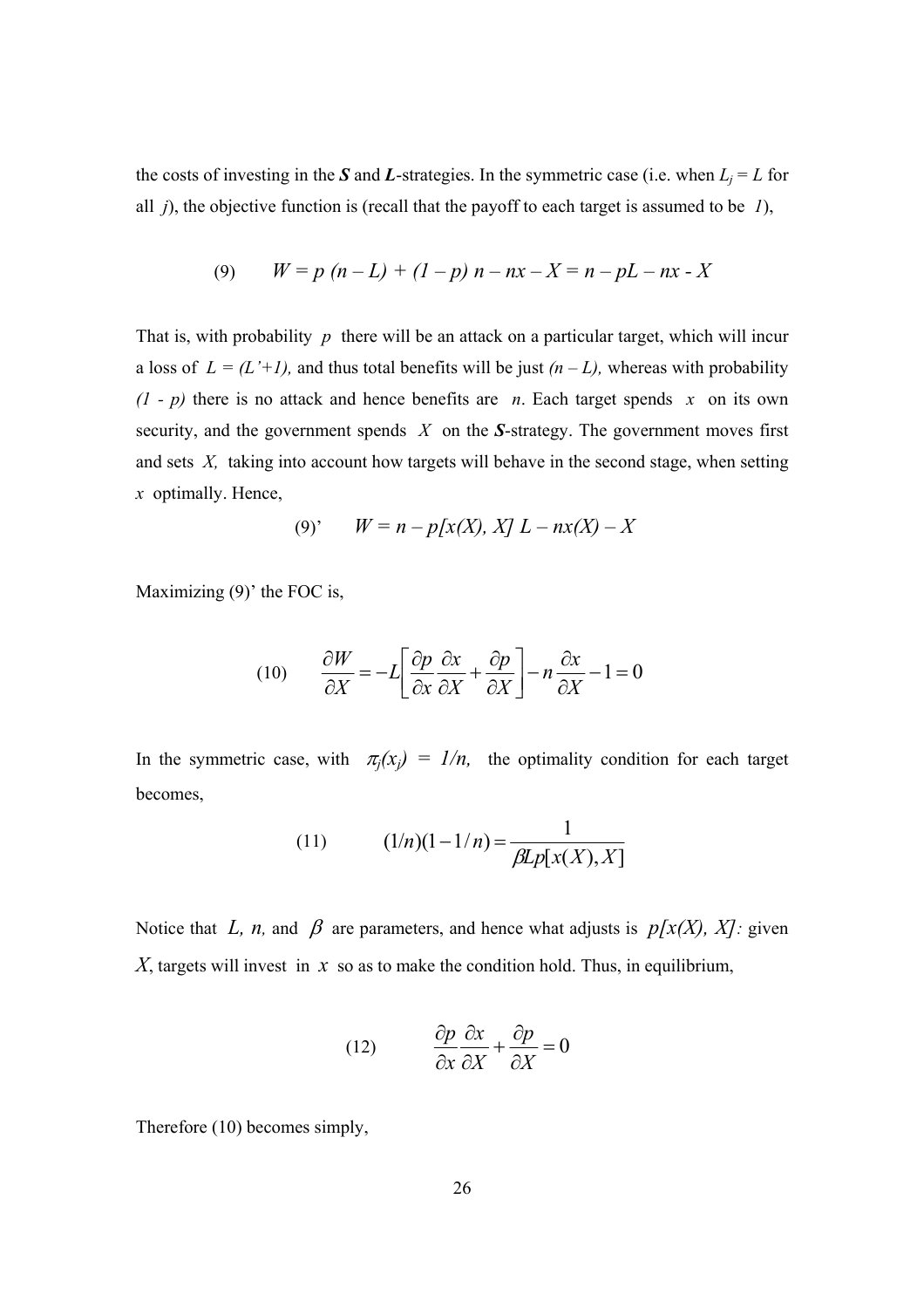(13) 
$$
-n\frac{\partial x}{\partial X} = 1
$$

Note from (12) that  $p/\partial x$  $p/\partial X$ *X x*  $\frac{\partial x}{\partial X} = -\frac{\partial p}{\partial x}$ . In the symmetric case *all* targets move in unison, hence,  $\frac{dp}{dp} = -\beta \lambda p(1-p)$  $\frac{\partial p}{\partial x} = -\beta \lambda p (1 - p)$ . Thus, using (8),  $\frac{\partial x}{\partial X} = -\frac{\alpha}{\beta \lambda}$ *X*  $\frac{x}{x} = -\frac{\alpha}{x}$ , and (13) becomes, (13)'  $-n\frac{dx}{dx} = n\frac{d}{dx} = 1$ ?  $-n\frac{\partial x}{\partial X} = n\frac{\alpha}{\beta\lambda}^2$ *X x n*

Given that the l.h.s. of (13)' is made up of parameters, this equality obviously cannot hold but by coincidence. Notice that  $\lambda < 1$ , and that *n* is supposed to be very large, hence

normally  $n \frac{\alpha}{\alpha} >> 1$ βλ  $n \frac{\alpha}{\alpha} >> 1$ .

The meaning of (13)' is quite transparent: starting from any given  $X>0$ , either there is an equilibrium  $x>0$  given by (11), or  $x=0$ . If the former is true, then a small change in *X* would lead targets to readjust as shown, e.g. an increase in *X* by one dollar decreases each target's spending on own security by  $\alpha / \beta \lambda$ . Since all targets behave the same way, the total savings of resources in local security are  $n\alpha/\beta\lambda$ . On the other hand the extra cost of spending an additional dollar on the *S*-strategy is just that, one dollar. Thus, (13)' just says that the government should increase its spending until the marginal gain (in terms of savings in local security), $-n(\partial x/\partial X)$ , equals the marginal cost. But savings are bounded from below by the fact that  $x \ge 0$ , and since both marginal gains and costs are constant, the equality cannot hold. The optimal amount of spending on the *S*-strategy, to be denoted by  $X^*$  is thus given by,<sup>31</sup>

 $31$  Conditions for the existence of  $X^*$  are given in Appendix 3.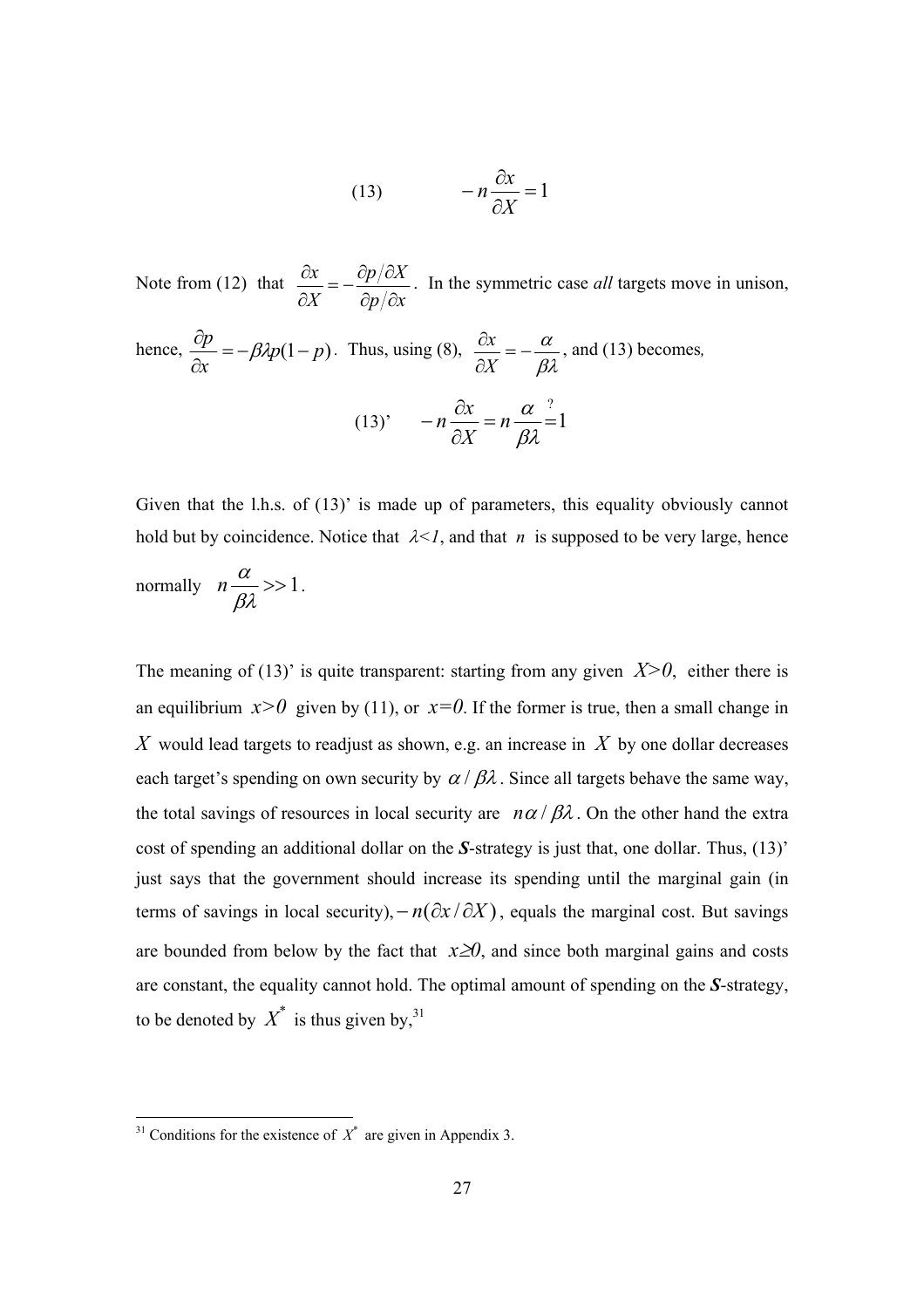(14) 
$$
(1/n)(1-1/n) = \frac{1}{\beta L p[0, X^*]}, \text{ (where } x(X^*) = 0)
$$

The model thus provides a clear, sharp-edged answer to the question posed: *the government should spend on fighting terrorism at its source as much as it takes so as to induce private targets to spend nothing on local security*. In other words, the optimal rule is that the government should bring *p* down (via expenditures in the *S-*strategy) to the point where individual targets find it not worth it investing in their own (local) security.<sup>32</sup>

Ideally then we should see large amounts of resources being spent on intelligence and related *S-*strategy activities, and *none* on the *L*-strategy. In practice though we see large and increasing amounts being spent on local security. That may be so for two reasons: (*i*) the government does not spend enough on the *S*-strategy; (*ii*) individual targets overestimate the probabilities that they will be hit, or otherwise attach additional psychological benefits to local security that go beyond the stark logic of our models. Further research is needed to elucidate these issues.

Some qualifications of this key result are in order. First, the costs of financing the **S**-strategy are assumed to be linear, that is, each additional dollar "costs" the same regardless of how much the government spends. However, if it gets increasingly costly to finance spending on the *S*-strategy (for example, if the government has to resort to more distortionary taxes, or to borrow at increasingly higher interest rates), then one may obtain a solution by which the optimal spending on the *S*-strategy stops short of nullifying the incentives of potential targets to spend on the *L*-strategy. However, this is a rather unlikely scenario, in view of the fact that spending on *S*-strategy-related activities constitutes a very small fraction of the federal budget. In addition, it is not clear why the costs of government finance would be more convex than those of the private sector

l

 $32$  Note that in the classic case of a public good (such as national defense), the government has to supply it because there are *no* private incentives to do so (at least not in the required quantities); by contrast, in the present case the government has to allocate enough resources to the public good so as to *prevent* private agents from spending on (local) security, because such spending is highly inefficient.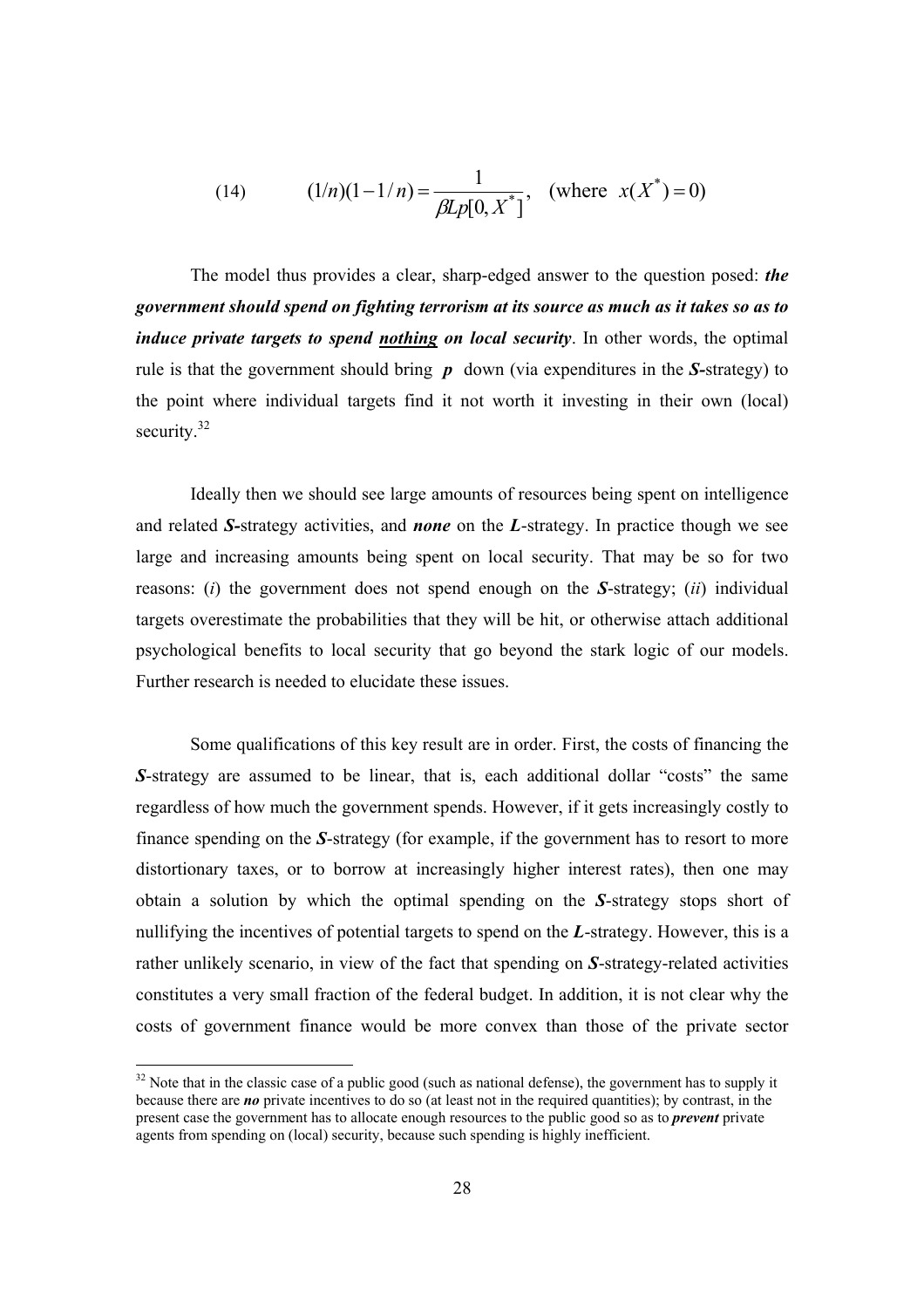(potential targets), which is what is needed to alter the result. Similarly, one could consider breaking the linearity in the benefits side, for example by postulating  $\beta$  not as a constant but as a decreasing function of *X*, possibly leading to an interior solution with  $x^*$  > 0. These are legitimate variations to be considered, and hence the basic result  $x(X^*)=0$  should be regarded as a benchmark, to be revised as we learn more about the determining factors.

#### *IV.3 The impact of R&D*

R&D can be thought of in the present context as innovative activity aimed at increasing the effectiveness of spending on security, which in terms of the model means increasing the parameters  $\alpha$  and  $\beta$ . Taking again reductions in *p* as the criterion for effectiveness, the impact of a marginal dollar spent on R&D is,

$$
\frac{\partial p}{\partial \alpha} \alpha' = -p(1-p)\alpha' X
$$

$$
\frac{\partial p}{\partial \beta} \beta' = -p(1-p)\beta' \sum_{j} \pi_j x_j
$$

where  $\alpha' = \partial \alpha / \partial R \& D$ , and similarly for  $\beta'$ . Thus, assuming for the moment that  $\alpha' \approx \beta'$ , R&D devoted to fighting terrorism at its source is likely to be much more effective than R&D aimed at local security, since surely  $X \gg \bar{x} = \sum_i \pi_i x_i$ , that is, since the *total* expenditures on fighting terrorism at the source are surely larger than the *average* expenditure on own security by individual targets. In addition,  $\lambda \leq 1$ , which further plays in favor of  $\alpha$ .

#### **V. R&D to counter terrorism – policy implications**

The dual nature of defense in the context of the war against terrorism maps also into the allocation of resources to R&D: should the Government engage in and/or pay for R&D aimed at improving the means available to both fight terror at its source and protect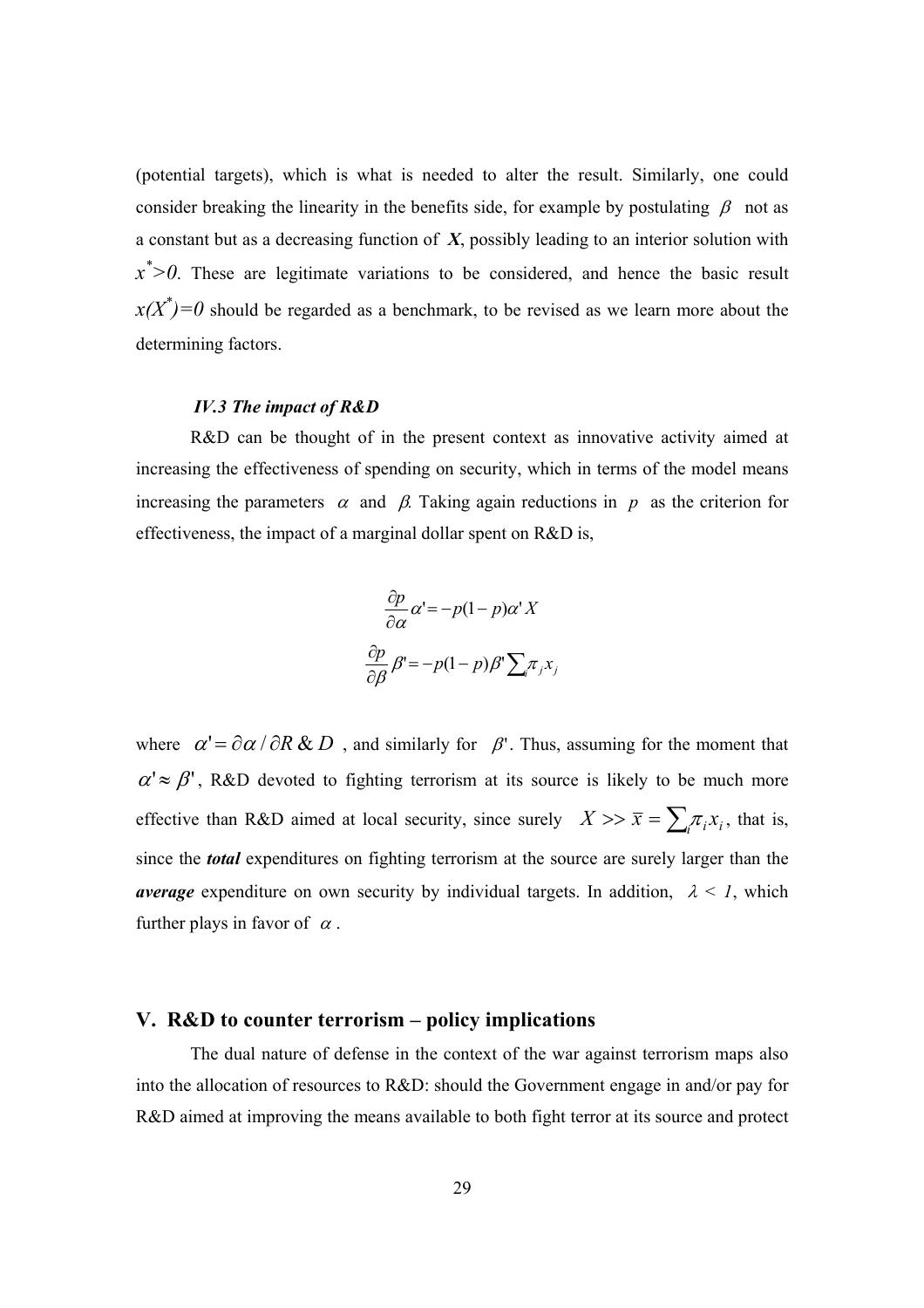the population from its consequences? First, we know that even in the context of purely private goods, a market economy may well underinvest in R&D: the fact that R&D generates spillovers implies that the social rate of return is typically higher than the private return, and hence that private investment in R&D may fall short of the socially desirable level. Thus, even if providing security from terrorism was deem to be entirely a private good, there would be room for government support to antiterrorism-related R&D, for example in the context of the Advanced Technology Program (ATP).

As we have seen though, there is a component of the fight against terror that clearly has a public good nature, and that is the one associated with the *S*-strategy, that is, security outlays aimed at diminishing **p**, the likelihood of a terrorist strike. This involves locating, monitoring and intercepting terrorist cells around the world, disrupting their logistical and financial base, limiting their access and mobility, and so forth, so that the ability or readiness of terrorists to carry out attacks are impaired as much as possible. Therefore, R&D aimed at enhancing the effectiveness of these outlays should be the government's responsibility, much as the provision of traditional national security-related R&D has always been.<sup>33</sup> One of the key aspects of the *S*-strategy is intelligence, that is, the gathering of information on terrorists – masterminds, operatives, and supporters – their modes of operation, sources and channels of finance, and above all, as much detail as possible on their future plans. As noted in section III, one of the distinguishing features of the terrorist threat is the generalized, diffused nature of it, that is, the fact that there is a great deal of inherent uncertainty regarding where and when terrorists will strike. Intelligence broadly means the reduction of such uncertainty, it conveys vast, generalized benefits, and therefore it is the crucial tool and the preeminent public good in the context of the fight against terror. R&D aimed at providing better intelligence capabilities has therefore very high social payoffs, suggesting that it should be made the cornerstone of R&D policy in the war against terrorism.

l

<sup>&</sup>lt;sup>33</sup> Notice that, as with traditional national security, that does not necessarily mean that the R&D should be performed by government agencies, nor that the government should necessarily pay for all or most the R&D costs: as long as the Government commits to purchase the security products that result from the R&D, private suppliers may share the R&D costs and the associated risks.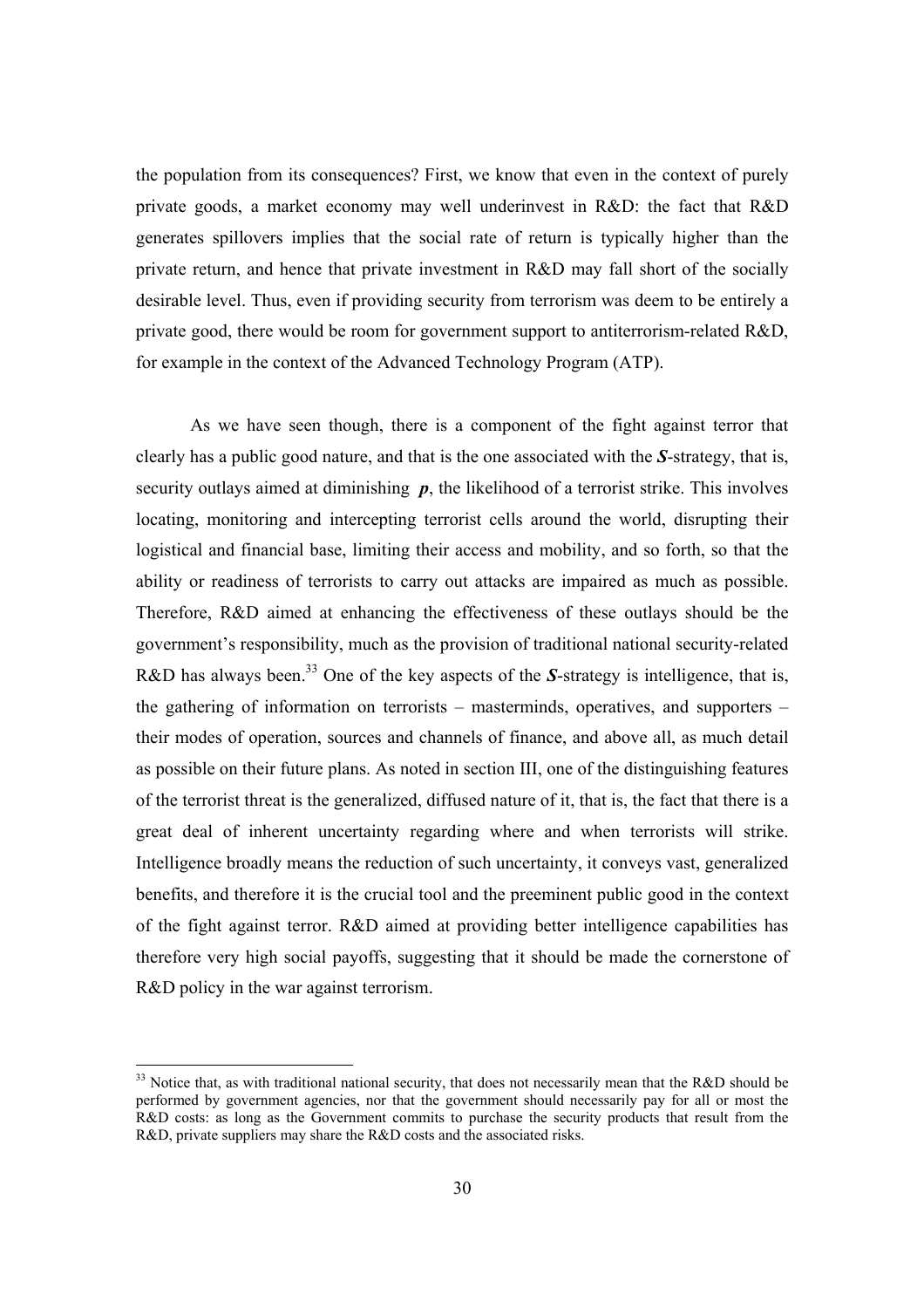In terms of R&D aimed at the *L*-strategy, there may be a role for the government even though it is quite likely that local security would be provided privately, since as already mentioned, the market may still underinvest in R&D for the usual reasons.<sup>34</sup> Furthermore, there is certainly a role for the government in promoting *basic research* that feeds into down-the-line R&D aimed at enhancing local security, much as it does for most basic research in virtually all areas of science and technology: ever since Arrow (1962), it is well understood that basic research generates the most spillovers, the benefits from it are inherently very hard to appropriate, and hence it is up to the government to promote and subsidize it.

There are two additional areas that also call for a government role: R&D aimed at protecting from non-conventional terrorists threats (see appendix 4), and R&D for improved cyber security. The former differs from a conventional terrorist threat obviously in the scope of the potential damage, making them a "macro" threat and thus turning the provision of security against them into a classic public good, with the usual implications. With the proliferation of internet-based or just interconnected computerized infrastructure systems, threats at computer and communications networks have acquired once again a "macro" dimension (again, because of the scope and reach of the damage that may be inflicted), and therefore it is upon the government to play a key role in confronting them, particularly in the conduct of R&D.

Beyond R&D in purely technological fields, research in the behavioral and social sciences may also play a significant role in confronting terrorism: first, in understanding the motivations, the psychological makeup and the wider sociological context of terrorists, as well as contributing cultural, political and economic factors. Second, in dealing with the psychological and socio-economic effects of the terrorist threat on the targeted population, including the perception of probabilities that influences in turn the incentives to invest in local security.

 $34$  This is so in spite of the fact that, as mentioned in section IV, the level of spending in local security should be zero, provided that the government spends "enough" on the *S*-strategy.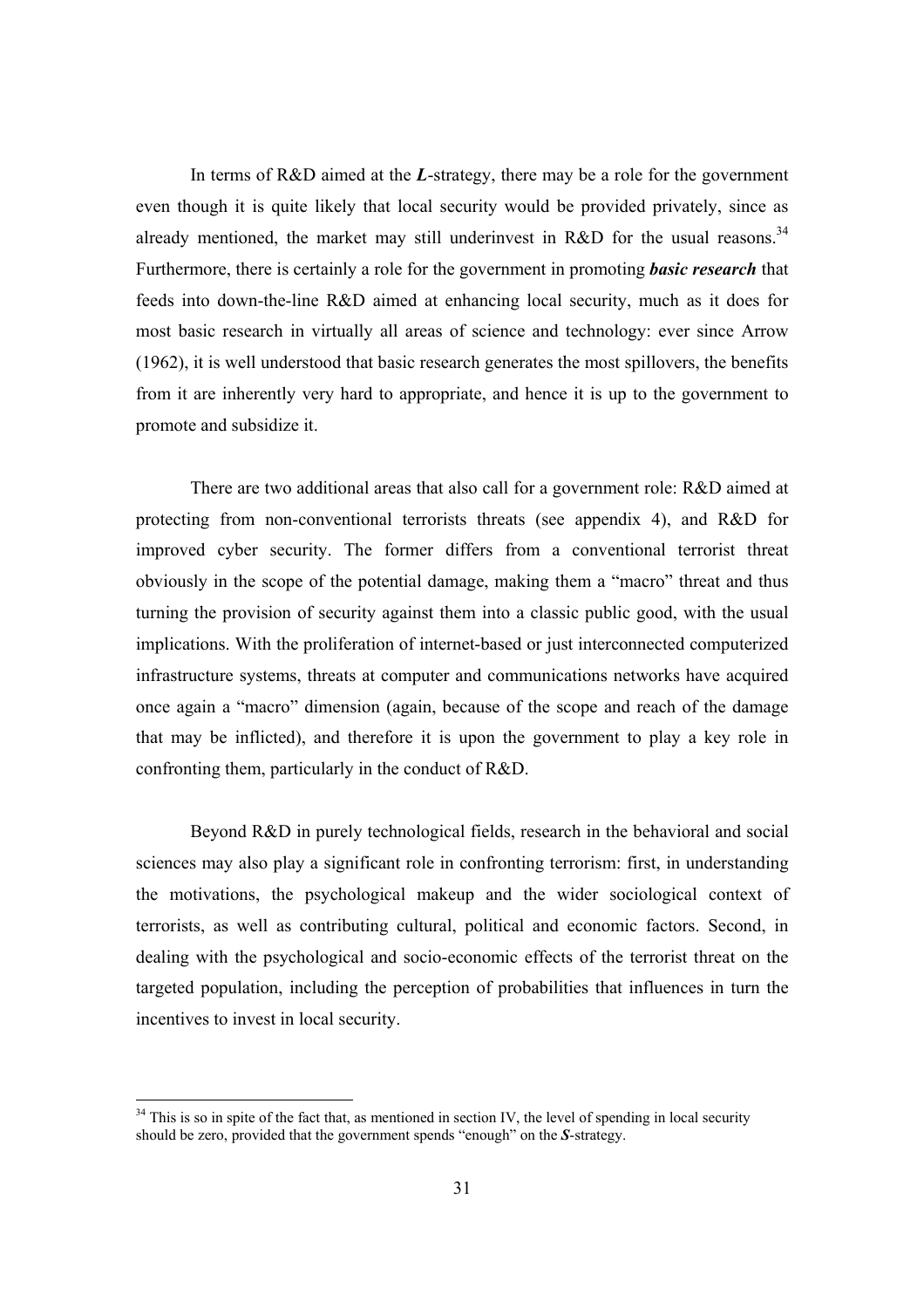### **V. Defense R&D: technological directions and market competition**

 Both intelligence and protection of potential targets require the development of sensory computer interfaces, to be used for detection and intelligence gathering. As the analysis above suggests, increasing detection capabilities (in the broad sense), should be one of the main goals of defense R&D. The protection of targets as well as the identification of suspects require enhanced ability to detect weapons, explosives, bacteriological materials and other potentially dangerous devices, being carried by individuals, shipped over different means of transportation, stored in hidden places, etc. It also requires positive identification of individuals, both of suspects and of those with legitimate access permits to designated places.

These screening and detection capabilities should allow for the fast and reliable screening of people, containers, and luggage with minimal disruption to economic activity, travel, and privacy. This is a very tall order, considering the staggering number of people going daily through airports and other transport modes, entering big office buildings, government offices, infrastructure facilities, and similarly for the number of containers shipped, parcels mailed, and so forth. Another set of capabilities that need to be enhanced are those related to eavesdropping and interception of all sorts of communications, ranging from those taking place over regular phone lines anywhere in the world, to conversations inside caves in eastern Afghanistan, or in underground parking lots in New York.

 The common denominator of this vast array of required capabilities is that one needs to be able to *emulate* human senses (to hear, to "see" and "recognize", to smell, to "touch and feel") in automated, computerized ways. That is, one needs to create smart,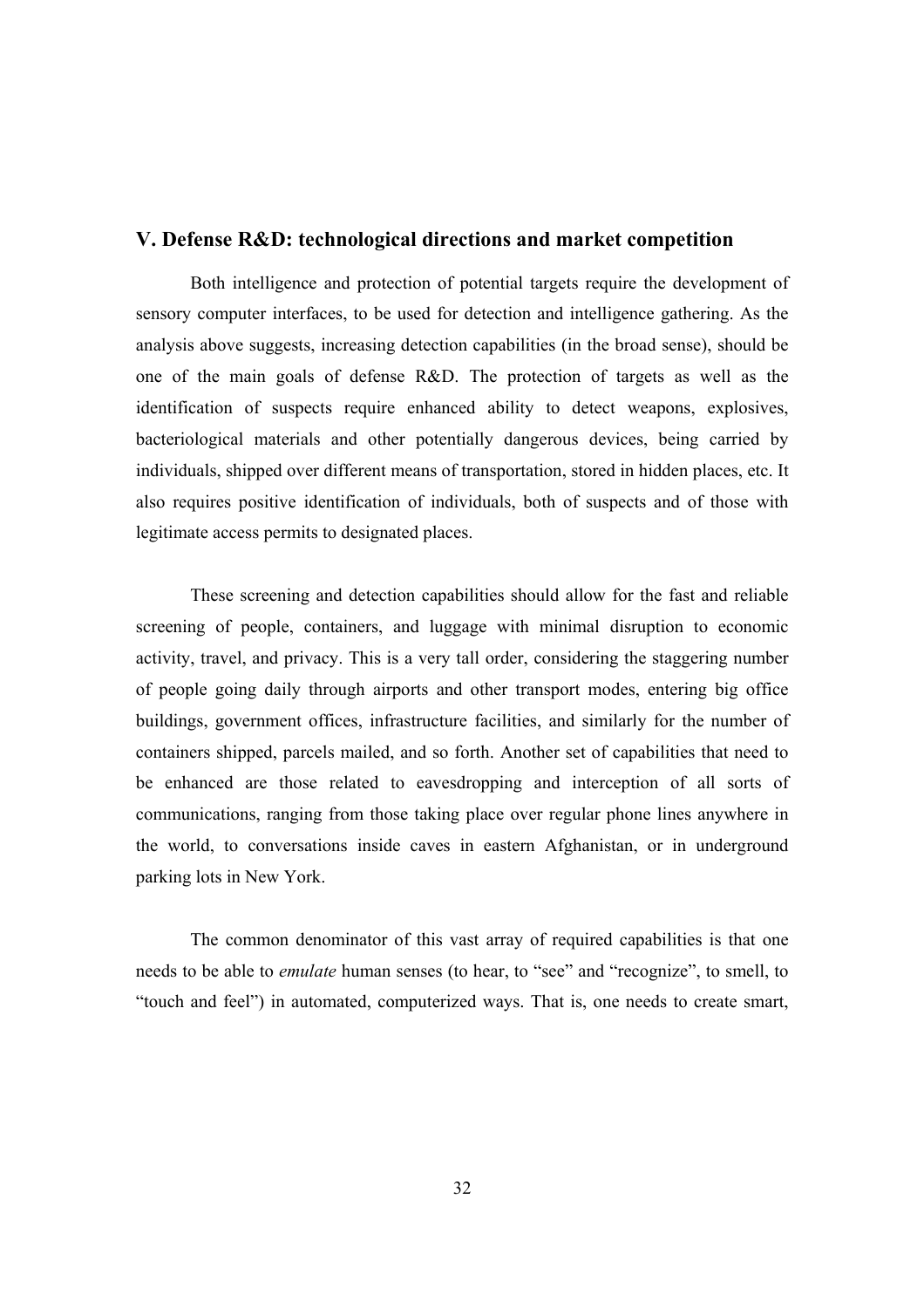sensory interfaces between computerized detection systems and the physical world, that will be able to activate those senses in fast, reliable ways as a matter of routine.<sup>35</sup>

 I emphasize this required change in the direction of technical change (i.e. emulating human sensory perceptions), because in fact computer technology has developed historically in a very asymmetric, skewed way vis a vis human capabilities: it sought relentlessly to improve the "brain" (i.e. the central processor), while keeping a primitive sensory interface. Call it the "Helen Keller model" of computer technology: virtually deaf, dumb, blind, (and lacking also tact or smell), but highly intelligent (i.e. capable of performing enormous amounts of routine computations). This has been, on reflection, a very peculiar path of technological development, dictated in part by the constraints of scientific knowledge, but also by the predominant type of uses that computers were put to work on.

There is however increased recognition that developing computerized sensory interfaces is extremely important for a wide and rapidly expanding array of civilian uses, ranging from automobiles (e.g. voice-activated computerized commands, improved safety technologies, preventive maintenance, etc.), to medicine, to consumer appliances and gadgetry. This is in fact one of the technological frontiers attracting a great deal of attention, both in basic and applied research. Thus, defense R&D devoted to this area is very likely to have *immediate, direct* spillovers to civilian uses. Presumably, there have been spillovers from "traditional" defense R&D all along (even if these are hard to quantify). The difference is that in this case the technological frontier that defense (antiterror) R&D is supposed to push is the same as that required for progress in civilian uses. That is not the case with, say, improvements in nuclear weapons or in stealth technology: in those cases the gradient of technological advance in military R&D has no direct relevance for civilian purposes, and the spillovers, if at all, are only indirect.

<sup>35</sup>See for example Appendix 3: "A collaborative effort…will investigate the reliable identification of specific individuals, even when attempts have been made to alter appearance, by measuring the "biometric" signatures of people passing through, for example, airports. The effort will range from development of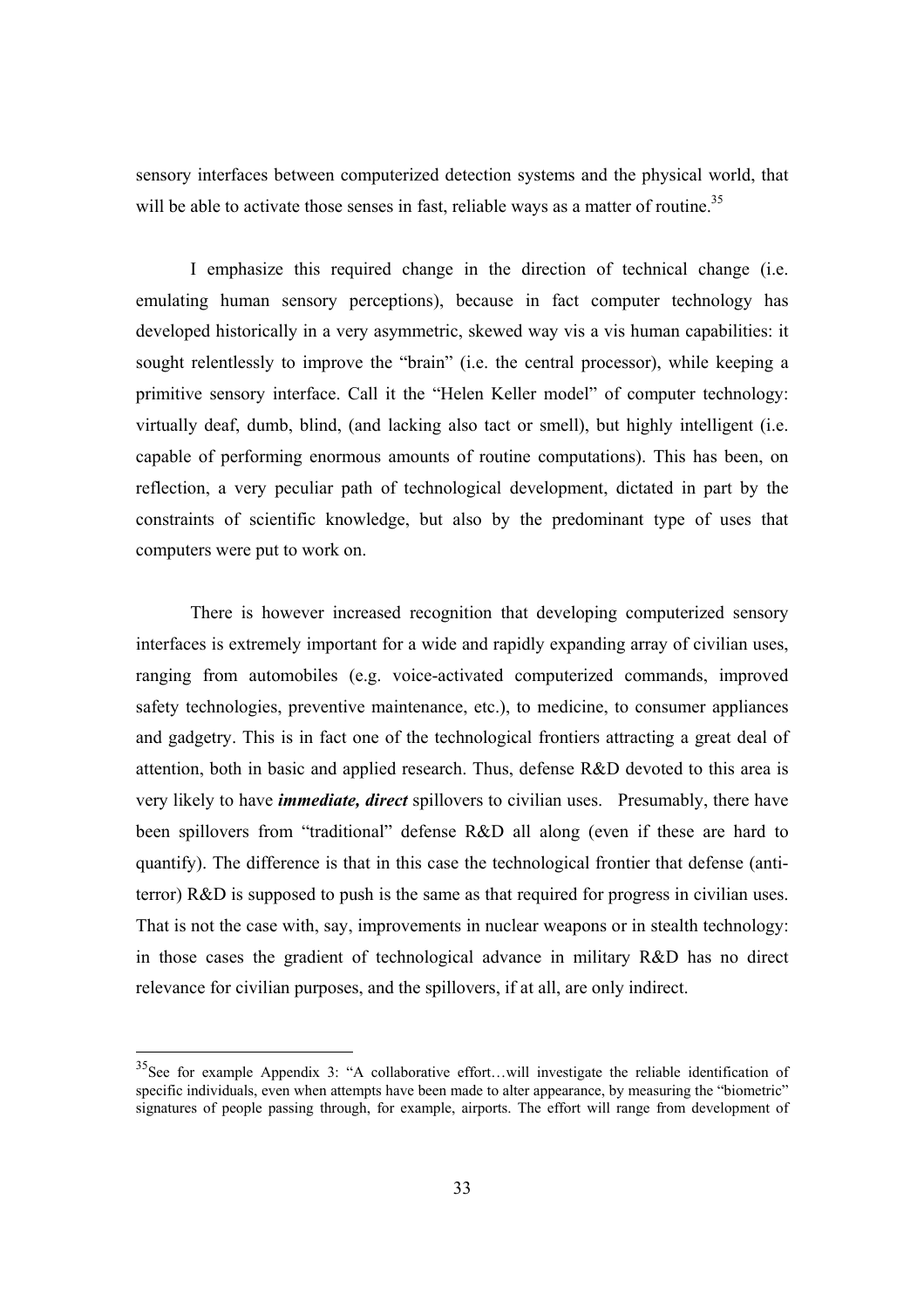Another area that calls for increased R&D resources is fast analysis of vast amounts of information, as best exemplified by the need to go over staggering amounts of voice, data and email messages intercepted by the NSA and other agencies (referred to as "fusion"). It would seem that the rate of growth of communications (i.e. of the amount of messages being transmitted over an expanding range of modes: fixed line and cellular phones, satellites, the various wireless modes, fax, email) is at least as fast if not faster than the rate of improvement in computer capabilities aimed at analyzing them. Thus, in order to shorten substantially the delays in doing so (that have proven critical for the ability to identify terrorist threats in "real time"), the technologies in question would have to undergo significant breakthroughs. Again, this gradient of technological progress fits also well-defined civilian needs, as for example in terms of the data analysis requirements associated with the genome project and its aftermath (and even more so the corresponding program for mapping proteins), or more generally "data mining" in businesses, that has become an increasingly important activity in a wide range of sectors.

What is required then is the setting up of R&D programs that would support mainly the development of sensory computer interfaces for detection and intelligence gathering, and of computer technologies for massive data analysis. As said, the systems sought are for the most part "dual use", in the sense that they have both defense and civilian applications to begin with.<sup>36</sup> This is very different from cold-war defense R&D, aimed primarily at big weapon systems. As to the overall budget for defense R&D, the point emphasized here is the internal reallocation required, away from big weapon systems, and towards the new programs; it remains to be seen how the total would be affected.

The different nature of the new defense R&D may have profound implications for the industrial organization aspects of the sectors involved. The development of big weapon systems in the decades of the cold war lead to high concentration of both R&D and procurement into a few large corporations, conferring them a great deal of market

surveillance sensors to algorithms that interpret their data and automatically alert operators to potentially dangerous people."

<sup>&</sup>lt;sup>36</sup> See Cowan and Foray (1995), Lerner (1992), and Molas-Gallart (1997).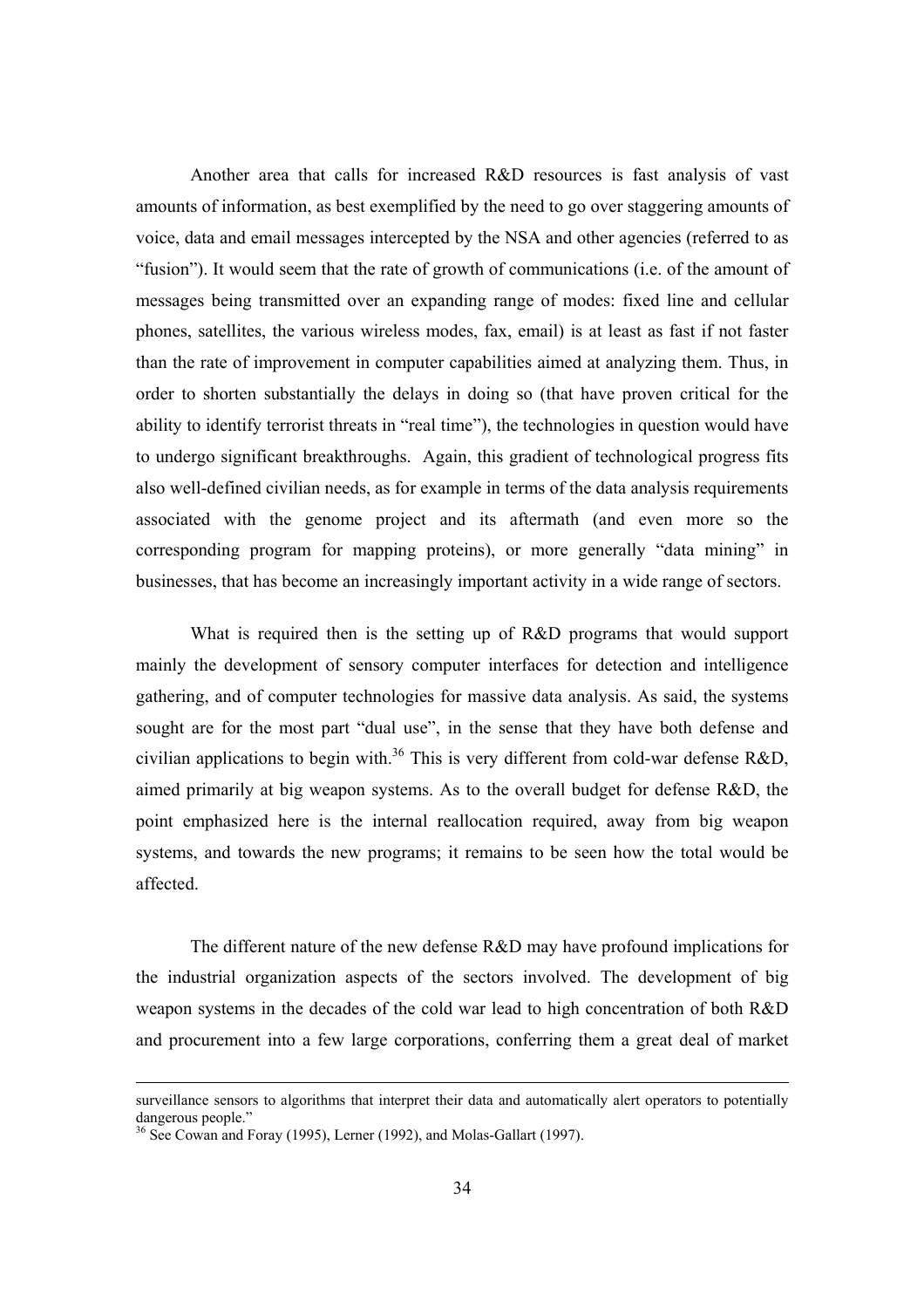and bargaining power. It is quite likely that this had detrimental effects in terms of costs and efficiency, and it may have steered technical advance into questionable directions (such as with the extremely expensive stealth technology). By contrast, the development of sensory computer interfaces, computer technologies for massive data analysis, Internet security, biological protection means, and the like, entails an entirely different playfield. These systems are by and large dual use, there is (also) a private market for many of the products sought, and there exist already a vast number of players in the high tech, computer and biotech sectors that can partake in this new R&D, as well as attracting new entrants. R&D programs designed so as to preserve this diversity and to encourage further competition may prove highly beneficial both for the required defense R&D and for the advanced sectors of the economy themselves, thus fostering economic growth.

#### **VII. Concluding remarks**

 The foregoing analysis of the threats facing the USA in the wake of 9/11 suggests the articulation of a coherent defense R&D policy based on the following set of principles:

- In view of the nature of the threats facing the USA, it is no longer clear whether it is still justified to devote large amounts of R&D to the development of costly big weapon systems, such as new jet fighters, nuclear subs, carriers, etc. Gradual upgrades of existing systems, and basic research for future generations may suffice. The resources thus saved could be reallocated to the development of intelligence enhancing and anti-terrorist means.
- The war against terrorism involves two main aspects: fighting terrorists at their source (the *S*-strategy), and protecting potential targets (the *L*strategy). The former is a preeminent public good and hence should be supplied by the government, whereas the latter is typically a private or a local public good that carries negative externalities, and is far less efficient that fighting terrorism at the source. A key result of the formal analysis is that the government should devote enough resources to the *S*-strategy so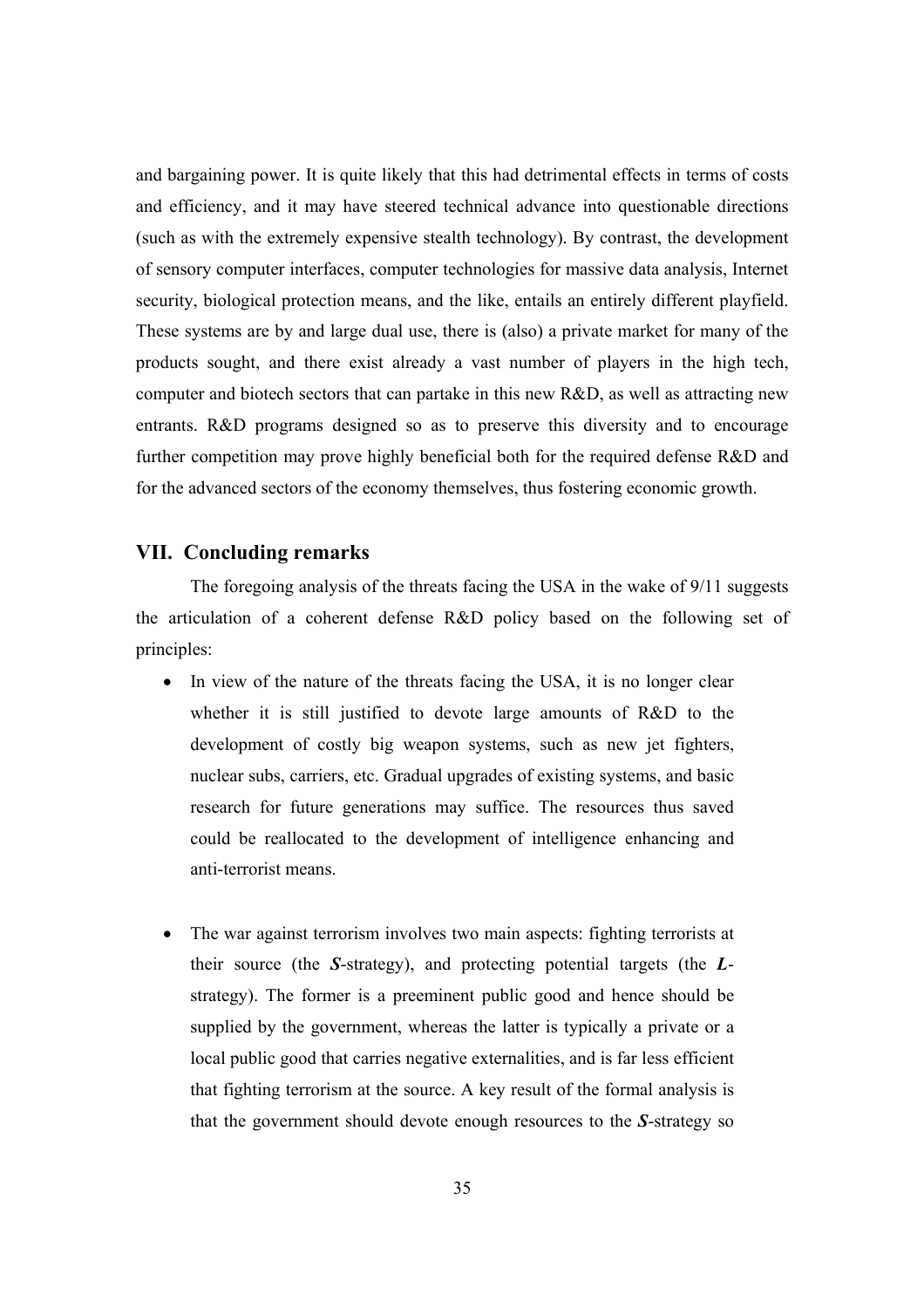as to dissuade potential targets from spending on their own security. The different nature of each strategy dictates also the kind of R&D called for.

- Resources devoted to the *S*-strategy involve monitoring and intercepting terrorist cells around the world, disrupting their logistical and financial base, limiting their access and mobility so as to impair their ability to carry out attacks, etc. This involves first and foremost *intelligence* activities in their broadest sense, suggesting that the most important goal of defense R&D should be to provide advanced technological means in order to enhance the intelligence capabilities of the various agencies in charge, and of the supporting military forces.
- Protecting potential targets is a mixed public-private good, and typically we can expect indeed that individual targets will have incentives to invest in their own (local) security. If so, private firms will also have incentives to conduct R&D aimed at developing (more effective) means of providing local security. However, that may not be enough for the usual reasons, and moreover, the conduct of the required *basic* R&D necessitates government support, as is the case in virtually all realms of science and technology.
- R&D aimed at protecting from non-conventional terrorists threats, and R&D for cyber security call also for an active government's role, since both constitute "macro" threats and therefore the provision of security against them can be seen as a classic public good, with the usual implications. There is also room to encourage research in the behavioral and social sciences, aimed at understanding both the enemy and the effects of the terrorist threat on the targeted population.
- The provision of advanced means for intelligence and for target protection entails emulating human sensory perceptions through computerized sensory interfaces, and increasing the ability to analyze vast amounts of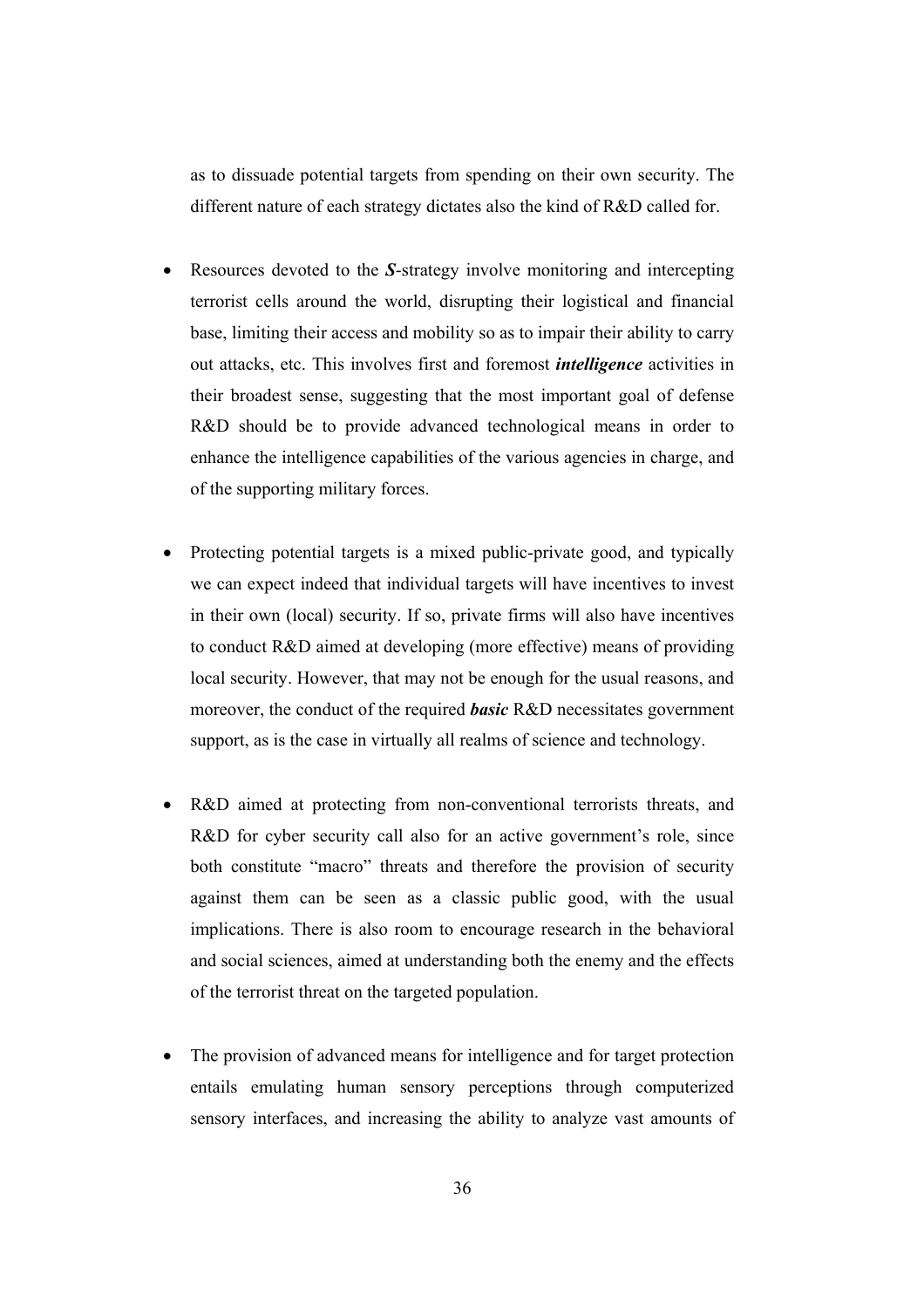information. Both have direct civilian applications, and therefore the required R&D is mostly "dual use". Indeed, and contrary to the high concentration of defense contractors during the cold war era, the development of sensory computer interfaces, data mining, and the like, entails an entirely different playfield: there is (also) a private market for these dual use systems, and there exist already a large number of players that can partake in the required R&D. New R&D programs designed to preserve this diversity and to encourage further competition, may prove beneficial both for the required defense R&D and for the economy at large.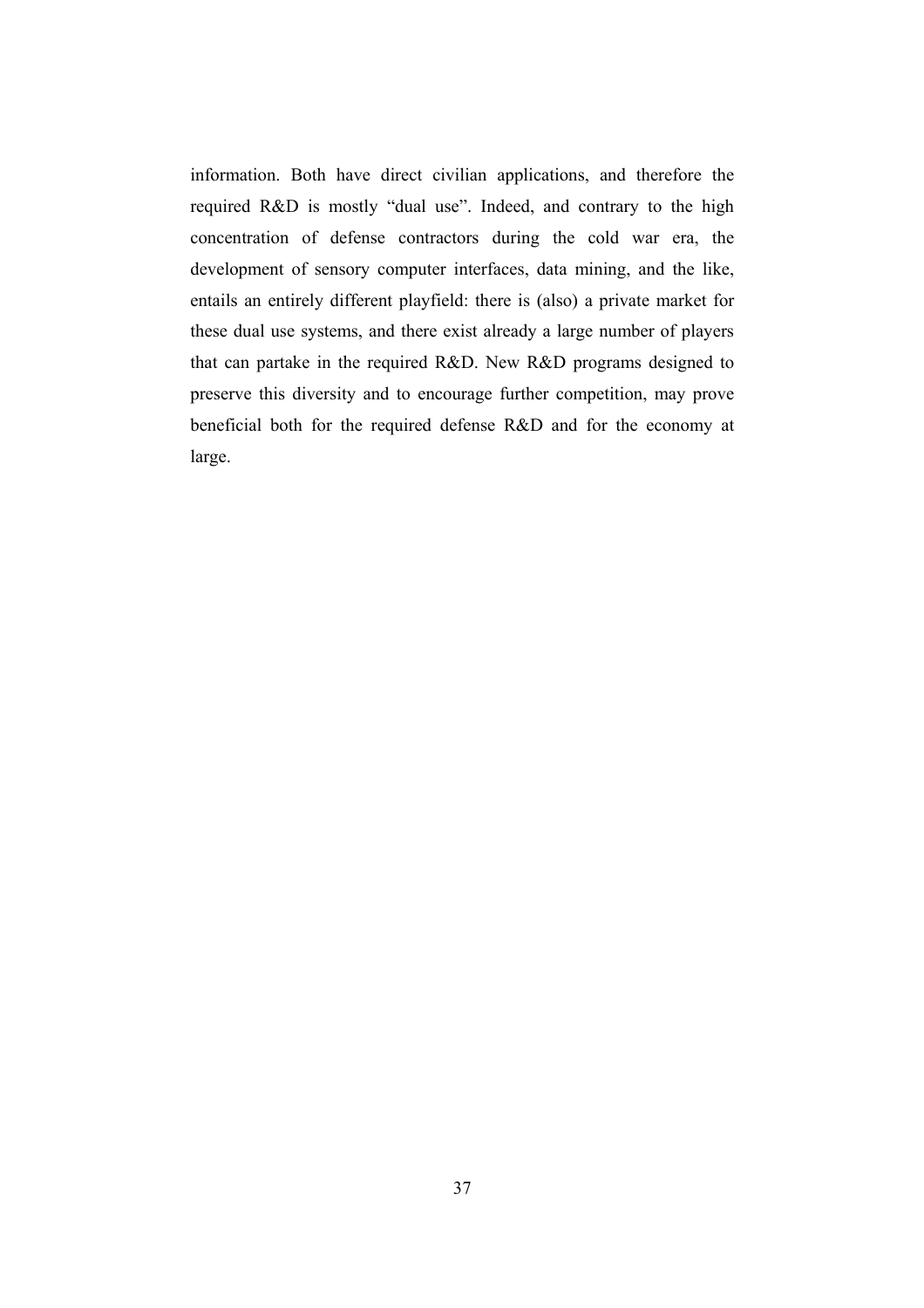## **References**

Arrow, Kenneth J., "Economic Welfare and the Allocation of Resources for Inventions," in R. Nelson (ed.), The Rate and Direction of Inventive Activity. Princeton University Press, 1962.

Ayres, Ian and Steven Levitt, "Measuring Positive Externalities from Unobservable Victim Precaution: An Empirical Analysis of Lojack." Quarterly Journal of Economics, February 1998; 113(1), pp. 43-77.

Cowan, Robin and Dominique Foray, "Quandaries in the Economics of Dual Technologies and Spillovers from Military to Civilian Research and Development." Research Policy, 24, 1995, pp. 851-868.

Enders, Walter and Todd Sandler, "Terrorism: Theory and Applications". In Hartley, K. and T. Sandler (eds.), Handbook of Defense Economics, Vol. 1. Elsevier Science B.V., 1995.

Gold, David, "Does Military R&D Generate International Public Goods?" United Nations Department of Economic and Social Affairs, mimeo, January 1999.

Griliches, Zvi, ed. R&D, Patents and Productivity. University of Chicago Press, 1984.

Hoge, James F. and Gideon Rose (eds.), The War on Terror. New York, Council on Foreign Relations Press, 2002.

Lerner, Joshua, "The Mobility of Corporate Scientists and Engineers between Civil and Defense Activities: Implications for Economic Competitiveness in the Post-Cold War Era." Defense Economics, August 1992; 3(3), pp. 229-42.

Lichtenberg, Frank, "Economics of Defense R&D," in Hartley, K. and T. Sandler (eds.), Handbook of Defense Economics, Vol. 1, Amsterdam, Elsevier, 1995.

Molas-Gallart, Jordi, "Which way to go? Defense technology and the diversity of "dualuse" technology transfer." Research Policy, 26, October 1997, pp. 367-385.

Mowery, David and Nathan Rosenberg, Technology and the Pursuit of Economic Growth. Cambridge University Press, 1989.

SIPRI (2002), SIPRI Yearbook 2002: Armaments, disarmament and international security, Oxford: Oxford University Press, pp. 251, 309-322

Trajtenberg, Manuel, "Crafting Defense R&D in the Anti-Terrorist Era". In Jaffe, A. Lerner, J. and S. Stern (eds.), Innovation Policy and the Economy, Vol. 4. Cambridge, MIT Press, 2004.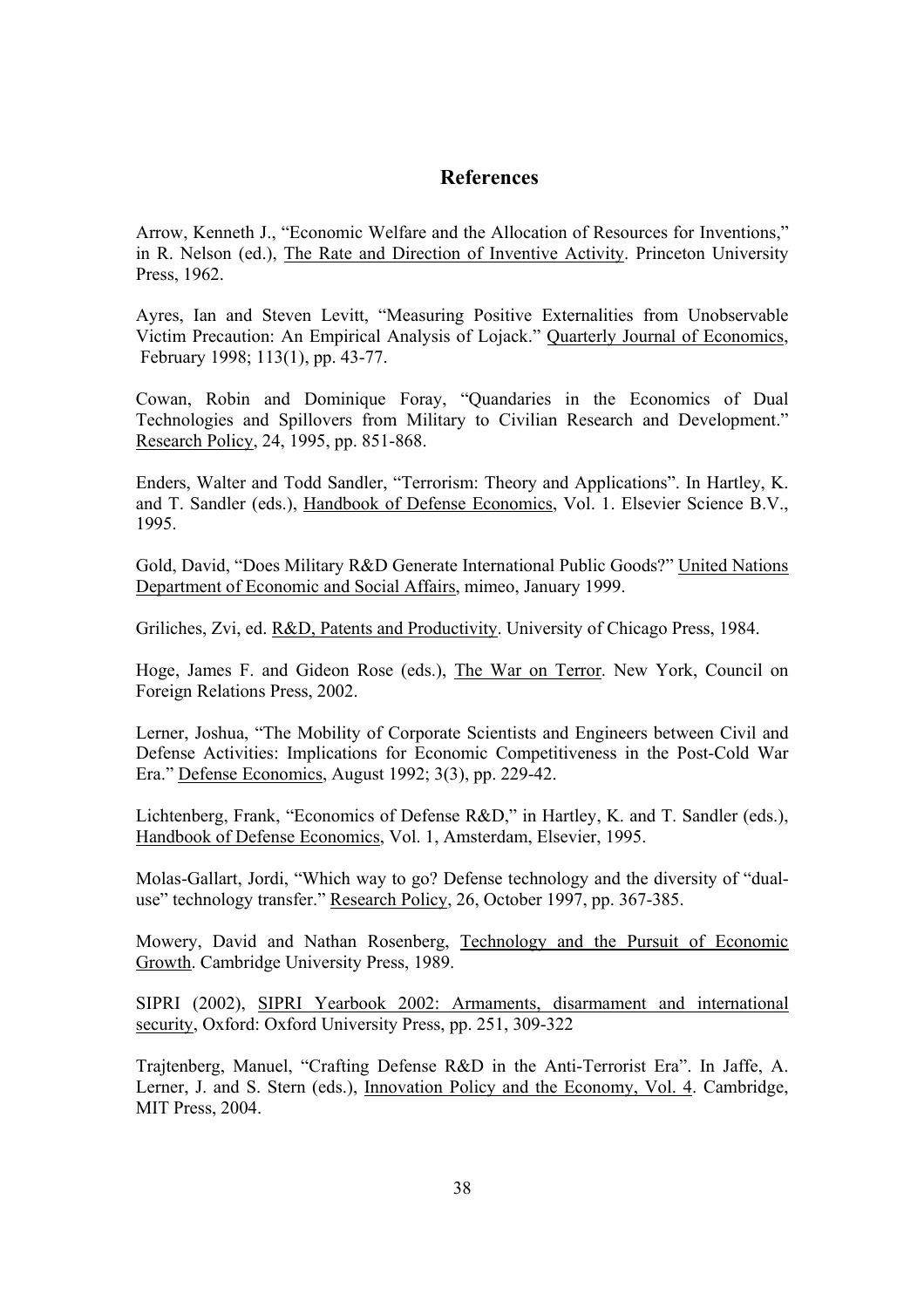US Government, Office of the Under Secretary of Defense (Comptroller), Department of Defense Budget, Fiscal Year 2003. Washington D.C., February 2002 (http://www.dod.gov/comptroller/fy2003budget/).

US Government, Executive Office of the President of the US, Office of Science and Technology Policy. FY 2003 R&D Budget Documents. Analytical Perspectives: R&D Chapter, Budget of the United States Government, Fiscal Year 2003 (http://www.ostp.gov/html/ap08.pdf)

US Government, Executive Office of the President of the US, Office of Science and Technology Policy. FY 2003 R&D Budget Documents. Antiterrorism S&T (http://www.ostp.gov/html/AntiTerrorismS&T.pdf)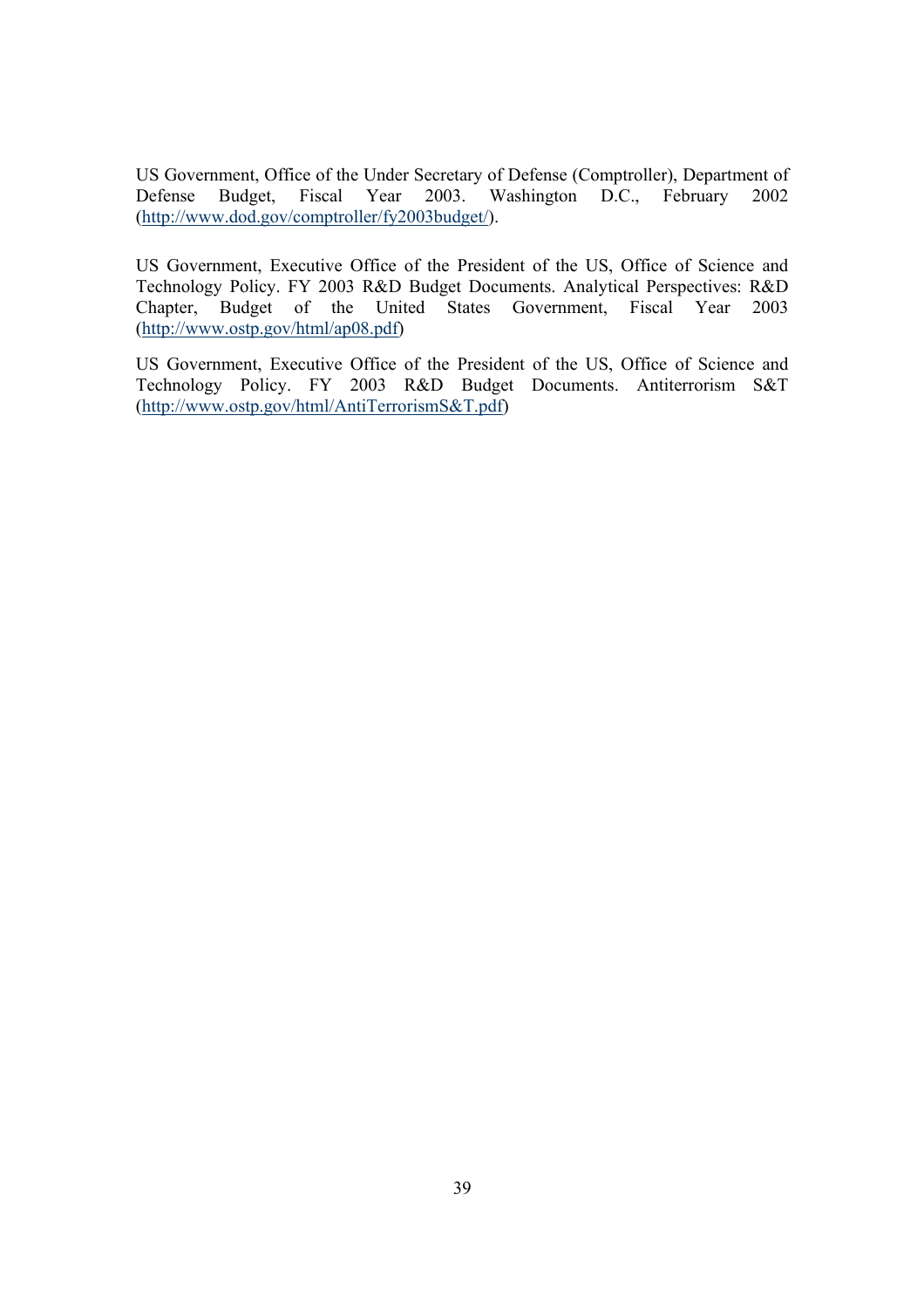| Appendix 1                           |
|--------------------------------------|
| Defense R&D Expenditures – 1991-2000 |
| (billions of constant 1998 dollars)  |

|      |       | <b>USA</b> |      | <b>Germany</b> | France |         | <b>United</b><br>Kingdom |         |
|------|-------|------------|------|----------------|--------|---------|--------------------------|---------|
|      | \$    | $%$ GDP    | \$   | $%$ GDP        | \$     | $%$ GDP | \$                       | $%$ GDP |
| 1991 | 41.04 | 0.59       | 1.77 | 0.140          | 6.13   | 0.47    | 4.47                     | 0.38    |
| 1992 | 43.74 | 0.59       | 2.18 | 0.108          | 4.99   | 0.38    | 4.67                     | 0.39    |
| 1993 | 36.59 | 0.49       | 0.73 | 0.036          | 3.22   | 0.24    | 3.74                     | 0.30    |
| 1994 | 38.64 | 0.5        | 1.87 | 0.089          | 3.74   | 0.28    | 2.70                     | 0.21    |
| 1995 | 37.61 | 0.48       | 1.25 | 0.06           | 4.36   | 0.32    | 3.22                     | 0.25    |
| 1996 | 34.59 | 0.43       | 0.93 | 0.044          | 3.95   | 0.29    | 3.64                     | 0.27    |
| 1997 | 38.75 | 0.46       | 2.18 | 0.106          | 2.70   | 0.19    | 3.43                     | 0.25    |
| 1998 | 35.80 | 0.40       | 2.18 | 0.099          | 2.18   | 0.15    | 3.01                     | 0.21    |
| 1999 | 35.43 | 0.39       | 1.79 | 0.079          | 2.91   | 0.19    | 3.26                     | 0.22    |
| 2000 | 34.97 | 0.38       | 1.76 | 0.079          | 2.88   | 0.19    | 3.30                     | 0.22    |

|      | Japan |         | <b>Russia</b> |       |  |
|------|-------|---------|---------------|-------|--|
|      | \$    | $%$ GDP | \$            | % GDP |  |
| 1991 | 1.56  | 0.05    | 1.96          | 0.34  |  |
| 1992 | 1.80  | 0.045   | 1.87          | 0.36  |  |
| 1993 | 1.82  | 0.045   | 1.66          | 0.36  |  |
| 1994 | 1.83  | 0.05    | 1.19          | 0.29  |  |
| 1995 | 1.85  | 0.045   | 1.27          | 0.35  |  |
| 1996 | 1.88  | 0.045   | 0.92          | 0.29  |  |
| 1997 | 1.89  | 0.045   | 1.35          | 0.30  |  |
| 1998 | 1.89  | 0.05    | 1.16          | 0.42  |  |
| 1999 | 1.89  | 0.05    | 1.26          | 0.32  |  |
| 2000 | 1.90  | 0.05    | 1.41          |       |  |

#### **Sources:**

*G7 countries*: Defense R&D computed from data taken from the National Science Foundation, Division of Science Resources Statistics (NFS/SRS), Appendix Table 5-41, and from SIPRI Yearbook 2002 (for total military expenditure). *Japan*: defense R&D expenditures estimated as comprising 5% of total military expenditure. For 1999-2000, all countries other than the USA: extrapolation based on mean (defense R&D/total military expenditures) ratio for 1996-98. *Russia*: total military expenditures: SIPRI (2002); defense R&D as % of defense budget: Ministry of National Defense, Republic of Korea (website: www.mnd.go.kr); GDP: World Bank and IFS. For 1992-93: extrapolation on the basis of the mean (defense R&D/total military expenditures) ratio for 1994-96. For 1991: extrapolation based on mean (defense R&D/GDP) ratio for 1992-94.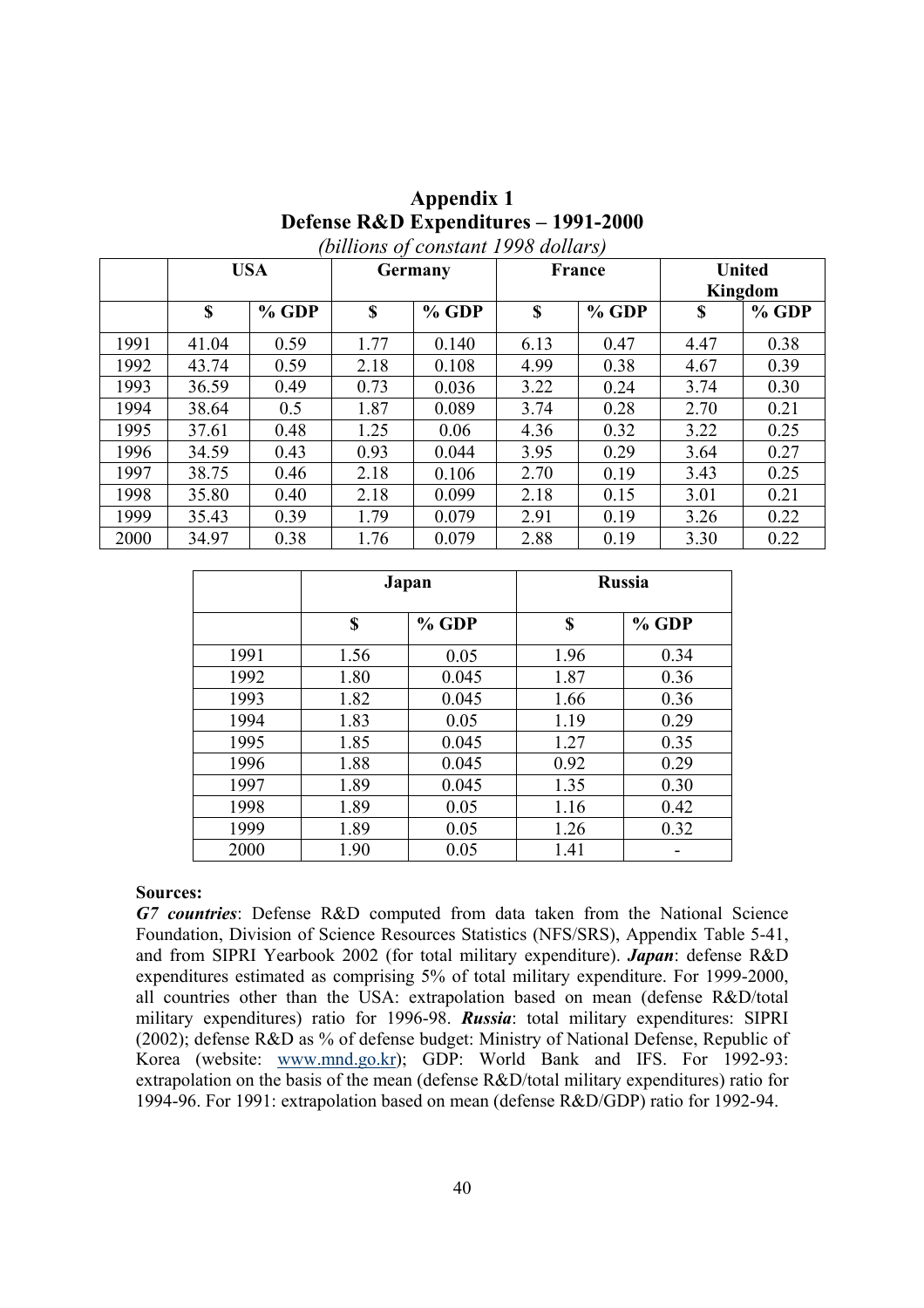## **Appendix 2**  Sample list (20 top items) from the Defense Department RDT&E Programs<sup>37</sup> Source: http://www.dod.gov/comptroller/fy2003budget/

| <b>Org Name</b>                                  | <b>PE</b> Name                                                          | Category       | 2003 budget |  |
|--------------------------------------------------|-------------------------------------------------------------------------|----------------|-------------|--|
| <b>Ballistic Missile Defense</b>                 | <b>Ballistic Missile Defense Midcourse</b>                              |                |             |  |
| Organization                                     | Defense Segment                                                         | D              | 3,195,104   |  |
| Air Force Budgtd by DoD                          | Joint Strike Fighter EMD                                                | $\overline{B}$ | 1,743,668   |  |
| Navy Budgeted by DoD                             | Joint Strike Fighter (JSF) - EMD                                        | B              | 1,727,500   |  |
| <b>Ballistic Missile Defense</b><br>Organization | <b>Ballistic Missile Defense System</b><br>Segment                      | D              | 1,065,982   |  |
| <b>Ballistic Missile Defense</b><br>Organization | Theater High-Altitude Area Defense<br>System - TMD - EMD                | D              | 932,171     |  |
| Army Budgeted by DoD                             | Comanche                                                                | B              | 914,932     |  |
| Air Force Budgtd by DoD                          | <b>Advanced EHF MILSATCOM</b><br>(SPACE)                                | BI             | 825,783     |  |
| Air Force Budgtd by DoD                          | Space Based Infrared System (SBIRS)<br>High EMD                         | I              | 814,927     |  |
| <b>Ballistic Missile Defense</b><br>Organization | <b>Ballistic Missile Defense Boost</b><br>Defense Segment               | D              | 796,927     |  |
| Navy Budgeted by DoD                             | SC-21 Total Ship System Engineering                                     | B              | 717,397     |  |
| Air Force Budgtd by DoD                          | $F-22$ EMD                                                              | $\overline{B}$ | 627,266     |  |
|                                                  | Defense Adv Research Projects Agcy Materials and Electronics Technology | M              | 440,500     |  |
| Defense Adv Research Projects Agcy               | Computing Systems and<br><b>Communications Technology</b>               | MI             | 424,940     |  |
| Navy Budgeted by DoD                             | $V-22A$                                                                 | B              | 420,109     |  |
| Air Force Budgtd by DoD                          | <b>Test and Evaluation Support</b>                                      | M              | 398,266     |  |
| National Security Agency                         | <b>Information Systems Security Program</b>                             | I              | 394,257     |  |
| Navy Budgeted by DoD                             | <b>Defense Research Sciences</b>                                        | M              | 393,557     |  |
| <b>Ballistic Missile Defense</b>                 |                                                                         |                |             |  |
| Organization                                     | <b>Ballistic Missile Defense Sensors</b>                                | D              | 373,447     |  |
| Air Force Budgtd by DoD                          | NAVSTAR Global Positioning System<br>(Space and Control Segments)       | BI             | 324,098     |  |

#### *Categories*:

- $\bullet$  B Big weapon systems,
- $\bullet$  I Intelligence
- $\bullet$  T Anti-Terrorism
- $\bullet$  M Miscellaneous
- D Ballistic Missile Defense

Two letters (such as "BI") mean that the item is deemed related to both categories; in the calculation of expenditure shares per category, the expenditure is then split in half.

<sup>&</sup>lt;sup>37</sup> Ranked according to the 2003 budget allocations.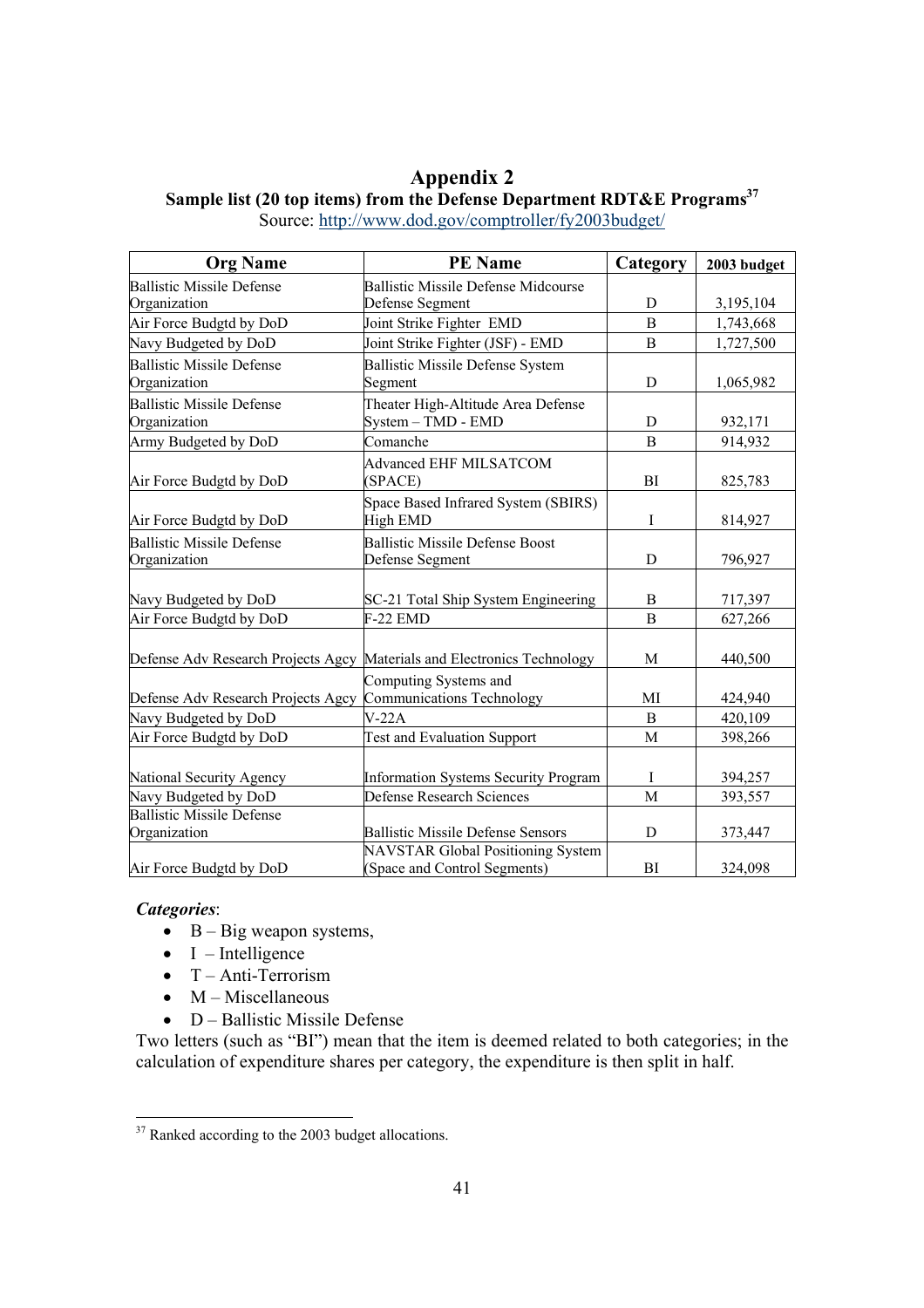## **Appendix 3**

*3.1 Proof of negative externalities* 

$$
\frac{\partial p_{i \neq j}}{\partial x_j} = \frac{\partial p}{\partial x_j} (1 - \pi_j) - \frac{\partial \pi_j}{\partial x_j} p
$$
  
\n
$$
\frac{\partial p}{\partial x_j} = -\beta \lambda p (1 - p) \pi_j, \quad \frac{\partial \pi_j}{\partial x_j} = -\beta \pi_j (1 - \pi_j)
$$
  
\n
$$
\frac{\partial p_{i \neq j}}{\partial x_j} = -\beta \lambda p (1 - p) \pi_j (1 - \pi_j) + \beta \pi_j (1 - \pi_j) p =
$$
  
\n
$$
= \beta p \pi_j (1 - \pi_j) [1 - \lambda (1 - p)] > 0
$$
  
\nsince  $1 - \lambda (1 - p) = 1 - \lambda + \lambda p > 0$  (recall that  $0 \le \lambda \le 1$ )

### *3.2 Second order conditions for Max Ej:*

$$
\frac{\partial^2 E_j}{\partial x_j^2} = \beta L_j p \left[ \frac{\partial \pi_j}{\partial x_j} (1 - 2\pi_j) \right] \implies \frac{\partial^2 E_j}{\partial x_j^2} < 0 \text{ iff } \pi_j < 0.5, \text{ since } \frac{\partial \pi_j}{\partial x_j} < 0
$$

## *3.3 Existence of X\**

We have seen in *IV.3* that the optimal government spending on the S-strategy is given by,

(14) 
$$
(1/n)(1-1/n) = \frac{1}{\beta L p[0, X^*]}, \text{ (where } x(X^*) = 0)
$$

Such a  $X^*$  exists provided that for any  $X \leq X^*$ ,  $x(X) > 0$ , which in turn implies that,

(A.1) 
$$
p(0,0) > \frac{1}{\beta L(1/n)(1-1/n)}
$$

That is, if the government spends nothing on *X* the probability of a strike is high enough to induce targets to spend on their own security, thus lowering  $p$  up to the point where equality is restored as in (14). If (A.1) does not hold then  $x=0$  regardless, and hence (9)' becomes simply  $W = n - p(X) L - X$ , leading to the FOC  $\alpha L p(1-p) = 1$ , i.e. the government will choose  $X^*$  such that  $\alpha L p(X^*)[1-p(X^*)]=1$ . However, this case in rather uninteresting, in that we do observe private spending on local security even with  $X>0$ , and hence we can safely assume that  $(A.1)$  holds.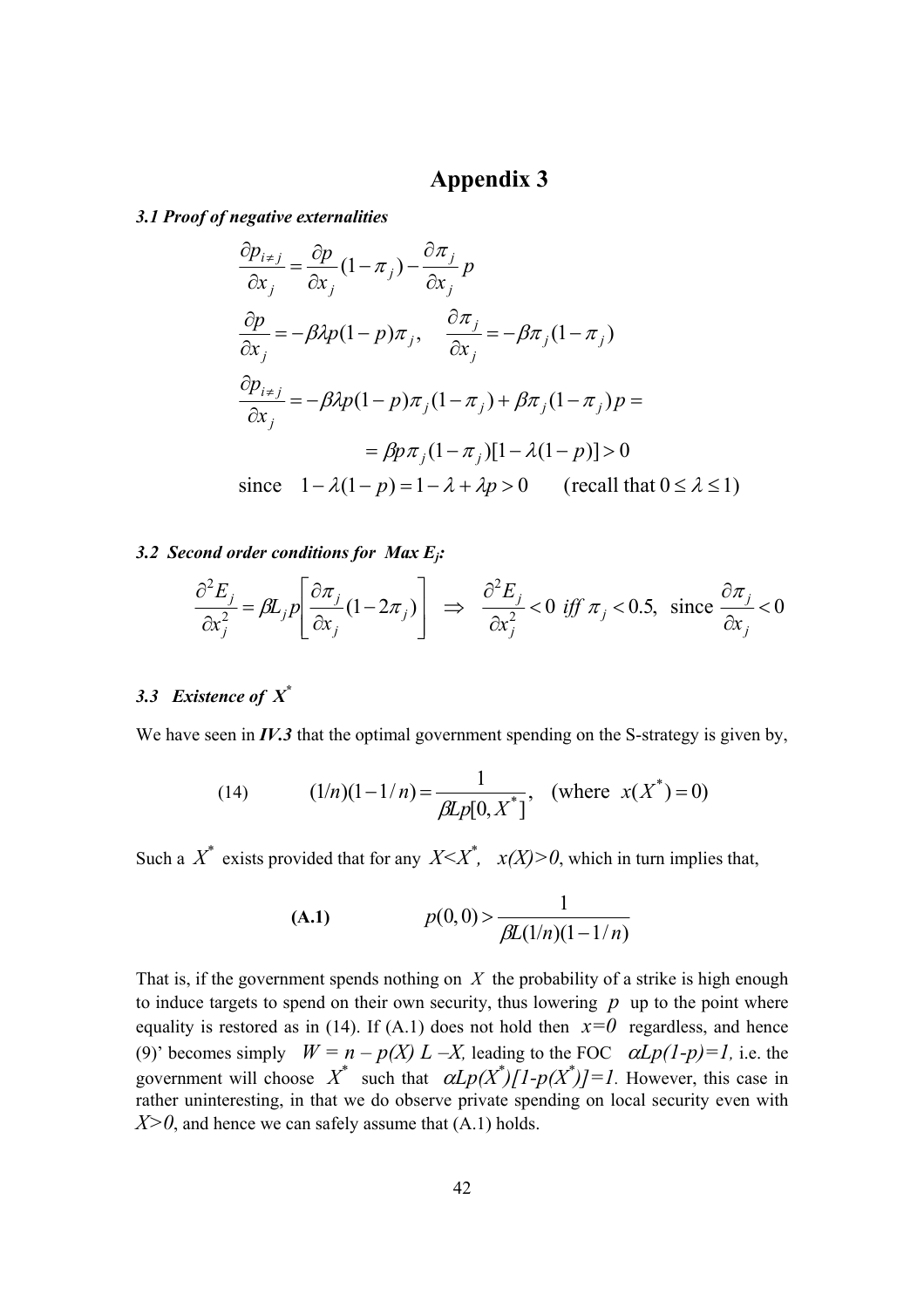## **Appendix 4 OSTP, FY 2003 R&D Budget Documents - ANTITERRORISM S&T**

The President is committed to leveraging the capabilities of our nation's scientific and engineering communities in countering new threats to our homeland and our national security. The President's 2003 Budget represents an escalation in the Administration's strong support for research and development aimed at defeating these dangers to our way of life. Research and development funding for homeland security and combating terrorism (including protecting critical infrastructure) will rise from nearly \$1 billion in 2002 to an estimated \$3 billion in 2003**.** These funds will be used to develop new or improved capabilities for protecting our nation from terrorism and its consequences. Some examples are provided below.

#### *Confronting Weapons of Mass Destruction*

The Office of Homeland Security has coordinated a major multi-agency research effort that will lead to improved techniques for timely detection of biological attacks on our nation, and for minimizing the consequences of an attack. In the Department of Health and Human Services and the Department of Defense (DOD), funding for bioterrorism R&D is increased from a pre-9/11 level of just over \$300 million to more than \$2.4 billion—more than a factor of seven increase. \$1.75 billion is provided to the National Institutes of Health (NIH) to perform fundamental research leading to the development of rapid identification and monitoring technologies, diagnostic tests, new vaccines and therapeutics, including an improved anthrax vaccine. An additional \$49 million would be provided to the Food and Drug Administration (FDA) for research and drug approval. Aside from a variety of other research activities, the DOD will dedicate \$420 million to ensure rapid detection of biological agents, devise countermeasures, and to study and model the technology and tactics of bioterrorists. The Environmental Protection Agency (EPA) will receive \$75 million to develop improved techniques and procedures for coping with biological and chemical incidents. Additionally, investments are being made to enhance the nation's capability for detecting the use of chemical and radiological weapons. The Department of Energy (DOE), for example, will demonstrate a multi-station prototype of a chemical agent detection and response system in the Washington, D.C. Metro system.

#### *Detecting Potential Danger*

A collaborative effort between the Department of Justice, the Federal Bureau of Investigations, the National Institute of Standards and Technology (NIST), and DOE will investigate the reliable identification of specific individuals, even when attempts have been made to alter appearance, by measuring the "biometric" signatures of people passing through, for example, airports. The effort will range from development of surveillance sensors to algorithms that interpret their data and automatically alert operators to potentially dangerous people.

#### *Explosives Detection*

The Federal Aviation Administration, DOE, and the Technical Support Working Group (jointly sponsored by the State Department and DOD) will research improved methods for detecting conventional explosives in luggage, in airports and other transportation portals, at the borders, and in high population density areas.

#### *Setting Standards*

There will be a coordinated multi-agency effort for setting appropriate standards in homeland security; these agencies include NIST, EPA, the Centers for Disease Control and Prevention, and the Nuclear Regulatory Commission. Areas of focus will include setting standards for equipment used by first responders, and setting decontamination thresholds for determining when an area can be reoccupied after an attack.

#### *Basic Research*

Fundamental investigative efforts will be funded at several agencies to provide basic scientific data for the war against terrorism. These efforts include \$27 million for fundamental work at the National Science Foundation for sequencing the genomes of pathogens, so that more effective detection schemes and defenses might be developed, and work at NIH on developing candidate products that could become the next generation vaccines.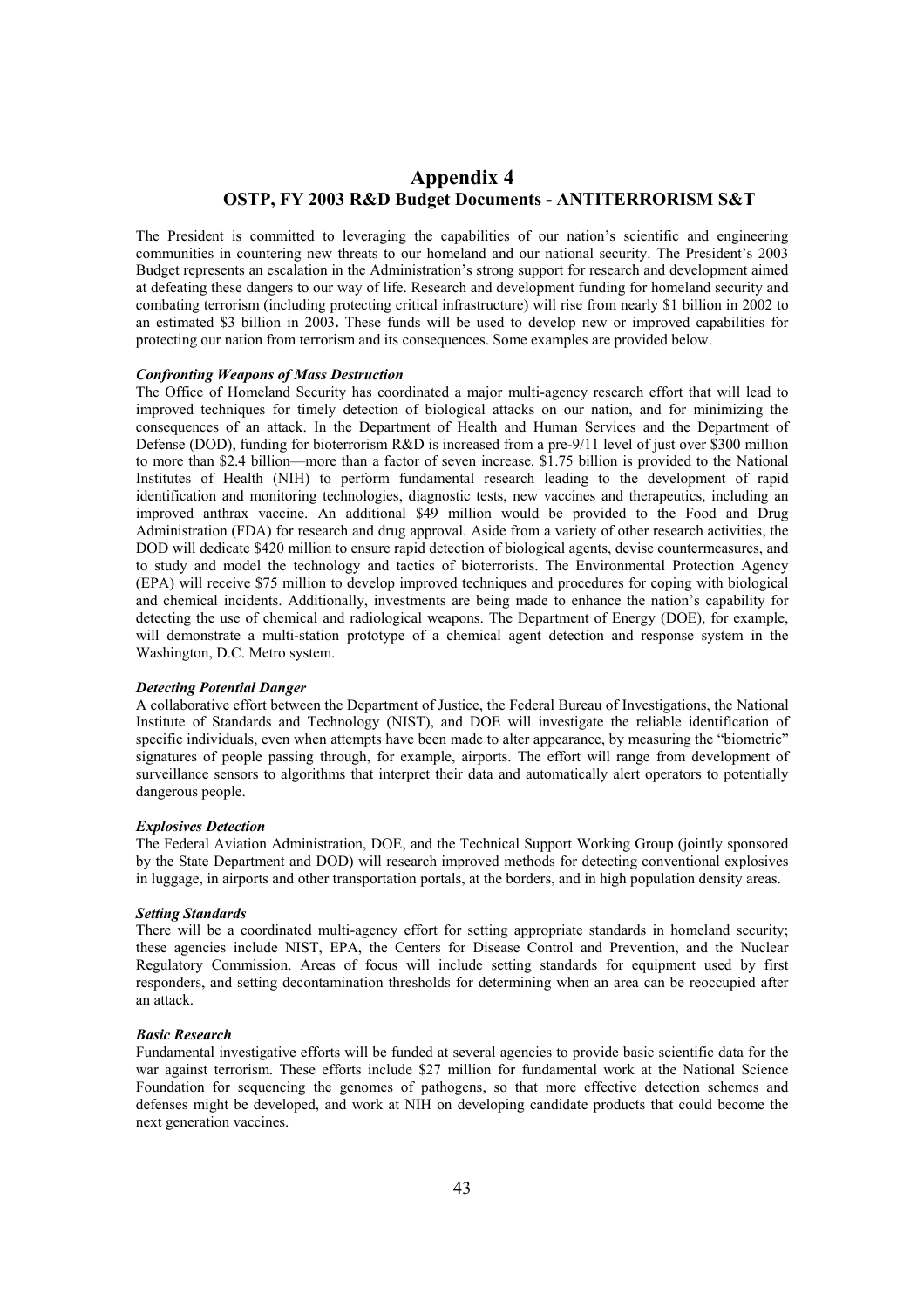



Source: Mowery and Rosenberg (1989), table 6.12, pp. 161-165.